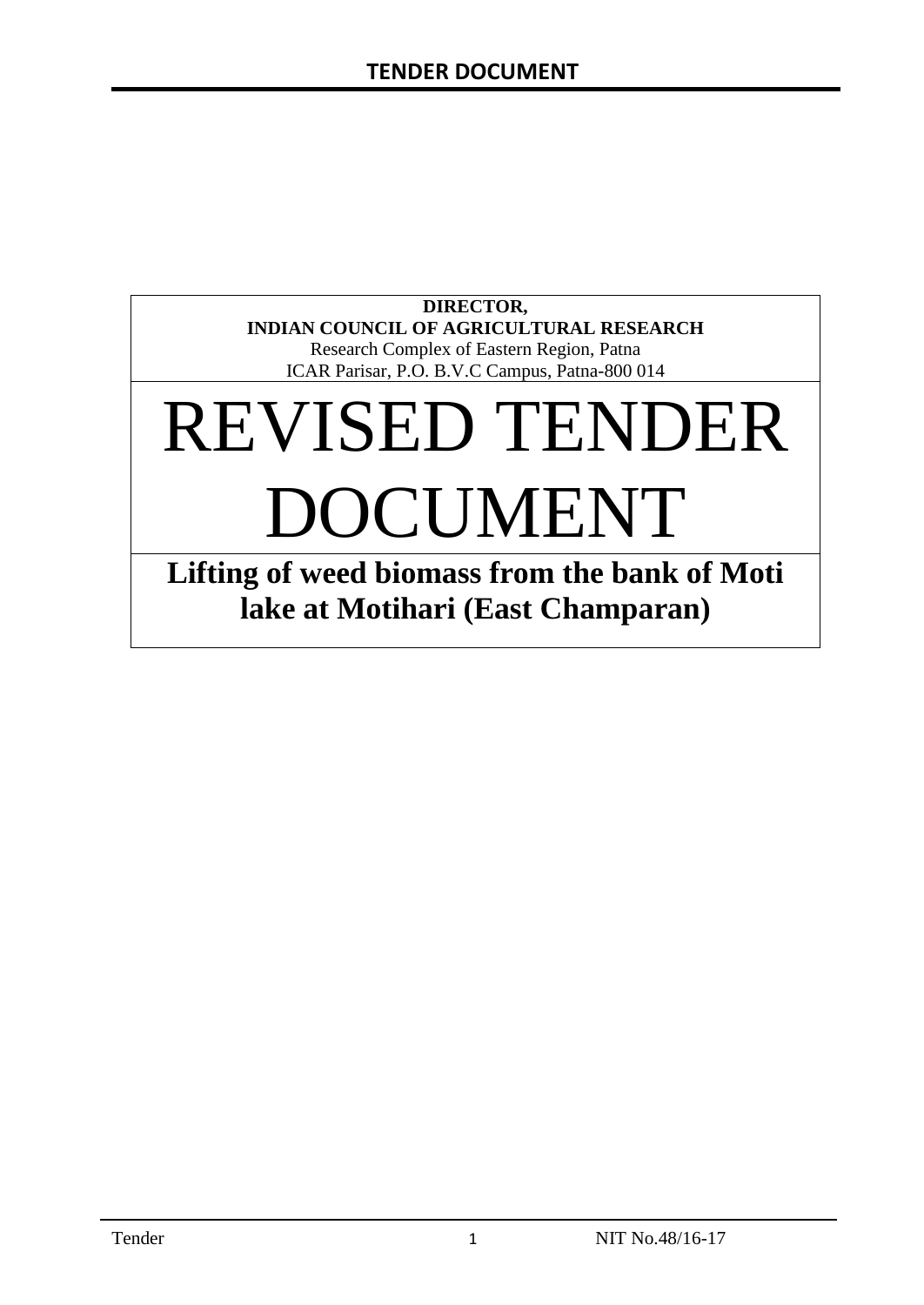# **INDIAN COUNCIL OF AGRICULTURAL RESEARCH RESEARCH COMPLEX OF EASTERN REGION PATNA**

# **REVISED TENDER DOCUMENT**

**Lifting of weed biomass from the bank of Moti lake at Motihari (East Champaran)**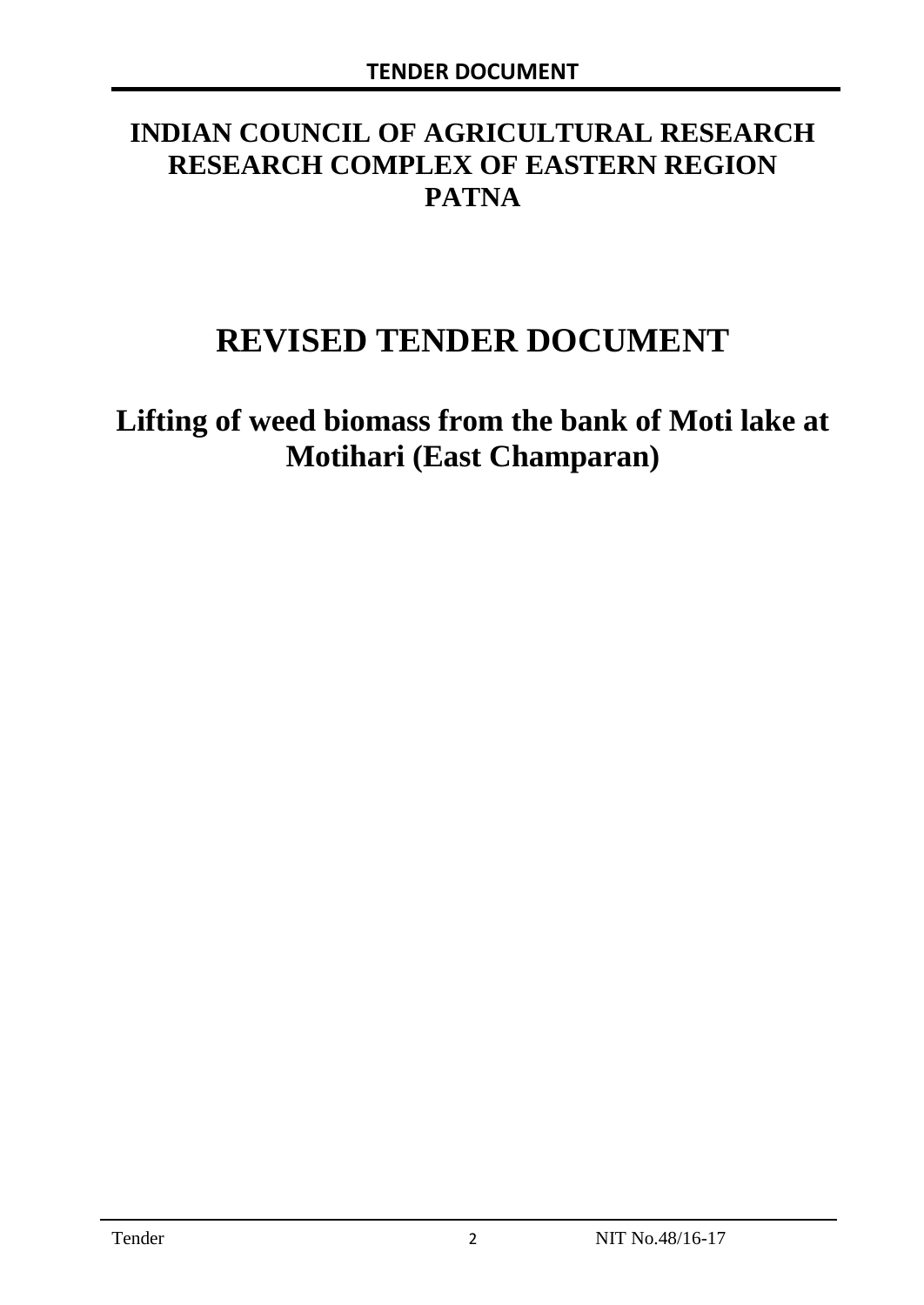# **INDEX**

| <b>Sl. No.</b> | <b>Details</b>                                    | Page no.       |
|----------------|---------------------------------------------------|----------------|
| 1.             | <b>NOTICE INVITING TENDERS</b>                    |                |
| 2.             | <b>INSTRUCTIONS TO TENDERERS</b>                  | 6              |
| A)             | General                                           | 6              |
| B)             | Tender document                                   | $\overline{7}$ |
| $\mathcal{C}$  | Preparation of tenders                            | 8              |
| D)             | Submission of tenders                             | $9-10$         |
| E)             | Tender opening and evaluation                     | 11             |
| F)             | Award of contract                                 | 12             |
| 3              | <b>QUALIFICATION INFORMATION (ANNEXURE-I)</b>     | 13             |
|                | <b>CHECKLIST TO ACOMPANY THE TENDER</b>           |                |
| 4              | <b>CONDITIONS OF CONTRACT</b>                     | 14             |
|                | <b>TENDER</b>                                     | 15             |
| A              | General                                           | 17             |
| B              | Time for completion                               | 20             |
| $\overline{C}$ | Quality control                                   | 22             |
| D              | Cost control                                      | 23             |
| E              | Finishing the contract                            | 26             |
| $\overline{F}$ | Special conditions                                | 27             |
| 5              | ADDITIONAL CONDITIONS TO TENDER NOTICE            | 39             |
| 6              | <b>GENERAL SPECIFICATIONS</b>                     | 40             |
| $\overline{7}$ | <b>DRAWINGS</b>                                   | 41             |
| 8              | <b>BILL OF QUANTITIES</b>                         | 42             |
| 9              | SCHEDULE - A: PRICE SCHEDULE & BILL OF QUANTITIES | 46             |
| A)             | Price schedule of contract                        | 48             |
| B)             | Price summary                                     | 49             |
| $\mathcal{C}$  | Price schedule and Plan/Layout                    | 50             |
| 10             | <b>Contract Form</b>                              | 51-52          |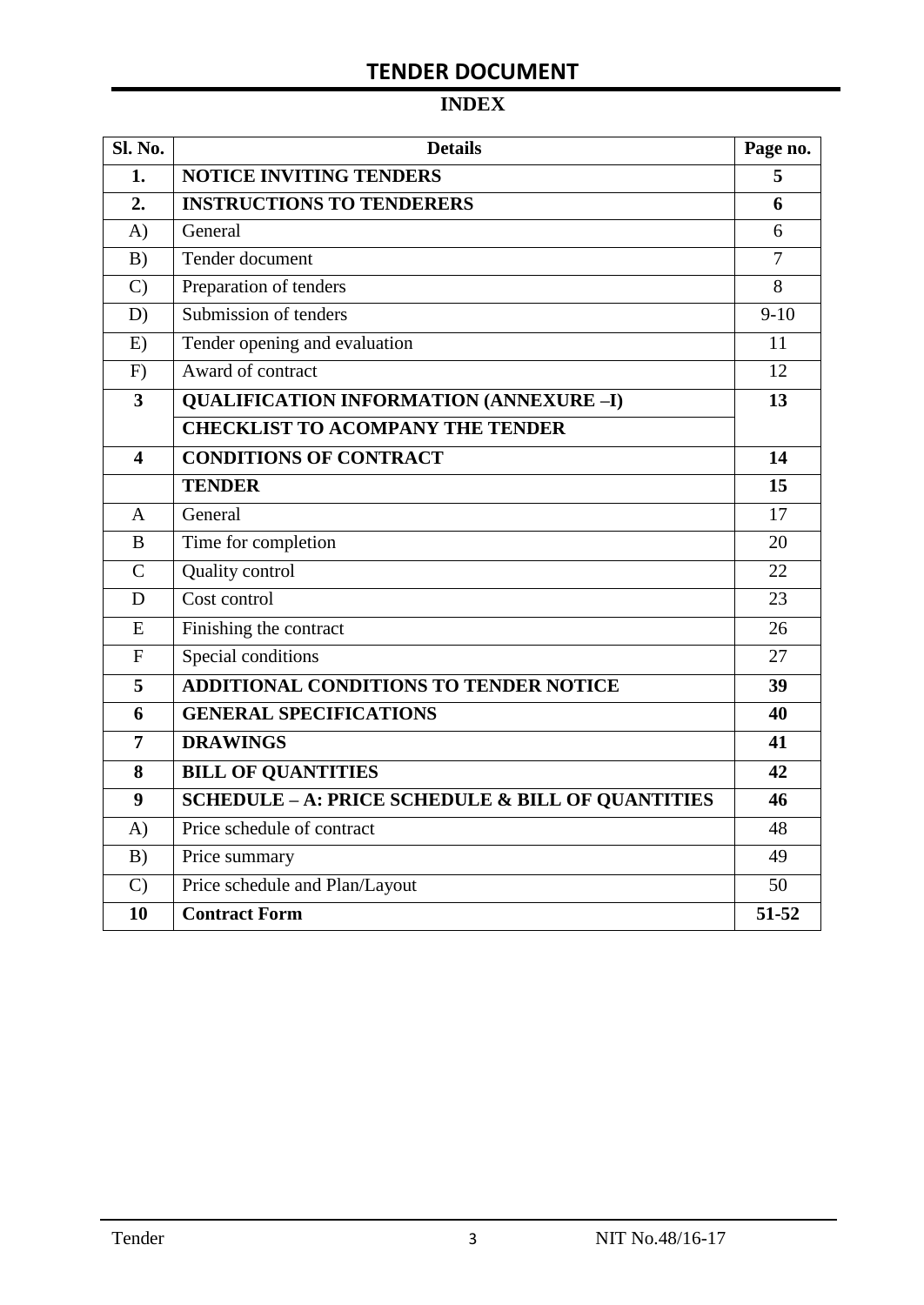# **NOTICE INVITING TENDERS**

# **No. 48/16-17**

# **INDIAN COUNCIL OF AGRICULTURAL RESEARCH RESEARCH COMPLEX OF EASTERN REGION PATNA**

**Name of Work: Lifting of weed biomass from the bank of Moti lake at Motihari (East Champaran)**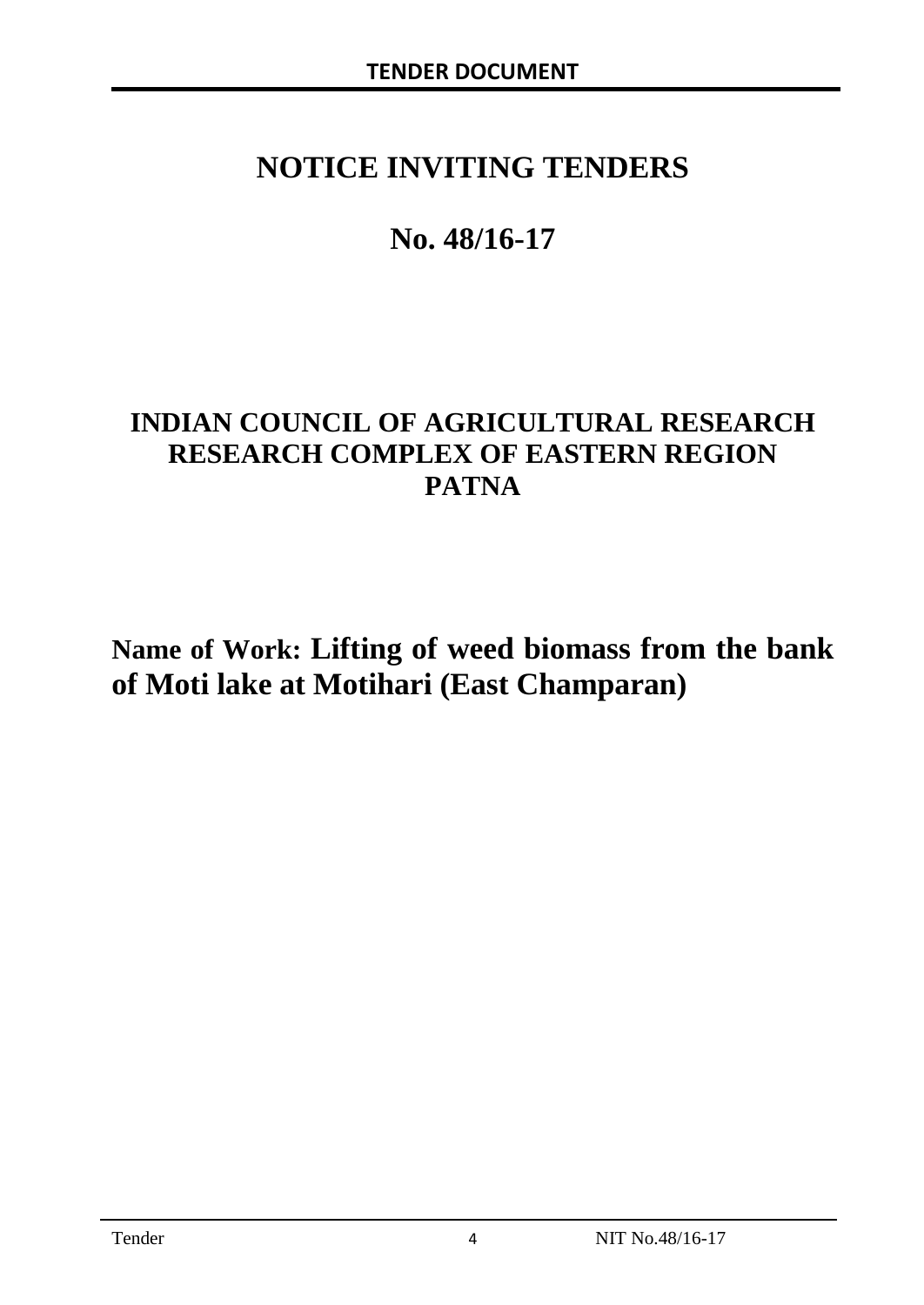### **Notice Inviting Tenders No. 48/16-17**

I) Tenders are invited from eligible Contractors for the work mentioned below:-

| 1.               | <b>Name</b><br>of                  | the   Lifting of weed biomass from the bank of Moti lake at Motihari |  |  |
|------------------|------------------------------------|----------------------------------------------------------------------|--|--|
|                  | (East Champaran)<br>Work           |                                                                      |  |  |
| 2.               | <b>Estimated cost of the work</b>  | <b>Rs. 5.00 lakhs</b>                                                |  |  |
| 3.               | Period of completion of work       | 20 days from the award of the work                                   |  |  |
| $\overline{4}$ . | Form of contract / class of firms  | CCW/<br>PWD/<br>Registered<br>contractor<br>from                     |  |  |
|                  | eligible.                          | CPWD/RWD and similar govt. agencies.                                 |  |  |
| 5.               | E.M.D to be paid in the shape of   | Rs. 12500.00 (Rs. Twelve thousand five hundred                       |  |  |
|                  | Demand Draft obtained from         | only)                                                                |  |  |
|                  | Nationalized Bank only.            |                                                                      |  |  |
| 6.               | Issue of tender document           | Tender documents can be purchased on payment of                      |  |  |
|                  |                                    | Rs.500/- for the work which estimated cost is less than              |  |  |
|                  |                                    | Rs.3.0 lakhs and Rs. 1000/- for the work which                       |  |  |
|                  |                                    | estimated cost is higher than 3.0 lakhs) in shape of                 |  |  |
|                  |                                    | demand draft towards cost of tender document or                      |  |  |
|                  |                                    | down loaded from website: www.icarreer.in in which                   |  |  |
|                  |                                    | case, a demand draft for Rs.500/- or Rs.1000/- per                   |  |  |
|                  |                                    | work to be enclosed alongwith tender in favour of                    |  |  |
|                  |                                    | "ICAR Unit-ICAR-RCER, Patna", payable at Patna.                      |  |  |
| 7.               | date<br>Last<br>for<br>and<br>time | 10.04.2017 up to 11.00 A.M.                                          |  |  |
|                  | submission of tender.              |                                                                      |  |  |
| 8.               | Date and time of opening of        | 10.04.2017 at 11.30 A.M.                                             |  |  |
|                  | tender.                            |                                                                      |  |  |

#### II) **Eligibility criteria for tenderer.**

- a) Registered contractor from CCW/CPWD/ PWD/ RWD and similar govt. agencies.
- b) Any type of single civil work of not less than Rs.3.50 lakhs in preceding three years.
- c) Should have a net worth of at least Rs.3.50 lakhs
- d) Certificates in support of existing Commitments.
- e) Valid Labour license and Income Tax Clearance certificate for last Financial Year must be submitted alongwith tender document.
- III) To purchase tender documents by paying an amount of Rs. 500/- or Rs. 1000/- (as applicable) towards cost of tender document including VAT etc. Those not able to purchase tender document can down load the application from web site www.icarrcer.in and submit the D.D for Rs.500/- or Rs. 1000/- (as applicable) along with EMD in the shape of Demand Draft @ 2.5% on Tender Value issued by any Nationalized Bank/Scheduled Commercial bank in favour of "**ICAR Unit: ICAR-RCER, Patna**" to be valid for 3 months from the date of NIT along with bid. The tenderer shall invariably furnish original DD towards EMD to the tender inviting authority along with the Tender Document.
- IV) The tenders will be opened by the Tender Cum Works committee, ICAR-RCER, Patna in the presence of tenderers/or their authorized representatives on the date mentioned above.
- V) If the office happens to be closed on the dates specified above, the respective activity will be performed at the designated time on the next working day without any notification.
- VI) Any other details can be obtained from the Office of the **AAO (P), ICAR-RCER, Patna or www.icarrcer.in**.

#### **INSTRUCTIONS TO TENDERERS**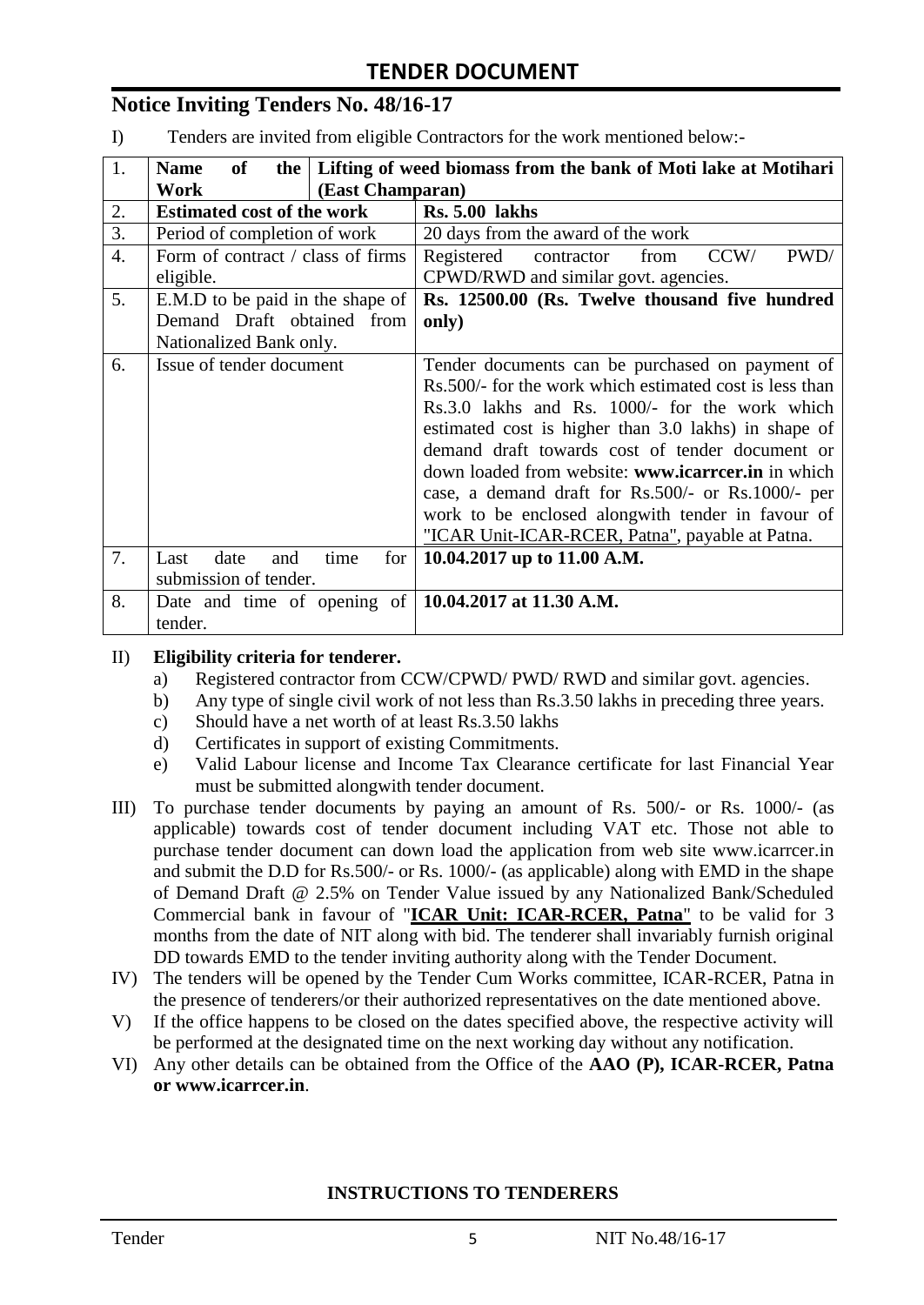#### **A – GENERAL**

#### **1. Name & Scope of work:**

1.1 Brief details of the work are as follows:

|               |                  | A   Brief description and   Lifting of weed biomass from the bank of Moti lake at |  |
|---------------|------------------|-----------------------------------------------------------------------------------|--|
|               | location of work | <b>Motihari (East Champaran)</b>                                                  |  |
|               | Scope of work:   | Civil work                                                                        |  |
| $\mathcal{C}$ | Period           | of $\vert$ 30 days from the award of the work                                     |  |
|               | Completion       |                                                                                   |  |

- **1.2 The Director, ICAR-RCER, Patna invites tenders along with** EMD of Rs. **12500/-** in the shape of Demand Draft issued by any Nationalized Bank**, Payable at Patna** to be valid for 3 months from the date of NIT along with bid. Bids without EMD will be summarily rejected.
- **1.3** The successful tenderer is expected to complete the work within the stipulated time period, as specified in 1.1 C.

#### **2. Firms Eligible to Tender:**

- 2.1 The Firms who are having;
	- a) Registered contractor from CCW/PWD/CPWD/RWD and similar govt. agencies.
	- b) Any type of single civil work of not less than **Rs.3.50** lakhs in preceding the years.
	- c) Should have net worth of at least **Rs.3.50** Lakhs.
	- d) Experience in any type of civil work.
	- e) Certificates in support of Existing Commitments.
	- f) Valid Labour license and Income Tax Clearance certificate for last Financial Year must be submitted alongwith tender document.

#### **3. Qualification data of the Tenderers:**

- 3.1 The tenderer shall furnish the following particulars in the formats enclosed, supported by documentary evidence as specified in the formats.
	- a) Check slip to accompany the tender **(in Annexure-I)**.
	- b) Attested copies of documents relating to experience in the similar type of works.
- 3.2 Even though the tenderers meet the above qualifying criteria, they are liable to be disqualified / debarred / suspended / blacklisted if they have
	- Furnished false / fabricated particulars in the forms, statements and /annexure submitted in proof of the qualification requirements and/or
	- Not turned up for entering into agreement, when called upon.
	- Record of poor progress such as abandoning the work, not properly completing the contract, inordinate delays in completion, litigation history or financial failures etc. and/or
	- Participated in the previous bidding for the same work and had quoted unreasonably high tender rate and
	- Even while execution of the work, if found that the work was awarded to the Contractor based on false / fake certificates of experience, the Contractor will be blacklisted and work will be taken over invoking relevant standard rules of GOI.
- 3.3 **A tenderer submitting a Tender which the tender accepting authority considers excessive and or indicative of insufficient knowledge of current prices or definite attempt of profiteering will render him liable to be debarred permanently from tendering or for such period as the tender accepting authority may decide. The tenderer overall quote should be based on the controlled prices for the materials, if any, fixed by the Government or the reasonable prices permissible for the tenderer to charge a private purchaser under the provisions of clause-6 of the hoarding and**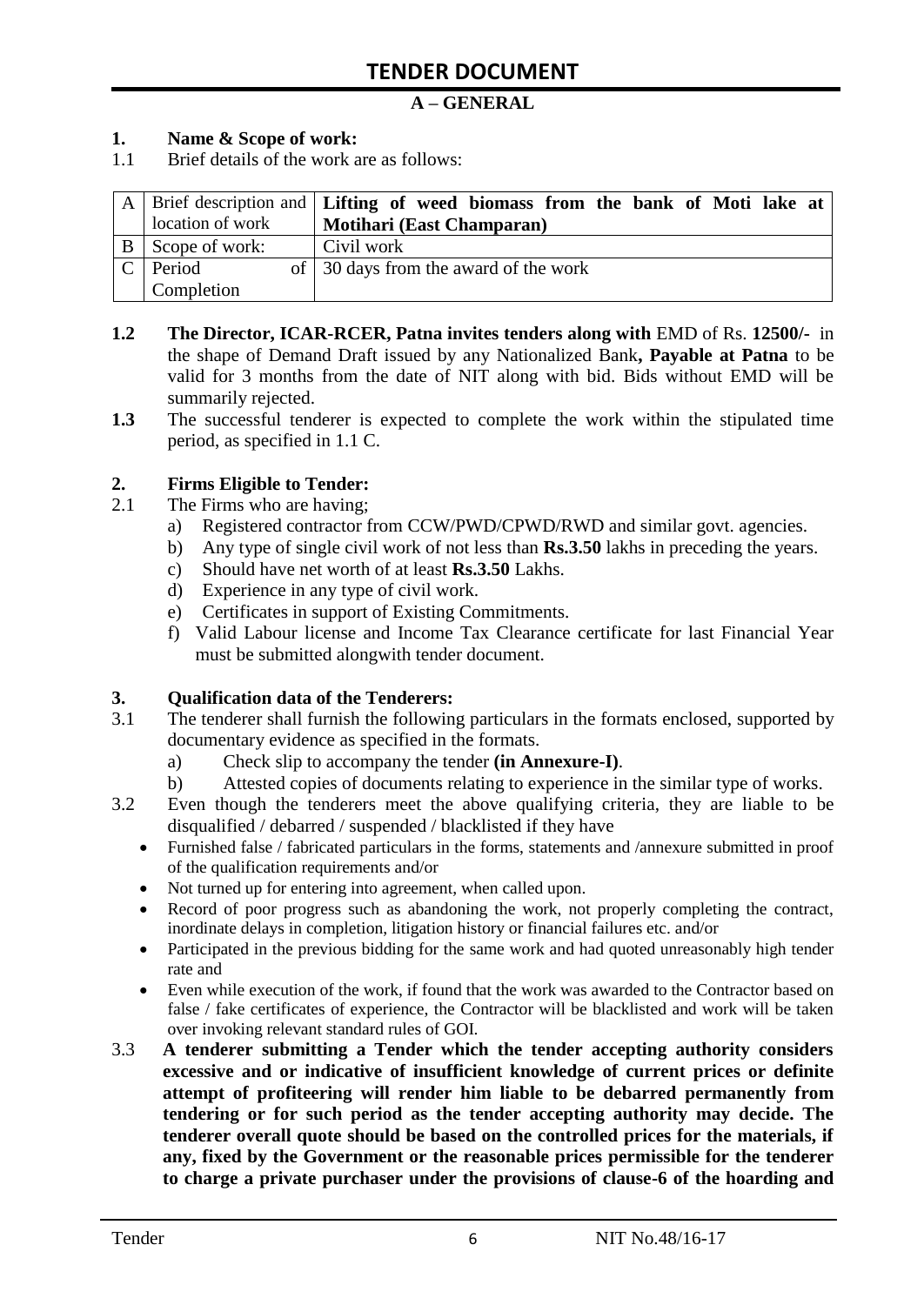#### **profiteering prevention ordinance of 1943 as amended from time to time and on similar principle in regard to labour supervision on the construction.**

#### **4. One Tender per Tenderer:**

4.1 Each Tenderer shall submit only one Tender for the work. A Tenderer who submits more than one Tender will cause disqualification of all the Tenders submitted by the Tenderer.

#### **5. Cost of Tendering**

5.1 The Tenderer shall bear all costs associated with the preparation and submission of his Tender and the tender inviting authority will in no case be responsible and liable for those costs.

#### **6. Site Visit.**

6.1 The Tenderer, at the Tenderer"s own responsibility and risk is advised to visit and examine the Site of Work and its surroundings and obtain all information that may be necessary for preparing the Tender for entering into a contract, for construction of the work. The costs of visiting the site shall be at the Tenderer's own expenses.

# **B. TENDER DOCUMENT**

#### **7. Contents of Tender document.**

- 7.1 One set of Tender document, comprises of the following:
	- 1) **Notice Inviting Tenders (NIT)**
	- **2) Instruction to Tenderers**
	- **3) Forms of Tender and qualification information**
	- **4) Conditions of Contract.**
	- **5) Specifications.**
	- **6) Drawings.**
	- **7) Forms of Securities. i.e., EMD, Additional Security etc.**
	- **8) Bill of quantities and Price.**

#### **8. Clarification on Tender Documents.**

8.1 A prospective Tenderer requiring any clarification on Tender documents may contact the Administrative Officer at the address **indicated in the NIT**. The Administrative Officer will also respond to any request for clarification, received through post.

#### **9. Amendment to Tender Documents.**

- 9.1 Before the last date for submission of Tenders, the Tender Inviting Officer may modify any of the Contents of the Tender Notice, Tender documents by issuing amendment / Addendum.
- 9.2 Any addendum/amendments issued by the Tender Inviting Officer shall be part of the Tender Document and it shall either be communicated in writing to all the purchasers of the Tender documents or notified in the News Papers in which NIT was published.
- 9.3 To give prospective Tenderers reasonable time to take an addendum into account in preparing their bids, the Tender Inviting Officer may extend if necessary, the last date for submission of tenders.

### **C. PREPARATION OF TENDERS**

**10. Language of the Tender:** All documents relating to the tender shall be in the English Language only.

### **11. Documents comprising of the Tender.**

- 11.1 The bidders are requested to submit a proposal as detail in this document.
- 11.2 The bidders, who are desirous of participating in the Tender, shall sign on all the statements, documents, certificates, tender document purchased by him, owning responsibility for their correctness/authenticity.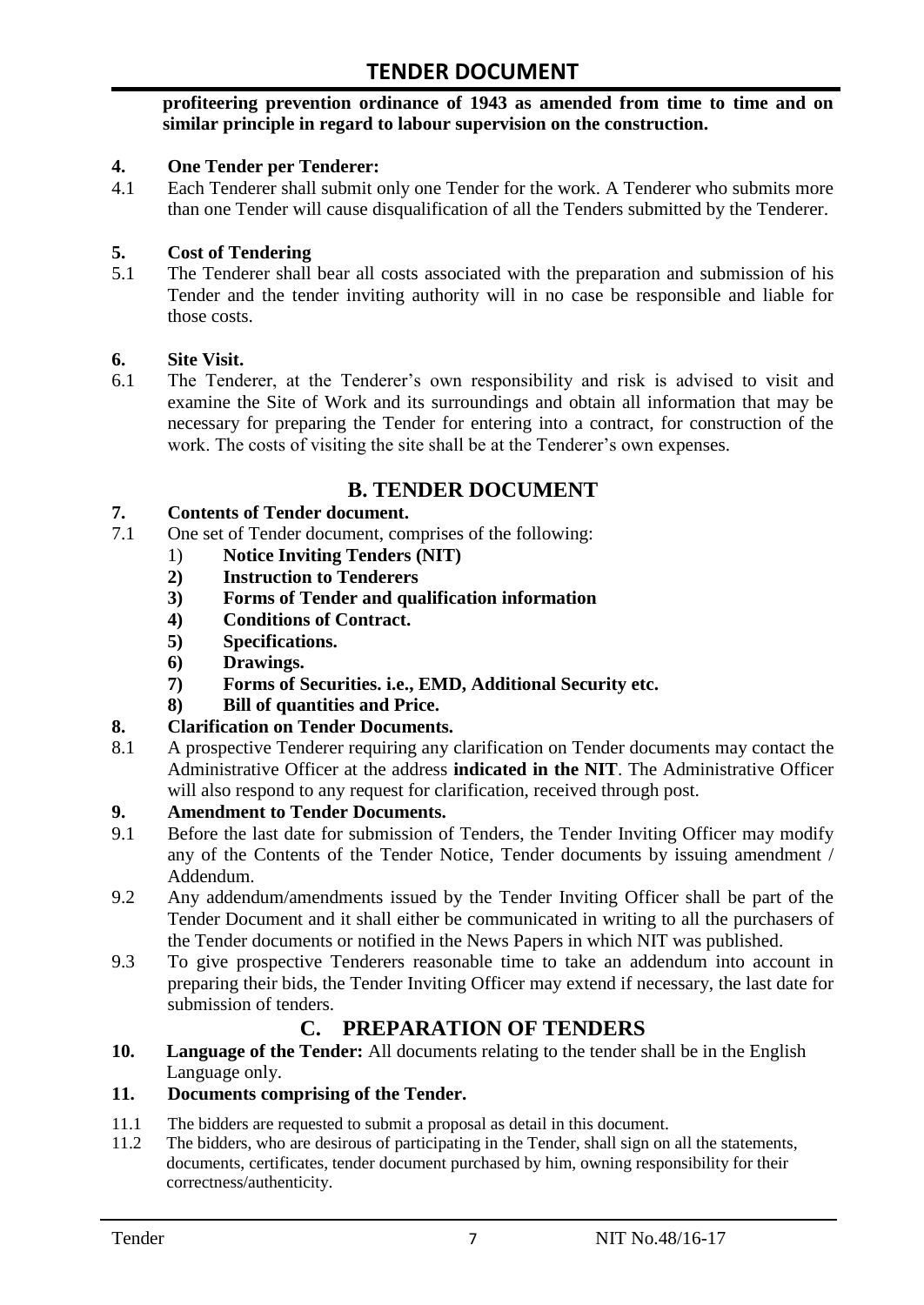- 11.3 **Earnest Money Deposit (EMD):** The bidders shall submit EMD as indicated earlier along with the Proposal. The proposals without EMD are liable for rejection.
- **11.4 The tenderer should place two bids in separate envelopes namely;**
	- **a) Technical bid**
	- **b) Financial bid or Price bid Both the envelope should clearly mention the NIT No. and type of bid i.e. technical or financial or price bid.**

#### **11.5 Proposal of Technical Bid**

- a. In preparing the Technical bid, bidders are expected to examine the documents comprising this tender document in detail. Material deficiencies in providing the information requested may result in rejection of a Proposal.
- b. While preparing the Technical bid, bidders must give particular attention to the following:
	- I) If a bidder considers that they do not have all the expertise for the Assignment, it may obtain a full range of expertise by associating with other firms as appropriate.
	- II) The Technical Proposal should provide the following information using the attached Standard Forms, where ever applicable
	- III) A brief description of the bidder organization and an outline of recent experience on assignments of a similar nature. For each assignment, the outline should indicate, inter alia, duration of the assignment, contract amount, and bidder involvement.
	- IV) List of equipment make, model etc with technical brochures, if any equipment is to be supplied.
	- V) List of personnel who will be looking after the work execution.
	- VI) Any comments or suggestions on the proposed scope of work, list of services, and any facilities expected to be provided by the **ICAR-RCER, Patna**.
	- VII) Any additional comments/ remarks.
- c. The Technical Proposal shall not include any financial information.
- **11.6** The Technical proposal will be reviewed by Tender cum Works Monitoring Committee of the **ICAR-RCER, Patna** and the clarifications, particulars if any required from the bidders will be obtained or in the conventional method by addressing the bidders.
- **11.7 The Tender Document will be opened in front of Tender cum Works Monitoring Committee of the ICAR-RCER, Patna at the time and date as specified in the tender documents.**

#### **12. Price Offer:**

- 12.1 The tenderer should however quote his lump sum tender based on this schedule of quantities. He should quote his offer as an overall tender percentage. The over all tender percentage should be written both in words and figures. The bid offers i.e., percentage shall be written both in figures and words legibly and free from erasures, over writings or corrections of figures. Corrections where unavoidable should be made by crossing out, and rewriting duly initialising with date.
- 12.2 The Schedule A contains not only the quantities but also the rates worked out by the department and the amount for each item and total value of the estimated contract. The tenderer should workout his own rates keeping in view the work, site conditions and quote his overall tender percentage with which he intends to execute the work.
- 12.3 The bid offer shall be for the whole work and not for individual items / part of the work.
- 12.4 All duties, taxes, and other levies payable by the contractor as per State / Central Government rules, shall be included in the tender percentage quoted by the tenderer.
- 12.5 **The tendered contract amount as computed based on overall tender percentage is subject to variation during the performance of the Contract in accordance with variation in quantities etc.**
- **13. Validity of Tenders:**
- 13.1 Tenders shall remain valid for a period of not less than six months from the last date for receipt of Tender.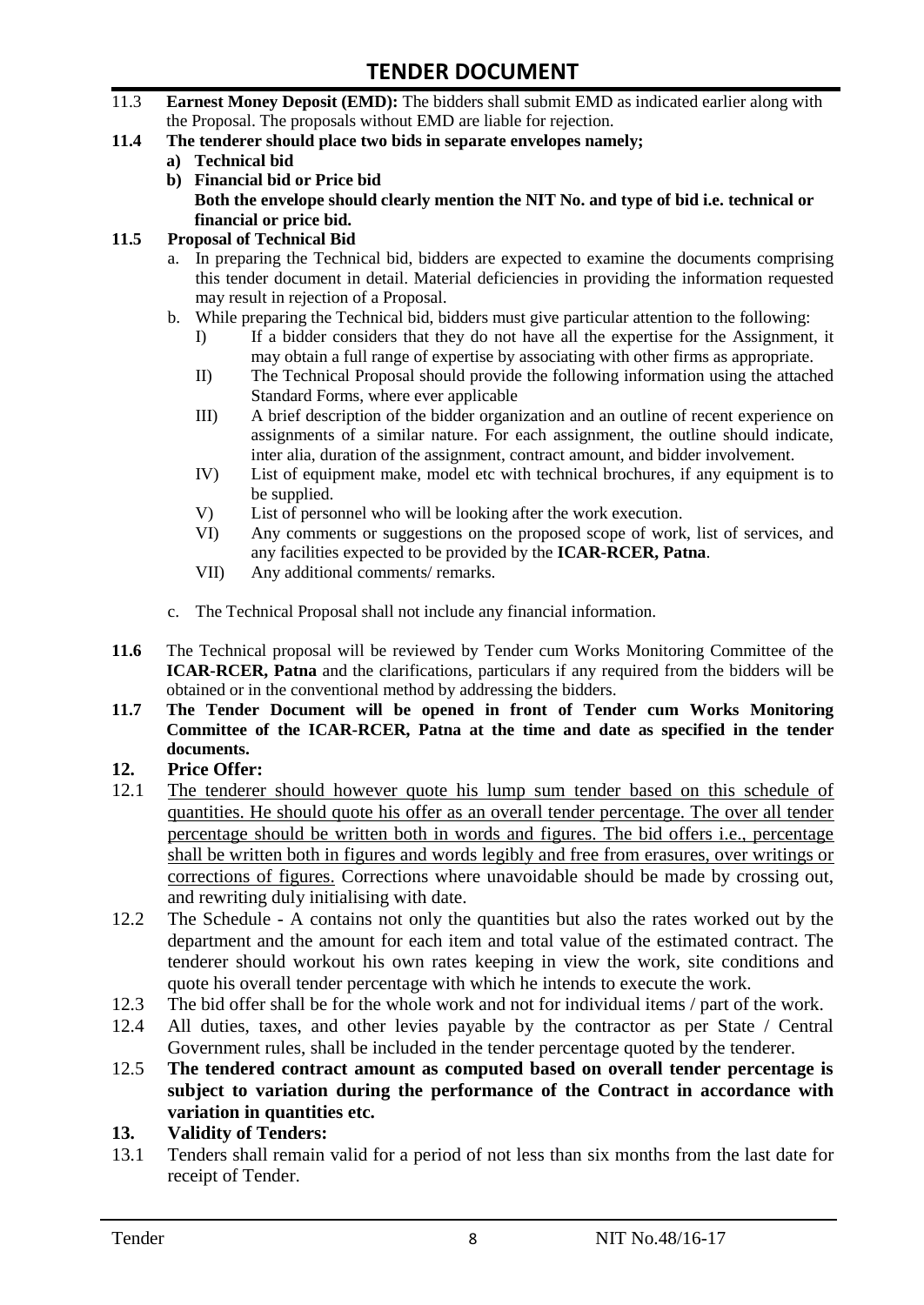- 13.2 During the above mentioned period no plea by the tenderer for any sort of modification of the tender based upon or arising out of any alleged misunderstanding or misconceptions or mistake or for any reason will be entertained.
- 13.3 In exceptional circumstances, prior to expiry of the original time limit, the Tender Inviting Officer may request the bidders to extend the period of validity for a specified additional period. Such request to the Tenderers shall be made in writing. A Tenderer may refuse the request without forfeiting his E.M.D. A tenderer agreeing to the request will not be permitted to modify his Tender, but will be required to extend the validity of his E.M.D for a period of the extension.

# 14. **Signing of Tenders**<br>14.1 If the tender is mag

- If the tender is made by an individual, it shall be signed with his full name and his address shall be given. If it is made by a firm, it shall be signed with the co-partnership name by a member of the firm, who shall also sign his own name, and the name and address of each member of the firm shall be given, if the tender is made by a corporation it shall be signed by a duly authorized officer who shall produce with his tender satisfactory evidence of his authorization. Such tendering corporation may be required before the contract is executed, to furnish evidence of its corporate existence. Tenders signed on behalf of G.P.A holder will be rejected.
- 14.2 The tender shall contain no alterations or additions, except those to comply with instructions issued by the tender inviting officer, or as necessary to correct errors made by the tenderer, in which case all such corrections shall be initialled by the person signing the tender.
- 14.3 No alteration which is made by the tenderer in the contract form, the conditions of the contract, the drawings, specifications or statements / formats or quantities accompanying the same will be recognized, and, if any such alterations are made the tender will be void.

# **D. SUBMISSION OF TENDERS.**

#### **15. Submission of Tenders:**

- 15.1 The tenderer shall invariably ensure that the following are to be submitted along with tender document.
	- **a) Check slip**
	- **b) Copy of Experience Certificate in Similar type of Work.**
	- **c) Any type of single civil work of not less than Rs.3.50 lakhs in preceding three years.**
	- **d) DD towards EMD.**
	- **e) Declaration towards the genuineness of the certificates**
- 15.2 The successful tenderer shall furnish the original hard copies of all the documents/ EMD / certificates / statements by them before concluding the agreement.
- 15.3 Submit tenders in as explained above. The tender should be submitted in a water proof covers and duly sealed. The cover should clearly indicate the Tender Number, Name of work tendered, due date for opening, address of the bidder and the Bid schedule. The EMD should be enclosed prominently along with the BID.

# **16. Last date / time for submission of the tenders.**

- 16.1 Tenders must be submitted not later than the date and time specified in NIT. In the event of the specified date / time for the submission of bids declared as holiday, the bids will be received on the next working day.
- 16.2 The Director, ICAR-RCER may extend the dates for issue and receipt of Tenders by issuing an amendment in which case all rights and obligations of the Incharge and the Tenderers will remain same as previously.

#### **17. Late tenders**

17.1 Any tender received after the last date / time prescribed will be summarily rejected.<br>18. Modification to the tender

# **18. Modification to the tender**<br>18.1 No tender shall be modified

No tender shall be modified after the last date / time of submission of tenders.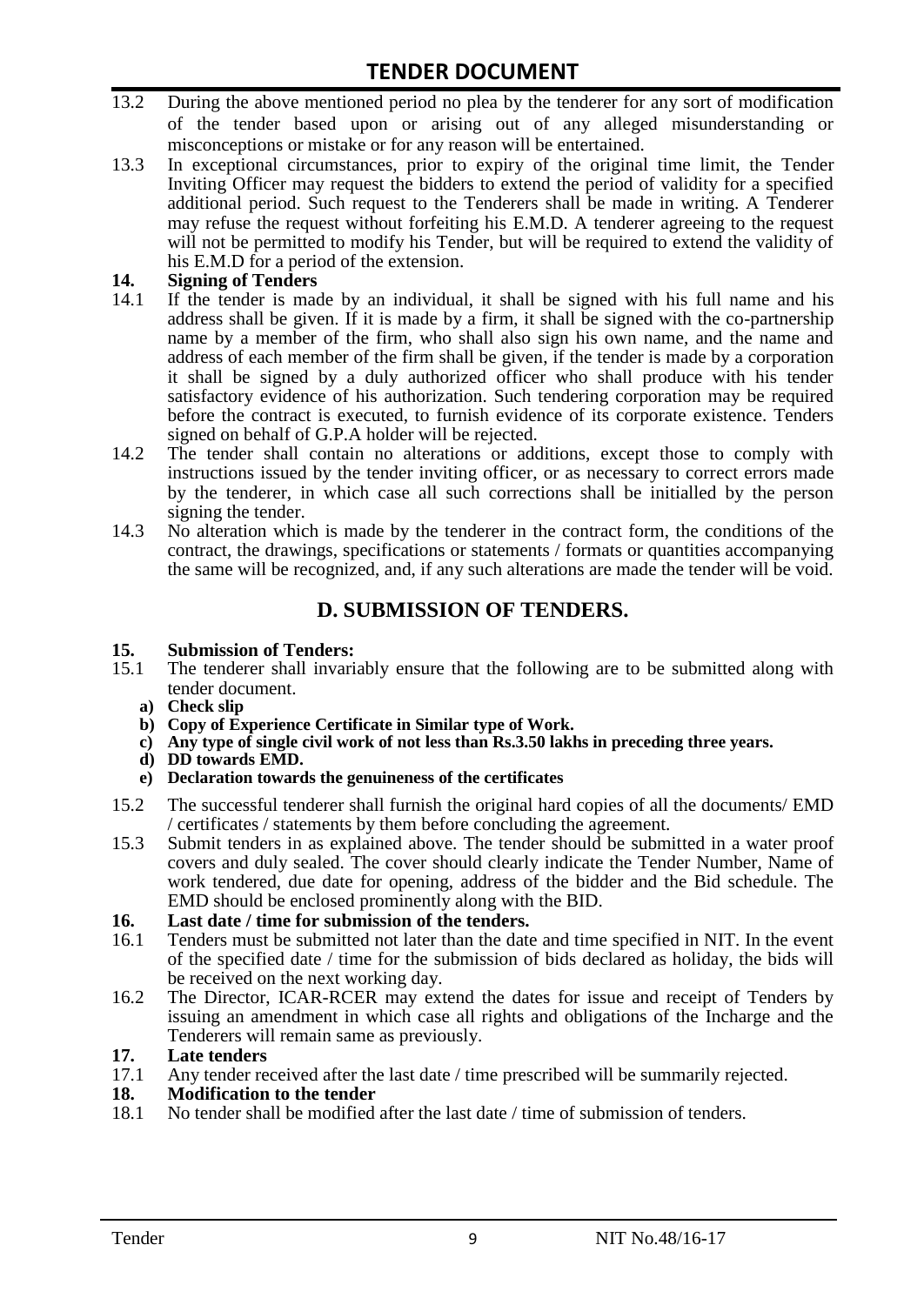### **E. TENDER OPENING AND EVALUATION**

- **19. Tender opening**
- 19.1 **The tenderers or their authorized representatives can be present at the time of opening of the tenders. Either the tenderer himself or one of his representative with proper authorization only will be allowed at the time of tender opening. If any of the tenderer is not present at the time of opening of tenders, the tender opening authority will, on opening the tender of the absentee tenderer, reads out and record the deficiencies if any, which shall be binding on the tenderer.**
- 19.2 **The technical bid containing qualification requirements as per Annexure: I and statement I to VII in 11:5 (b) will be evaluated by the tender opening authority and the minutes are recorded which will be signed by the tender opening authority as well as tenderers or their authorized representatives present.**

#### **20. Clarification of the Tender Document.**

- 20.1 The tender opening authority may call upon any tenderer for clarification on the statements, documentary proof relating to the Tender Document. The request for clarification and response thereto shall be in writing and it shall be only on the qualification information furnished by the tenderer. The clarification called for from the tenderers shall be furnished within the stipulated time, which shall not be more than a week.
- 20.2 The tenderer if so desirous, shall agree in writing to furnish the clarification called for within the stipulated time and, for disqualification and rejection of his tender in the event of failure to do so.

# **21. Examination of Tender Document and determination of responsiveness**

- 21.1 The Director, ICAR-RCER will evaluate whether each tenderer is satisfying the eligibility criteria prescribed in the tender document and declares them as a qualified tenderer.
- 21.2 If any alteration is made by the tenderer in the tender documents, the conditions of the contract, the drawings, specifications or statements / formats or quantities the tender will be rejected.
- 21.3 Tenders shall be scrutinized in accordance with the conditions stipulated in the Tender document. In case of any discrepancy of non-adherence conditions the tender accepting authority shall communicate the same which will be binding both on the tender opening authority and the tenderer. In case of any ambiguity, the decision taken by the tender accepting authority on tenders shall be final.
- 21.4 Those proposals which are found to meet the minimum standards as prescribed by the Director, ICAR-RCER will be treated as responsive bids.

# **22. Evaluation and comparison of price.**

- The committee will evaluate and compare the price of all the qualified tenderers.
- 22.2 Negotiations at any level are strictly prohibited. However, good gesture rebate, if offered by the lowest tenderer prior to finalization of tenders may be accepted by the tender accepting authority.
- 22.3 Selection of tenderer among the lowest and equally quoted tenderers will be in the following orders:
	- **a) The tenderer whose bid capacity is higher will be selected.**
	- **b) In case the bid capacity is also same the tenderer whose annual turnover is more will be preferred.**
	- **c) Even if the criteria incidentally become the same, the turnover on similar works and thereafter machinery available for the work and then the clean track record will be considered for selection.**

#### **23. Process to be confidential**

- 23.1 Information relating to the examination, clarification, evaluation and comparison of tenders and recommendations for the award of a contract shall not be disclosed to tenderers or any other persons not officially concerned with such process until the award to the successful tenderer has been announced by the tender accepting authority. Any effort by a tenderer to influence the processing of tenders or award decisions may result in the rejection of his tender.
- 23.2 No Tenderer shall contact the Director, ICAR-RCER or any authority concerned with finalisation of tenders on any matter relating to its Tender from the time of the Tender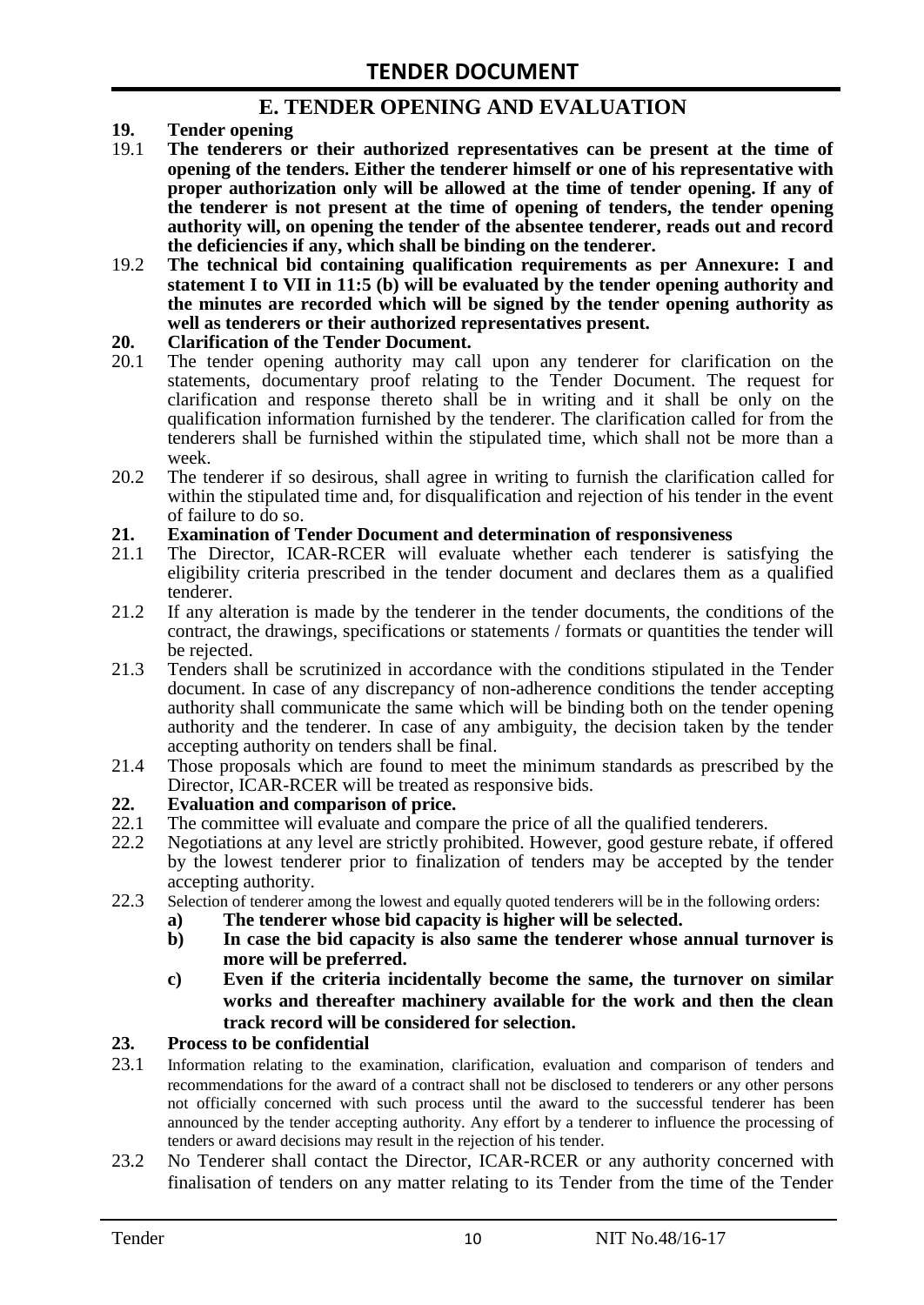opening to the time the Contract is awarded. If the Tenderer wishes to bring additional information to the notice of the Director, it should do so in writing.

23.3 Before recommending / accepting the tender, the tender recommending / accepting authority shall verify the correctness of certificates submitted to meet the eligibility criteria and specifically experience. The authenticated agreements of previous works executed by the lowest tenderer shall be called for.

# **F. AWARD OF CONTRACT**

#### **24. Award Criteria**

- 24.1 The Director, ICAR-RCER will award or recommend to the competent tender accepting authority for award of the contract to the tenderer who is found technically qualified as per the tender conditions and whose price is lowest.
- 24.2 The tender accepting authority reserves the right to accept or reject any tender or all tenders and to cancel the tendering process, at any time prior to the award of contract, without thereby incurring any liability to the affected tenderer or tenderers or any obligation to inform the affected tenderer or tenderers of the reasons for such action.
- 25. Notification of award and signing of agreement
- 25.1 **The Tenderer whose Tender has been accepted will be notified of the award of the work by The Director ICAR-RCER prior to expiration of the Tender validity period by registered letter. This letter (hereinafter and in the Conditions of Contract called "Letter of Acceptance") will indicate the sum that the Government will pay the Contractor in consideration of the execution, completion, and maintenance of the Works by the Contractor as prescribed by the Contract (hereinafter and in the Contract called the "Contract Amount").**
- 25.2 The successful tenderer has to sign an agreement within a period of 15 days from the date of receipt of communication of acceptance of his tender. On failure to do so his tender will be cancelled duly forfeiting the E.M.D., paid by him without issuing any further notice and action will be initiated for black listing the tenderer.

#### **26. Corrupt or fraudulent practices**

- 26.1 The Government requires that the bidders / suppliers / contractors under Government financed contracts, observe the highest standard of ethics during the procurement and execution of such contracts. In pursuance of this policy, the Government
- (a) Define for the purposes of the provision, the terms set forth below as follows:
- (i) "corrupt practices" means the offering, giving, receiving or soliciting of anything of value to influence the action of a Government official in procurement process or in contract execution: and
- (ii) "fraudulent practice" means a misrepresentation of facts in order to influence a procurement process or the execution of a contract to the detriment of the Government and includes collusive practice among Tenderers (prior to or after Tender submission) designed to establish in Tender prices at artificial noncompetitive levels and to deprive the Government of the benefits of free and open competition.
- (b) Will reject a proposal for award if it determines that the tenderer recommended for award has engaged in corrupt or fraudulent practices in competing for the contract in question.
- (c) Will blacklist / or debar a firm, either indefinitely or for a stated period of time, if at any time determines that the firm has engaged in corrupt or fraudulent practices in competing for, or in executing a Government contract.
- (d) Further more, tenderers shall be aware of the provisions stated in the general conditions of contract.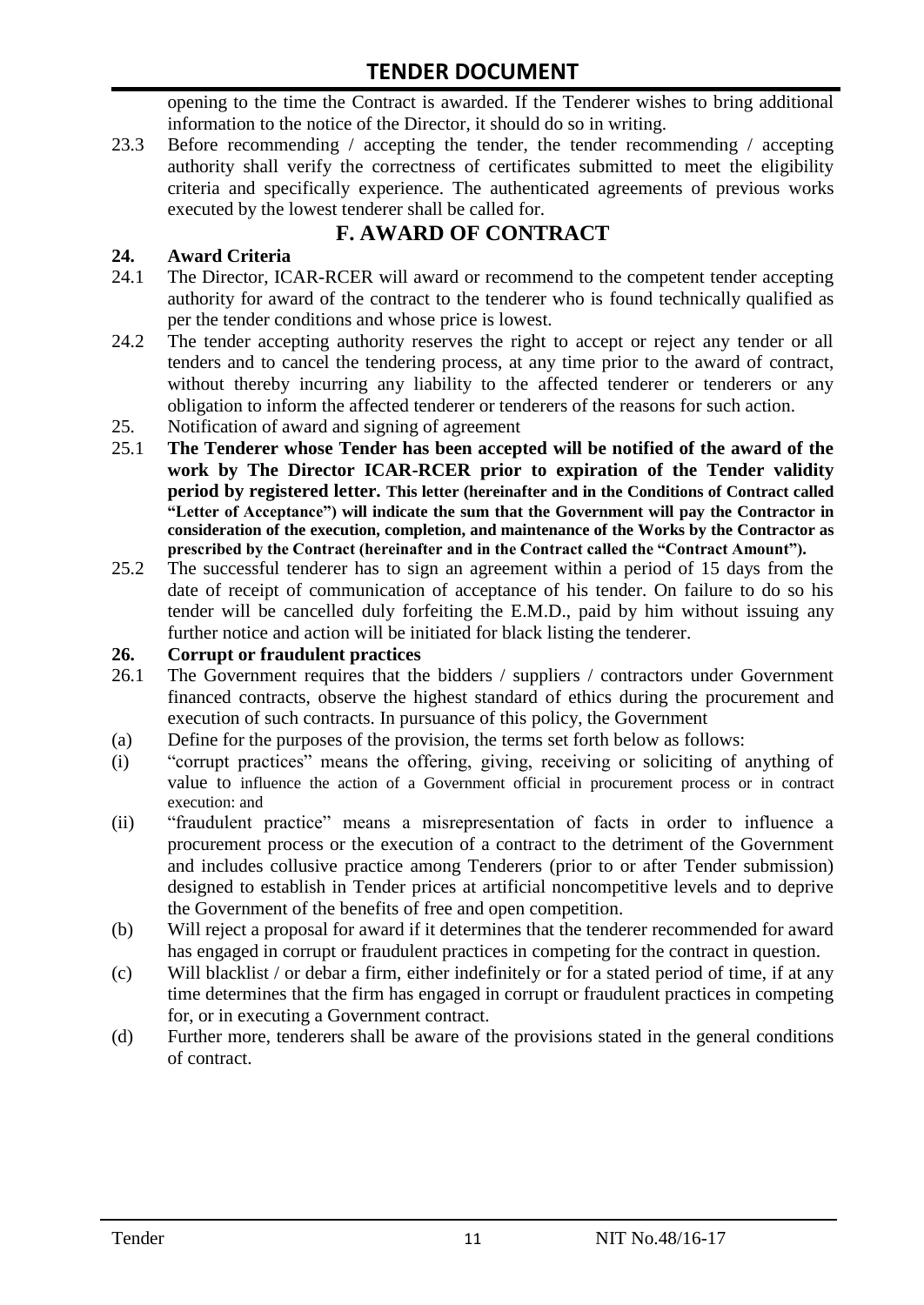#### **QUALIFICATION INFORMATION Annexure –I CHECKLIST TO ACOMPANY THE TENDER**

| SI.<br>No.   | <b>Description</b>                                                 | <b>Submitted</b><br>Yes/No | Page No.<br>(see Note |  |
|--------------|--------------------------------------------------------------------|----------------------------|-----------------------|--|
|              |                                                                    |                            | below)                |  |
| 1            | $\mathcal{D}_{\cdot}$                                              | 3                          |                       |  |
| $\mathbf{1}$ | Attested photocopy of Registered contractor from                   | Yes / No                   |                       |  |
|              | CCW/CPWD/ PWD/ RWD and similar govt. agencies                      |                            |                       |  |
| 2            | Any type of single civil work of not less than Rs.3.50<br>Yes / No |                            |                       |  |
|              | lakhs in preceding three years.                                    |                            |                       |  |
| 3            | Certificates in support of Existing Commitments.                   | Yes / No                   |                       |  |
| 4            | DD towards EMD.                                                    | Yes / No                   |                       |  |
| 5            | Declaration towards the genuineness of the certificates            | Yes / No                   |                       |  |
| 6            | <b>Experience :</b> Experience in any type of civil work           | Yes / No                   |                       |  |
| 7            | Valid Labour license and Income Tax Clearance                      | Yes / No                   |                       |  |
|              | certificate for last Financial Year must be submitted              |                            |                       |  |
|              | alongwith tender document.                                         |                            |                       |  |

#### **Notes:-**

- 1) All the statements copies of the certificates, documents etc., enclosed to the Tender Document shall be given page numbers on the right corner of each certificate, which will be indicated in column (4) against each item. The statements furnished shall be in the formats appended to the tender document.
- 2) The information shall be filled-in by the Tenderer in the checklist and **statements VI & VII** of section 11.5 (b) and shall be enclosed to the Technical bid for the purposes of verification as well as evaluation of the tenderer"s Compliance to the qualification criteria as provided in the Tender document. All the Certificates, documents, statements as per check-list shall be submitted by the tenderer.
- 3) The bidder shall sign all the statements/documents/certificates received by him owing responsibility for their correctness/authenticity. The successful tenderer shall furnish the original hard copies of all the documents / certificates / statements received by them before concluding the Agreement.

#### **DECLARATION**

I / WE ………………………………………………………………. have gone through carefully all the Tender conditions and solemnly declare that the certificates or the documents uploaded by me/us are genuine and I/We will abide by any penal action such as disqualification or black listing or determination of contract or any other action deemed fit, taken by, the Institute against us, if it is found that the statements, documents, certificates produced by me/us are false/fabricated.

I / WE hereby declare that, I / WE have not been blacklisted / debarred / Suspended / demoted in any department in any State due to any reasons.

Signature of the Tenderer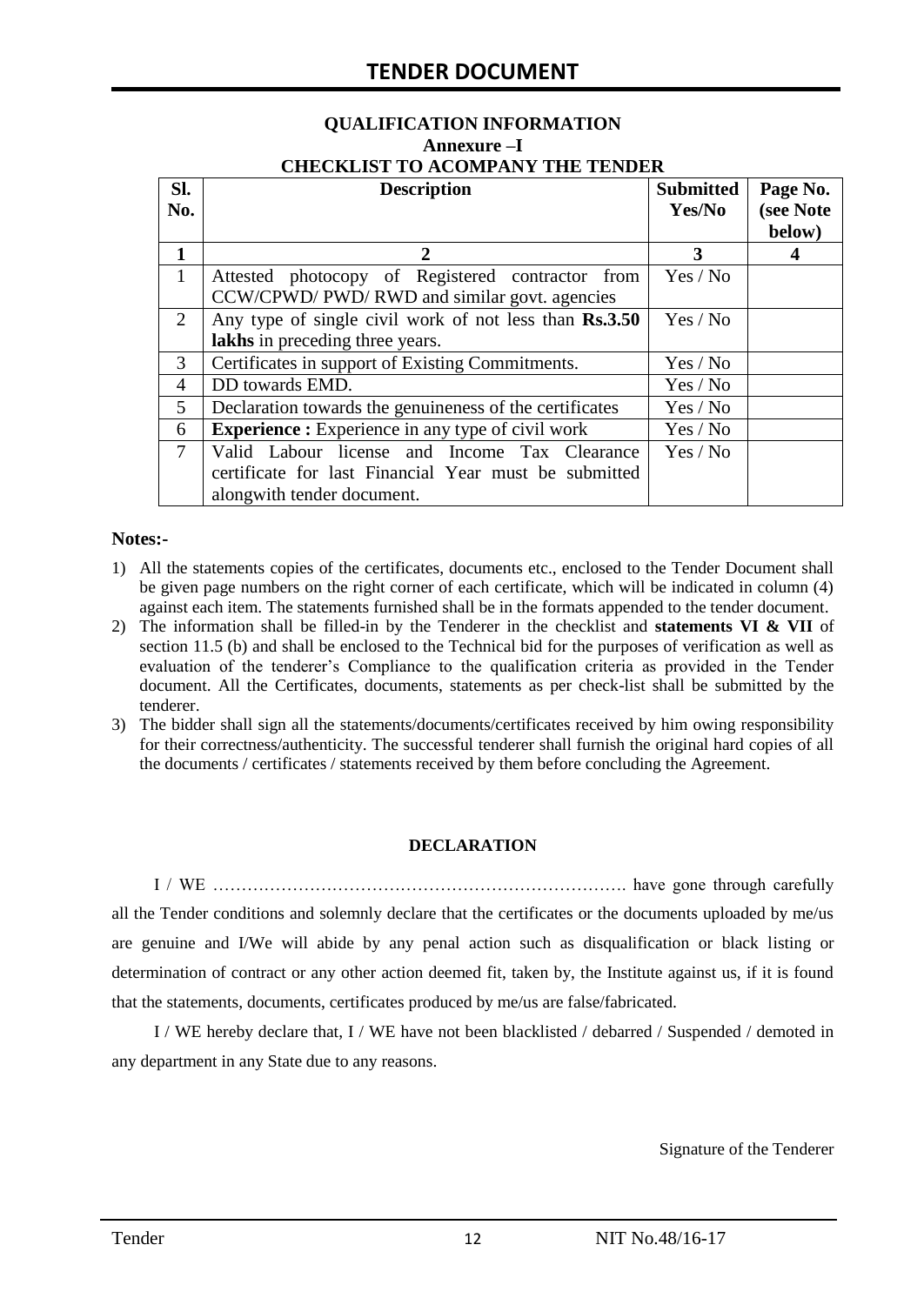### **CONDITIONS OF CONTRACT**

#### **TENDER**

Date: ……………

To The Director, ICAR-RCER, Patna

Sir,

I / We do hereby tender and if this tender be accepted, under take to execute the work entitled "**Lifting of weed biomass from the bank of Moti lake at Motihari (East Champaran)"** as shown in the drawings and as per specifications described in this document of ICAR-RCER, Patna for the sum of **Rs. 5.00 lakhs** or such other sum as may be arrived under the clause of the standard preliminary specifications relating to "Payment by final measurement at unit rates"

I/WE have also quoted rates in Schedule "A", annexed (in words and figures) for which I/We agree to execute the work when the lumpsum payment under the terms of the agreement is varied by payment on measurement quantities.

I/WE have quoted rates in Schedule 'A' both in words  $\&$  figures. In case of any discrepancy between the Percentage excess or less on E.C.V., in words and figures, the rates quoted words only shall prevail.

I/WE agreed to keep the offer in this tender valid a period of six month(s) mentioned in the tender notice and not to modify the whole or any part of it for any reason within above period. If the tender is withdrawn by me/us for any reasons whatsoever, the earnest money paid by me/us will be forfeited to Government

I/WE hereby distinctly and expressly, declare and acknowledge that, before the submission of my/our tender I/We have carefully followed the instructions in the tender notice and have read the preliminary specifications and that I/We have made such examination of the contract documents and the plans, specifications and quantities and of the location where the said work is to be done, and such investigation of the work required to be done, and in regard to the material required to be furnished as to enable me/us to thoroughly understand the intention of same and the requirements, covenants, agreements, stipulations and restrictions contained in the contract, and in the said plans and specifications and distinctly agree that I/We will not hereafter make any claim or demand upon the Government based upon or arising out of any alleged misunderstanding or misconception /or mistake on my/or our part of the said requirement, covenants, agreements, stipulations, restrictions and conditions.

I / WE enclosed to my/our application for tender schedule a crossed demand draft (No.

dated: \_\_\_\_\_\_\_\_\_\_\_) for Rs: \_\_\_\_\_\_\_\_\_\_\_\_\_\_\_\_\_\_\_\_\_\_\_\_\_\_\_\_\_\_\_\_\_\_\_\_\_\_\_\_\_\_\_\_\_\_\_\_\_\_\_\_\_\_

as earnest money not to bear interest.

I / WE shall not assign the contractor or sublet any portion of the same. In case if it becomes necessary such subletting with the permission of the shall be limited to (1) Labour contract, (2) Material contract, (3) Transport contract and (4) Engaging specialists for special item of work.

IF MY / OUR tender is not accepted the sum shall be returned to me/us on application when intimation is sent to me/us of rejection or at the expiration of three months from last date of receipt of this tender, whichever is earlier. If my/our tender is accepted the earnest money shall be retained by the Government as security for the due fulfilment of this contract. If upon written intimation to me/us by the Office, I/We fail to attend the said office on the date herein fixed or if upon intimation being given to me/us or acceptance of my/our tender, and if I/We fail to make the additional security deposit or to enter into the required agreement as defined in tender document, then I/We agree the forfeiture of the earnest money. Any notice required to be served on me/us here under shall be sufficiently served on me/us if delivered to me/us hereunder shall be sufficiently served on me/us if delivered to me/us personally or forwarded to me/us by post to (registered or ordinary) or left at my/our address given herein. Such notice shall if sent by post be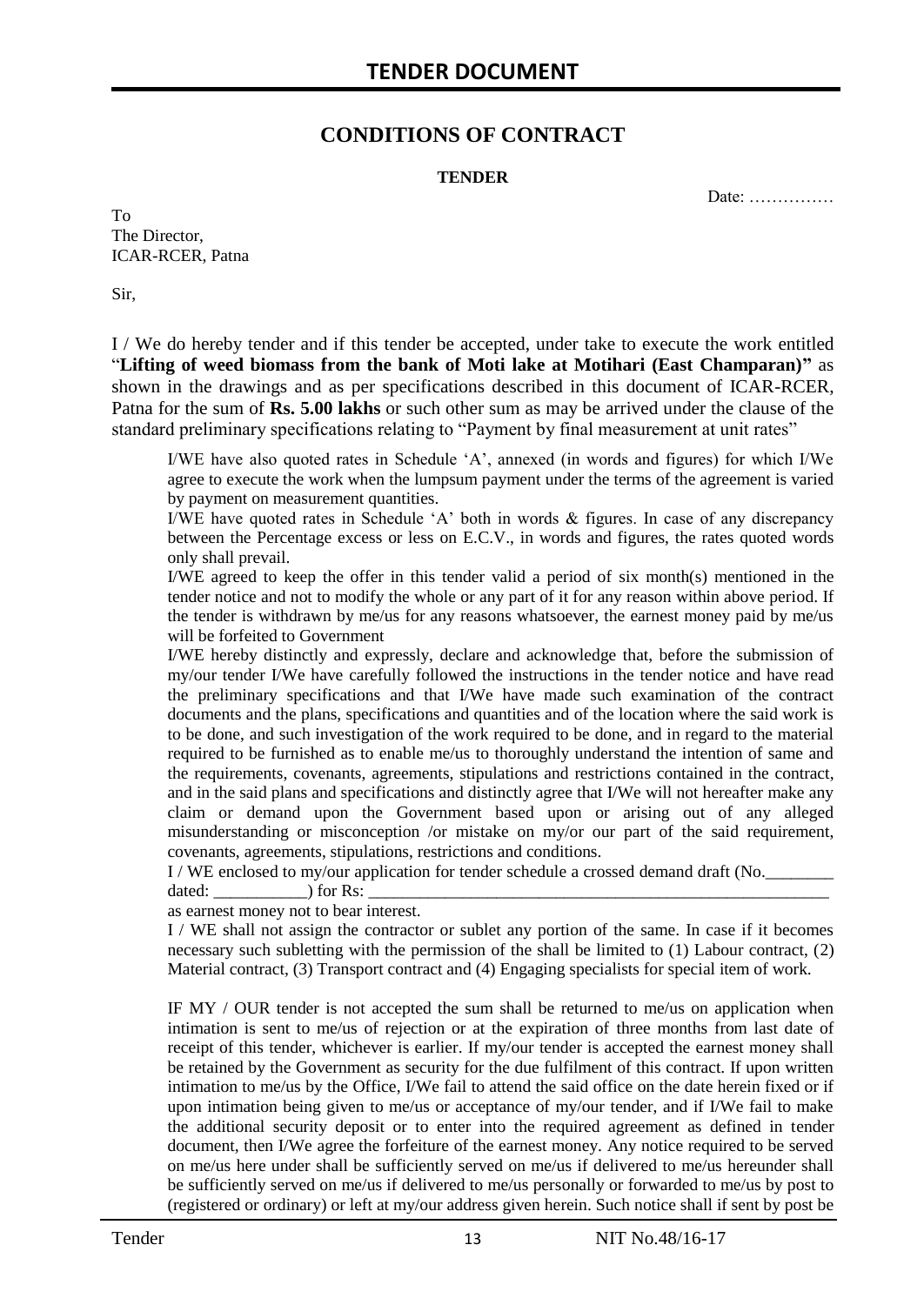deemed to have been served on me/us at the time when in due course of post it would be delivered at the address to which it is sent.

I/WE fully understand that the written agreement to be entered into between me/us and Government shall be the foundation of the rights of the both the parties and the contract shall not be deemed to be complete until the agreement has first been signed by me/us and then by the proper officer authorized to enter into contract on behalf of Government.

I AM/WE ARE professionally qualified and my/our qualifications are given below:

| S. No. | Name | Qualification |
|--------|------|---------------|
|        |      |               |
|        |      |               |
|        |      |               |
|        |      |               |
|        |      |               |
|        |      |               |
|        |      |               |
|        |      |               |

I/WE will employ the following technical staff for supervising the work and will see that one of them is always at site during working hours, personally checking all items of works and paint extra attention to such works as required special attention (eg) Main panel boards, Cable connections etc.,

| S. No. | Name | Qualification |
|--------|------|---------------|
|        |      |               |
|        |      |               |
|        |      |               |
|        |      |               |
|        |      |               |
|        |      |               |

I / WE declare that I / WE agree to recover the salaries of the technical staff actually engaged on the work by the department, from the work bills, if I / We fail to employ technical staff as per the tender condition.

#### **TENDERERS / CONTRACTOR'S CERTIFICATE.**

- (1) I/WE hereby declare that I/We have perused in detail and examined closely the Indian Standard Specifications, all clauses of the preliminary specifications with all amendments and have either examined all the standards specifications or will examine all the standard specifications for items for which I/We tender, before I/We submit such tender and agree to be bound and comply with all such specifications for this agreement which I/We execute in the different Government Departments.
- (2)I/WE certify that I/We have inspected the site of the work before quoting my price, I /We have satisfied about the quality, availability and transport facilities for all the materials.
- (3)I / WE am/are prepared to furnish detailed data in support of all my quoted rates, if and when called upon to do so without any reservations.
- $(4)$ I / WE hereby declare that I / We will not claim any price escalation.
- (5)I / WE hereby declare that I am / We are accepting for the defect liability period as 24 months.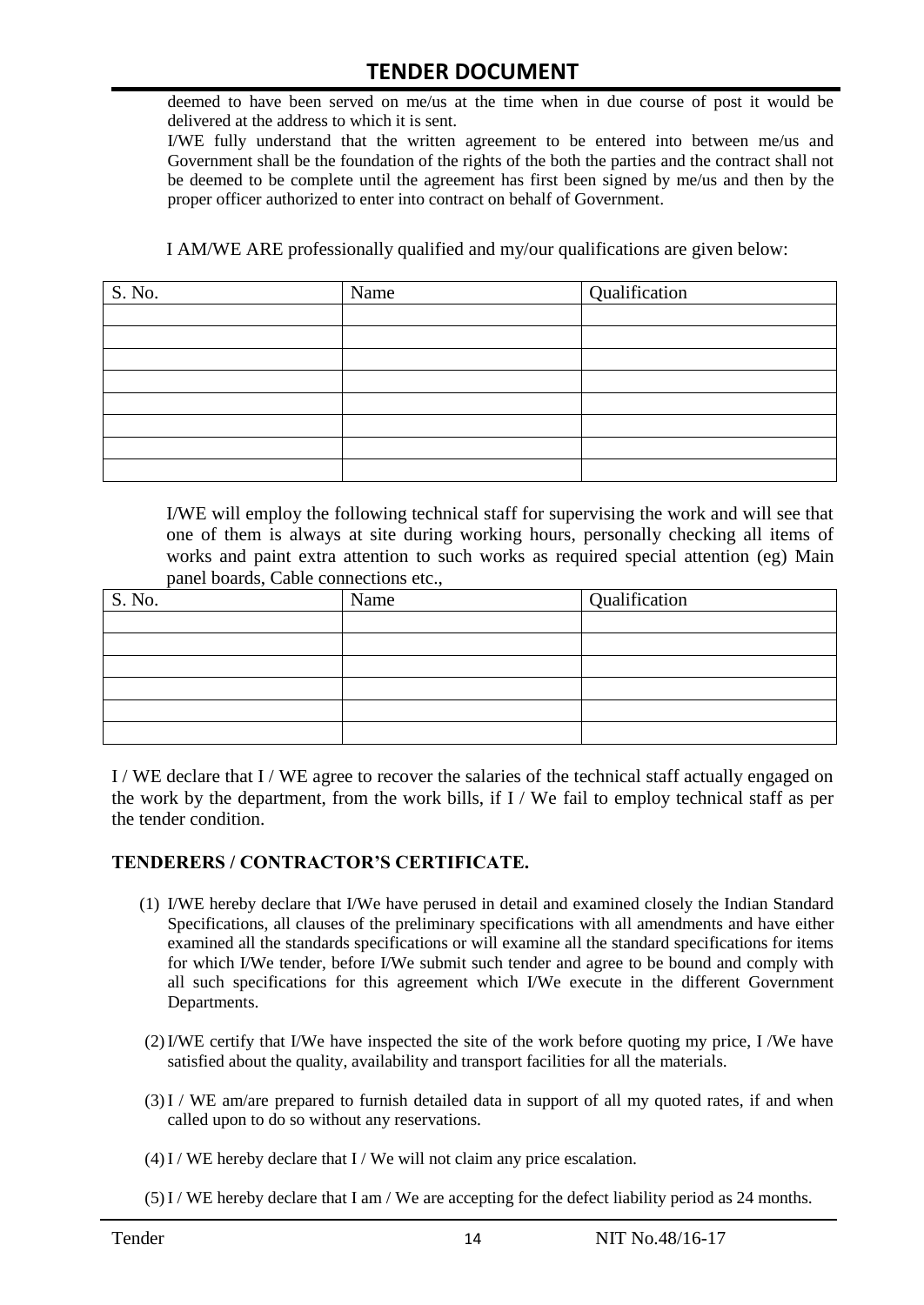- (6)I / WE declare that I / WE will not claim any extra amount towards any material used for the work other than the quoted works for respective schedule 'A' items.
- $(7)$  I / WE declare that I / WE will execute the work as per the mile stone programme, and if I / WE fail to complete the work as per the mile stone programme I abide by the condition to recover liquidated damages as per the tender conditions.
- $(8)$ I / WE declare that I / WE will abide for settlement of disputes as per the tender conditions.

#### **DECLARATION OF THE TENDERER**

- 1) I/WE have not been black listed in any department due to any reasons.
- 2) I/We declare that all the Certificates/Documents submitted by Me/US are Genuine.
- 3) I/WE agree to disqualify me/us for any wrong declaration in respect of the above and to summarily reject my/our tender.

Address of the Tenderer:

Phone No.: Fax No.: Fax No.: CONTRACTOR.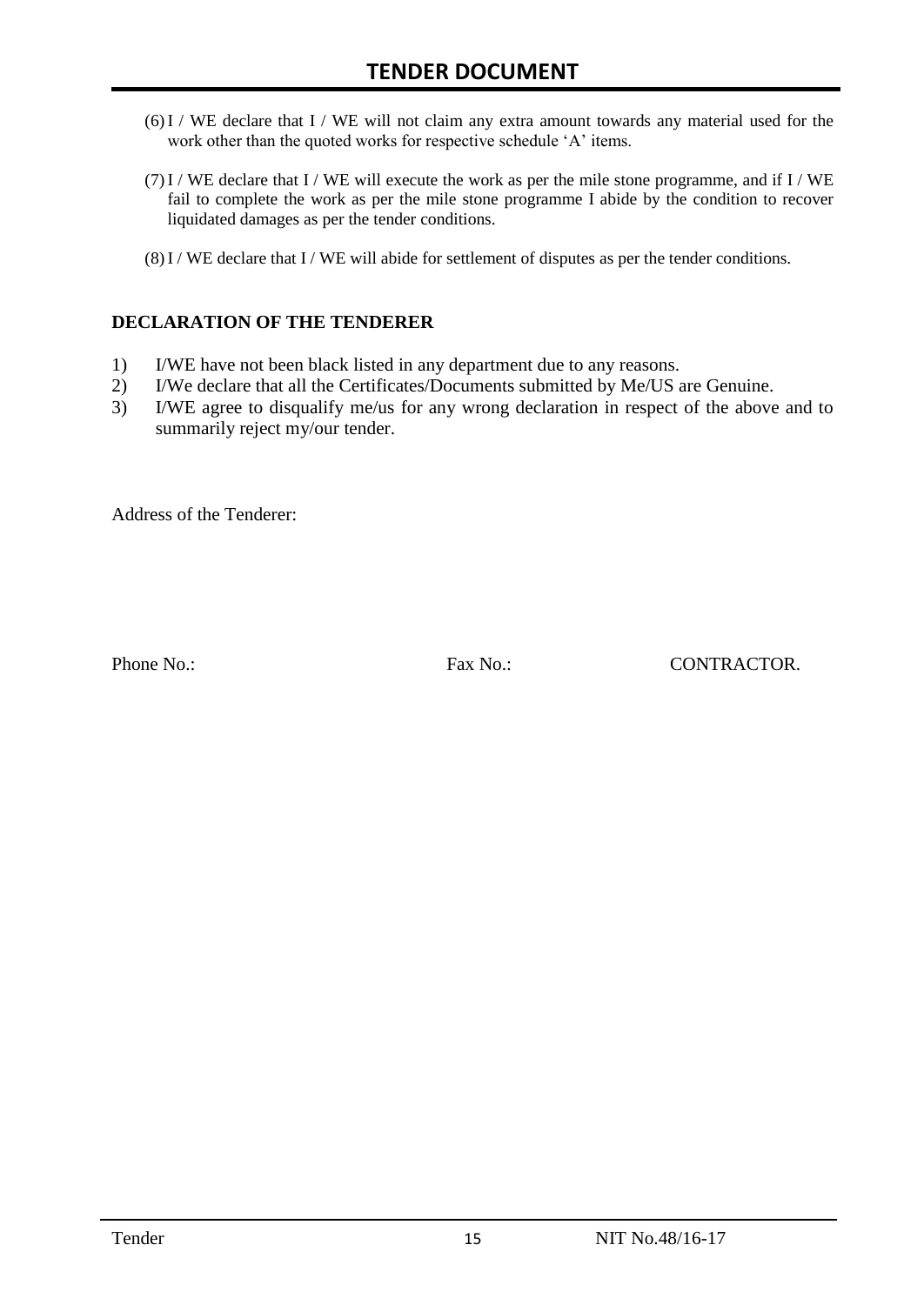# **CONDITIONS OF CONTRACT**

# **A. GENERAL**

#### **1. Interpretation:**

- 1.1 In interpreting these Conditions of Contract, singular also means plural, male also means female, and vice-versa. Headings have no significance. Works have their normal meaning under the language of the contract unless specifically defined. The Incharge will provide instructions clarifying queries about the conditions of Contract.
- 1.2 The documents forming the Contract shall be interpreted in the following order of priority:
- **1) Agreement**
- **2) Letter of Acceptance, notice to proceed with the works**
- **3) Contractor's Tender**
- **4) Conditions of contract**
- **5) Specifications**
- **6) Drawings**
- **7) Bill of quantities**
- **8) Any other document listed as forming part of the Contract.**

#### **2. Decisions:**

2.1 Except where otherwise specifically stated, the Director will decide the contractual matters between the Department and the Contractor in the role representing the Department.

#### **3. Delegation:**

3.1 The Director may delegate any of his duties and responsibilities to other officers and may cancel any delegation by an official order issued.

#### **4. Communications:**

4.1 Communications between parties, which are referred to in the conditions, are effective only when in writing. A notice shall be effective only when it is delivered **(in terms of Indian Contract Act)**

#### **5. Sub-contracting:**

**5.1 If the prime contractor desires to sub-let a part of the work, he should submit the same at the time of filing tenders itself or during execution, giving the name of the proposed Sub-contractor, along with details of his qualification and experience. The Tender Accepting Authority should verify the experience of the Sub-contractor and if the Sub-contractor satisfies the qualification criteria in proportion to the value of work proposed to be sub-let, he may permit the same. The total value of works to be awarded on sub-letting shall not exceed 50% of contract value. The extent of subletting shall be added to the experience of the sub-contractor and to that extent deducted from that of the main contractor.**

#### **6. Other Contractors:**

6.1 The Contractor shall cooperate and share the Site with other contractors, Public authorities, utilities, and the Department. The Contractor shall also provide facilities and services for them as directed by the Incharge.

#### **7. Personnel:**

- 7.1 The Contractor shall employ the required Key Personnel named in the Schedule of Key Personnel to carry out the functions stated in the Schedule or other personnel approved by the Incharge. The Incharge will approve any proposed replacement of Key Personnel only if their qualifications, abilities, and relevant experience are substantially equal to or better than those of the personnel listed in the Schedule.
- 7.2 Failure to employ the required technical personnel by the contractor the institute will depute its own technical person and expenditure of salary will be recovered from contractor.
- 7.3 The technical personnel should be on full time and available at site whenever required by Incharge to take instructions.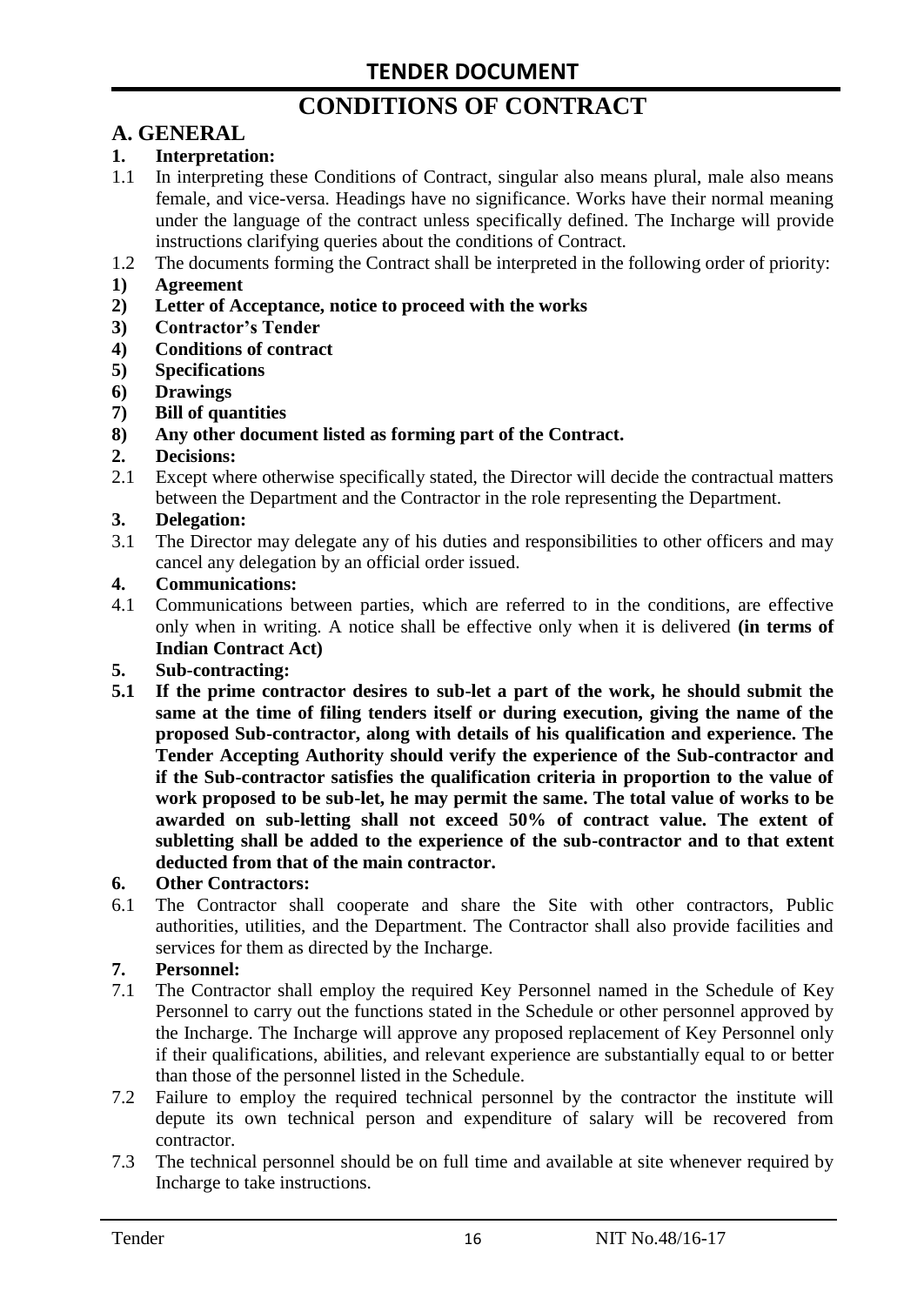- 7.4 The names of the technical personnel to be employed by the contractor should be furnished in the statement enclosed separately.
- 7.5 In case the contractor is already having more than one work on hand and has undertaken more than one work at the same time, he should employ separate technical personnel on each work.
- 7.6 If the contractor fails to employ technical personnel the work will be suspended or department will engage a technical personnel and recover the cost thereof from the contractor.
- 7.7 If the Incharge asks the Contractor to remove a person who is a member of Contractor"s staff or his work force stating the reasons the Contractor shall ensure that the person leaves the site forthwith and has no further connection with the work in the contract.

#### **8. Contractor's Risks:**

- 8.1 All risks of loss of or damage to physical property and of personnel injury and death, which arise during and in consequence of the performance of the Contract are the responsibility of the Contractor.
- **9. Insurance:**
- **9.1 The Contractor shall provide, in the joint names of the Department and the contractor, insurance cover from the Start Date to the end of the Defects Liability Period i.e., 24 months after completion for the following events which are due to the Contractor's risks.**
- **a) loss of or damage to the Works, Plant and Materials;**
- **b) loss of or damage to the Equipment;**
- **c) loss of or damage of property in connection with the Contract; and**
- **d) Personal injury or death of persons employed for construction.**
- **9.2 Policies and certificates of insurance shall be delivered by the Contractor to the Incharge at the time of concluding Agreement. All such insurance shall provide for compensation to be payable to rectify the loss or damage incurred.**
- **i) The contractor shall furnish insurance policy in force in accordance with proposal furnished in the Tender and approved by the Department for concluding the agreement.**
- **ii) The contractor shall also pay regularly the subsequent insurance premia and produce necessary receipt to the Incharge well in advance.**
- **iii) In case of failure to act in the above said manner the department will pay the premium and the same will be recovered from the Contractors payments.**
- **9.3 Alterations to the terms of insurance shall not be made without the approval of the Incharge.**

#### **10. Site Inspections:**

- 10.1 The contractor should inspect the site and also proposed quarries of choice for materials source of water and quote his rate including quarrying, conveyance and all other charges etc.
- 10.2 The responsibility for arranging the land for borrow area rests with the Contractor and no separate payment will be made for procurement or otherwise. The contractor's quoted rate will be inclusive of land cost.

#### **11. Contractor to Construct the Works:**

11.1 The Contractor shall construct and Commission the Work in accordance with the specifications and Drawings.

#### **12. Power Supply.**

- 12.1 The contractor shall make his own arrangements for obtaining power from the Electricity dept., at his own cost. The contractor will pay the bills of Electricity Department for the cost of power consumed by him till the **(Name of work**) is handed over to ICAR-RCER.
- 12.2 **The contractor shall satisfy all the conditions and rules required as per Indian Electricity Act 1910 and under Rule-45(I) of the Indian Electricity Rules, 1956 as amended from time to time and other pertinent rules.**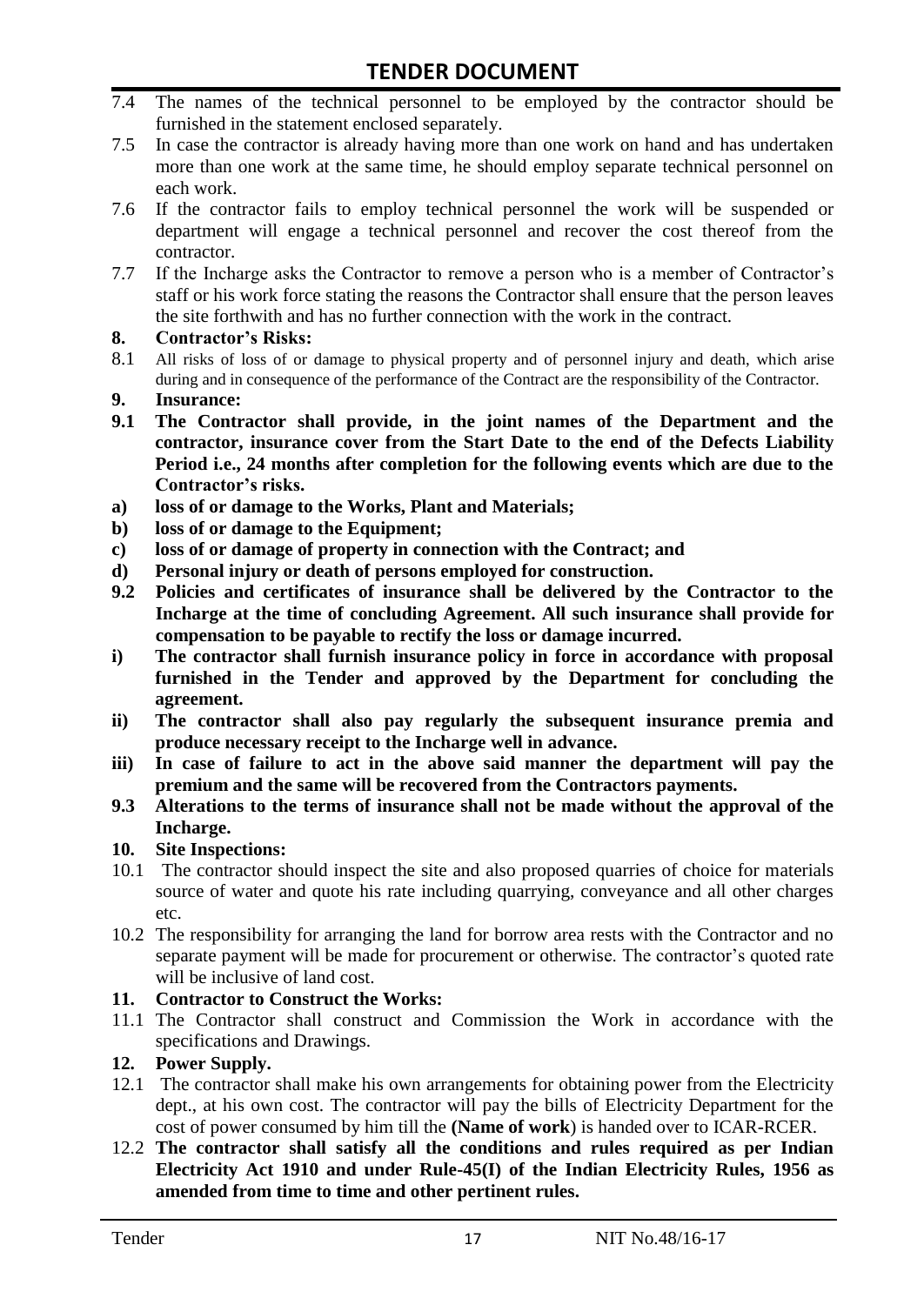12.3 The power shall be used for bonafide Departmental work only.

#### **13. Monsoon Damages:**

Damages due to rain or flood shall have to be made good by the contractor till the work is handed over to the Department. The responsibility of damages making good the damages due to rain or flood rests with the contractor. **No extra payment is payable** for such operations and the contractor shall therefore, have to take all necessary precautions to protect the work done during the construction period.

#### **14. The works to be Completed by the Intended Completion Date:**

14.1 The Contractor may commence execution of the Works on the Start Date and shall carry out the Works in accordance with the programme submitted by the Contractor, as updated with the approval of the Incharge, and complete the work by the Intended Completion Date.

#### **15. Safety:**

15.1 The Contractor shall be responsible for the safety of all activities on the Site.

#### **16. Discoveries:**

16.1 Anything of historical or other interest or of significant value unexpectedly discovered on the Site is the property of the Government. The Contractor is to notify the Incharge of such discoveries and carry out the Incharge instructions for dealing with them.

#### **17. Possession of the Site.**

17.1 The Department shall give possession of the site to the Contractor.

#### **18. Access to the Site:**

18.1 The Contractor shall provide the Incharge and any person authorised by the Incharge, access to the site and to any place where work in connection with the Contract is being carried out or is intended to be carried out.

#### **19. Instructions:**

- 19.1 The Contractor shall carry out all instructions of the Incharge and comply with all the applicable local laws where the Site is located.
- **20. Settlement of disputes:**
- 20.1 **If any dispute of difference of any kind whatsoever arises between the department and the Contractor in connection with, or arising out of the Contract, whether during the progress of the works or after their completion and whether before or after the termination, abandonment or breach of the Contract, it shall in the first place, be referred to and settled by the Incharge who shall, within a period of thirty days after being requested by the Contractor to do so, give written notice of his decision to the Contractor. Upon receipt of the written notice of the decision of the Incharge the Contractor shall promptly proceed without delay to comply with such notice of decision.**
- 20.2 **If the Incharge fails to give notice of his decision in writing within a period of thirty days after being requested or if the Contractor is dissatisfied with the notice of the decision of the Incharge the Contractor may within thirty days after receiving the notice of decision appeal to the Department who shall offer an opportunity to the contractor to be heard and to offer evidence in support of his appeal, the Department shall give notice of his decision within a period of thirty days after the Contractor has given the said evidence in support of his appeal, subject to arbitration, as hereinafter provided. Such decision of the Department in respect of every matter so referred shall be final and binding upon the Contractor and shall forthwith be given effect to by the Contractor, who shall proceed with the execution of the works with all due diligence whether he requires arbitration as hereinafter provided, or not. If the Department has given written notice of his decision to the Contractor and no claim to arbitration, has been communicated to him by the Contractor within a period of thirty days from receipt of such notice the said decision shall remain final and binding upon the Contractor. If the Department fail to give notice of his decision, as**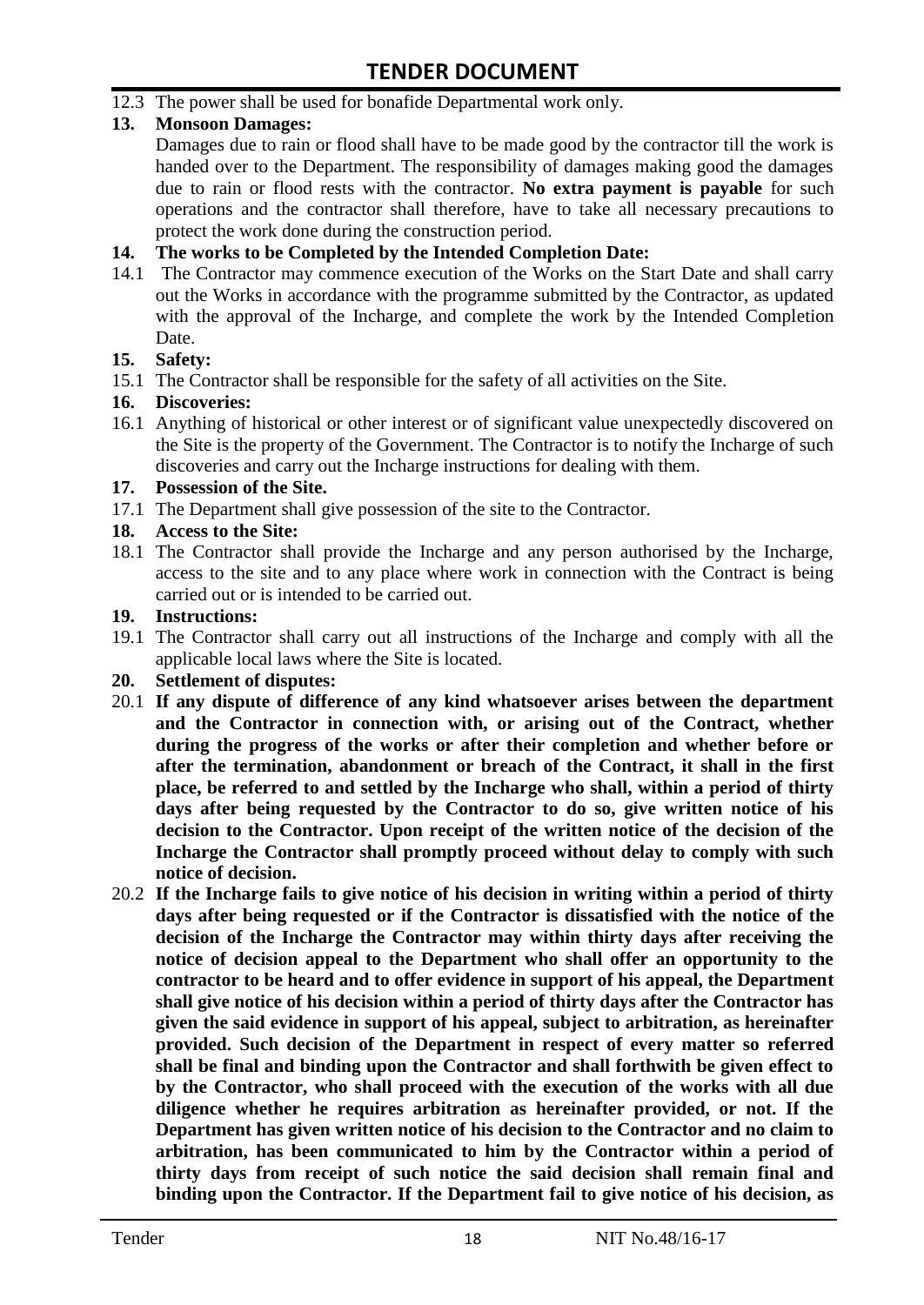**aforesaid within a period of thirty days after being requested as aforesaid, or if the Contractor be dissatisfied with any such decision, then and in any such case the contractor within thirty days after the expiration of the first named period of thirty days as the case may be, require that the matter or matters in dispute be referred to arbitration: jurisdiction of Patna limits.**

### **B. TIME FOR COMPLETION**

#### **21. Program:**

- 21.1 The total period of completion is (**duration of 15 days**) from the date of receipt of Work Order.
- 21.2 The attention of the tenderer is directed to the contract requirement at the time of beginning of the work. The rate of progress and proportionate value of work done from time to time as will be indicated by the Certificate for the value of work done will be required. Date of commencement of their programme will be the date for concluding agreement but not the date of handing over site.
- 21.3 After signing the agreement, the contractor shall forthwith begin the work, shall regularly and continuously proceed with them.
- 21.4 The contractor shall commence the works on site within the period specified under condition 23.1 to 23.2 after the receipt by him of a written order to this effect from the concerned authority and shall proceed with the same with due expedition and without delay, except as may be expressly sanctioned or ordered.
- 21.5 Save in so far as the contractor may prescribe, the extent of portions of the site of which the contractor is to be given possession from time to time and the order in which such portions shall be made available to him and, Subject to any requirement in the contract as to the order in which the works shall be executed, the "s written order to commence the works, give to the contractor possession of so much of the site as may be required to enable the contractor to commence proceed with the execution of the works in accordance with the programme if any, and otherwise in accordance with such reasonable proposals of the contractor as he shall by written notice to the Incharge, make and will from time to time as the works proceed, give to the contractor possession of such further portions of the site as may be required to enable the contractor to proceed with the execution of the works with due dispatch in accordance with the said programme or proposals as the case maybe; if the contractor suffers delay or incurs cost from failure on the part of the Concerned authority to give possession in accordance with the terms of this clause, the Concerned authority shall grant an extension of time for the completion of works.
- 21.6 The contractor shall bear all costs and charges for special or temporary way leases required by him in connection with access to the site. The contractor shall also provide at his own cost any additional accommodation outside the site required by him for the purposes of the work.
- 21.7 Subject to any requirement in the contract as to completion of any section of the works before completion of the whole of the works shall be completed in accordance with provisions of clauses in the Schedule within the time stated in the contract calculated from the last day of the period named in the statement to the tender as that within which the works are to be commenced or such extended time as may be allowed.

#### 21.8 **Delays and extension of time:**

No claim for compensation on account of delays or hindrances to the work from any cause whatever shall lie, except as hereafter defined. Reasonable extension of time will be allowed by the or by the office competent to sanction the extension, for unavoidable delays, such as may result from causes, which in the opinion of the , are undoubtedly beyond the control of the contractor. The shall assess the period of delay or hindrance caused by any written instructions issued by him, at twenty five per cent in excess or the actual working period so lost.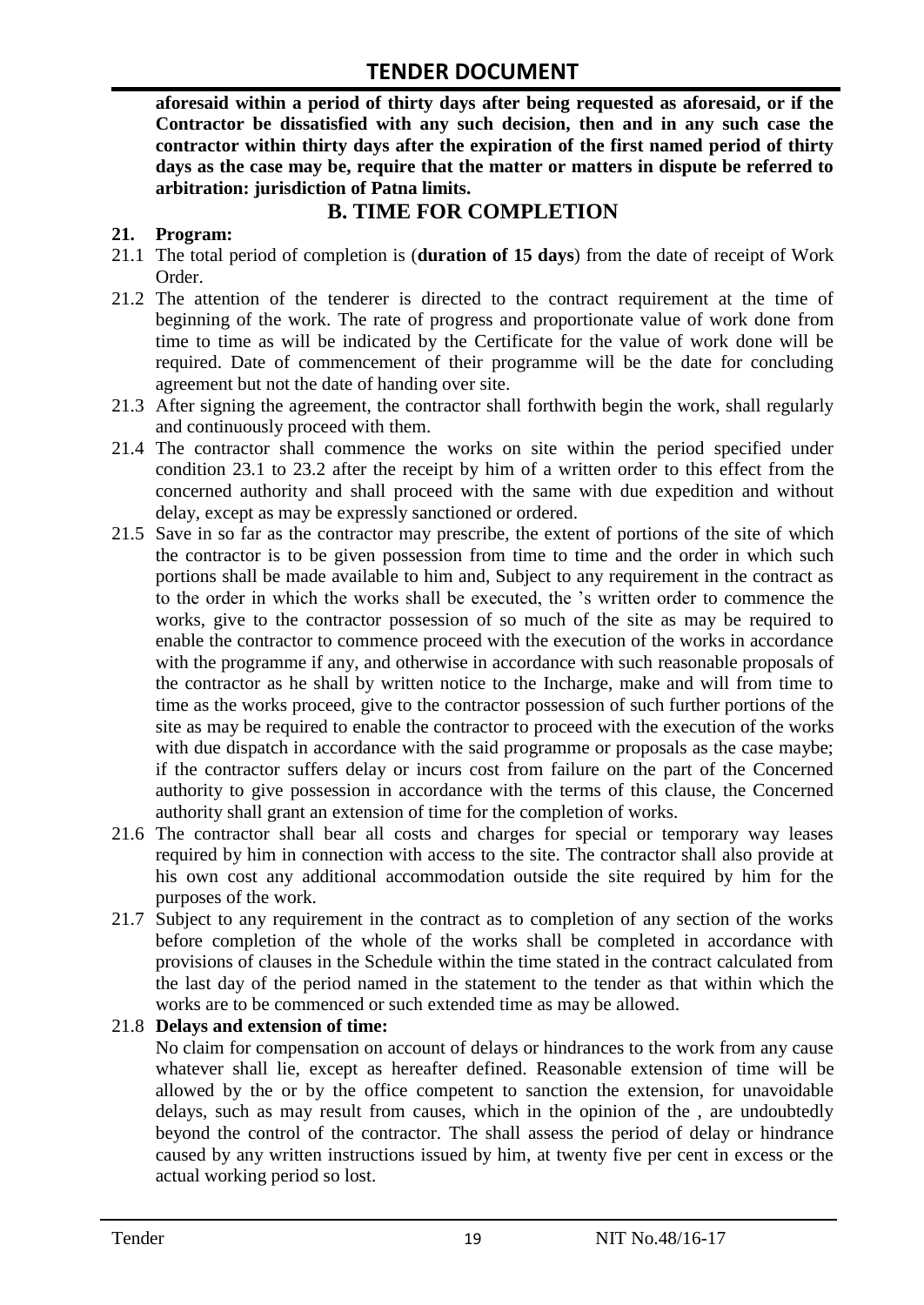In the event of the failing to issue necessary instructions and thereby causing delay and hindrance to the contractor, the latter shall have the right to claim an assessment of such delay by the Director, ICAR-RCER whose decision will be final and binding. The contractor shall lodge in writing with the statement of claim for any delay or hindrance referred to above, within fourteen days from its commencement, otherwise no extension of time will be allowed.

Whenever authorised alterations or additions made during the progress of the work are of such a nature in the opinion of the as to justify an extension of time in consequence thereof, such extension will be granted in writing by the or other competent authority when ordering such alterations or additions.

#### **22. Construction Programme:**

- 22.1 The Contractor shall furnish within 15 days of the order of the work a programme showing the sequence in which he proposed to carry out the work, monthly progress expected to be achieved, also indicating date of procurement of materials plant and machinery. The schedule should be such that it is practicable to achieve completion of the whole work within the time limit fixed and shall obtain the approval of the Incharge. Further rate of the progress as in the program shall be kept up to date. In case it is subsequently found necessary to alter this program, the contractor shall submit sufficiently in advance the revised program incorporating necessary modifications and get the same approved by the Incharge. No revised program shall be operative with out approval of Incharge.
- 22.2 The Director, ICAR-RCER shall have all times the right, without any way violating this contract, or forming grounds for any claim, to alter the order of progress of the works or any part thereof and the contractor shall after receiving such directions proceed in the order directed. The contractor shall also report the progress to the Director, ICAR-RCER within 7 days of the Incharge direction to alter the order of progress of works.
- 22.3 The Contractor shall give written notice to the Incharge whenever planning or progress of the works is likely to be delayed or disrupted unless any further drawings or order including a direction, instruction or approval is issued by the Incharge within a reasonable time. The notice shall include details of the drawing or order required and of why and by when it is required and of any delay or disruption likely to be suffered if it is late.
- 22.4 Rate of progress/percentage of work:

#### i) **(30 days) 100% of contract value**

#### **23. Speed of Work**

- 23.1 The Contractor shall at all times maintain the progress of work to conform to the latest operative progress schedule approved by the Incharge. The contractor should furnish progress report indicating the programme and progress once in a month. The Incharge may at any time in writing direct the contractor to slow down any part or whole of the work for any reason (which shall not be questioned) whatsoever, and the contractor shall comply with such orders of the Incharge. The compliance of such orders shall not entitle the contractor to any claim of compensation. Such orders of the Incharge for slowing down the work will however be duly taken into account while granting extension of time if asked by the contractor for which no extra payment will be entertained.
- 23.2 Delays in Commencement or progress or neglect of work and forfeiture of earnest money, Security deposit and withheld amounts:

If, at any time, the Incharge shall be of the opinion that the Contractor is delaying Commencement of the work or violating any of the provisions of the Contractor is neglecting or delaying the progress of the work as defined by the tabular statement. "Rate of progress" in the Articles of Agreement", he shall so advise the Contractors in writing and at the same time demand compliance in accordance with conditions of Tender notice. If the Contractor neglects to comply with such demand within seven days after receipt of such notice, it shall then or at any time there after, be lawful for the Director, ICAR-RCER to take suitable action in accordance with relevant Clauses.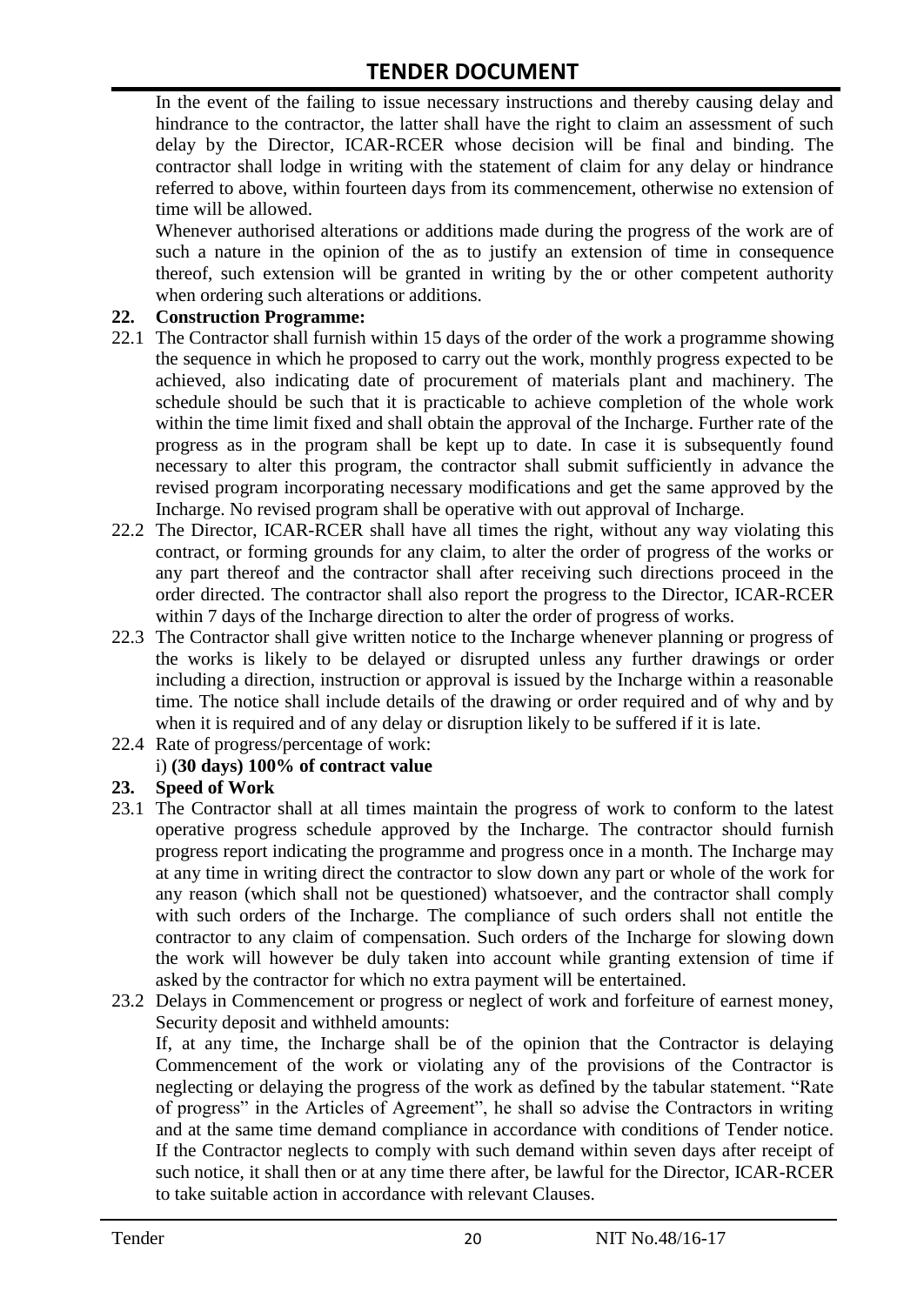#### **24. Suspension of works by the Contractor:**

- 24.1 If the Contractor shall suspend the works, or sublet the work without sanction of the Incharge, or in the opinion of the Incharge shall neglect or fail to proceed with due diligence in the performance of his part of the Contract as laid down in the Schedule rate of progress, or if he shall continue to default or repeat such default in the respects mentioned in relevant rules of GOI, Incharge shall take action in accordance with related Clauses.
- 24.2 If the Contractor stops work for 28 days and the Stoppage has not been authorised by the Incharge the Contract will be terminated as per the law.
- 24.3 If the Contractor has delayed the completion of works the Contract will be terminated under relavant Clauses.

#### **25. Extension of the Intended Completion Date:**

- 25.1 The Incharge shall extend or recommend for extension, in accordance with the Government orders in force, the Intended Completion Date if a Variation is issued which makes it impossible for Completion to be achieved by the Intended Completion Date.
- 25.2 The Incharge shall decide whether and by how much to extend the Intended Completion Date within 21 days of the Contractor asking the Engineer for a decision upon the effect of a Variation and submitting full supporting information. If the Contractor has failed to give early warning of a delay or has failed to cooperate in dealing with a delay, the delay by this failure shall not be considered in assessing the new Intended Completion Date.

#### **26. Delays Ordered by the Incharge**

26.1 The Incharge may instruct the Contractor to delay the start or progress of any activity within the Work.

#### **27. Early Warning:**

- 27.1 The contractor is to warn the Incharge at the earliest opportunity of specific likely future events or circumstances that may adversely affect the Execution of Works.
- 27.2 The Contractor shall cooperate with the Incharge in making and considering proposals for how the effect of such an event or circumstance can be avoided or reduced by anyone involved in the work and in carrying out any resulting instruction of the Incharge.

#### **28. Management Meetings:**

28.1 **The Incharge may require the Contractor to attend a management meeting. The business of a management meeting shall be to review the progress work.**

# **C. QUALITY CONTROL**

#### **29. Identifying Defects:**

29.1 The Incharge shall check the Contractor's work and notify the Contractor of any Defects that are found. Such checking shall not affect the Contractor"s responsibilities. The Incharge may instruct the Contractor to verify the Defect and to uncover and test any work that the Engineer considers may be a Defect.

#### **30. Tests:**

30.1 If the Incharge instructs the Contractor to carry out a test not specified in the Specification to check whether any work has a Defect and the Contractor shall pay for the test and any samples.

#### **31. Correction of Defects:**

- 31.1 The Incharge shall give notice to the Contractor of any Defects before the end of the Defects Liability Period, which begins on Completion. The defects liability period shall be extended for as long as defects remain to be corrected by the Contractor.
- 31.2 Every time notice of a Defect is given, the Contractor shall correct the notified defect within the length of time specified by the Incharge's notice.

#### **32. Uncorrected defects**

32.1 If the contractor has not corrected the defect within the time specified in the Incharge"s notice, the Incharge will assess the cost of having the defect corrected and the contractor will pay this amount.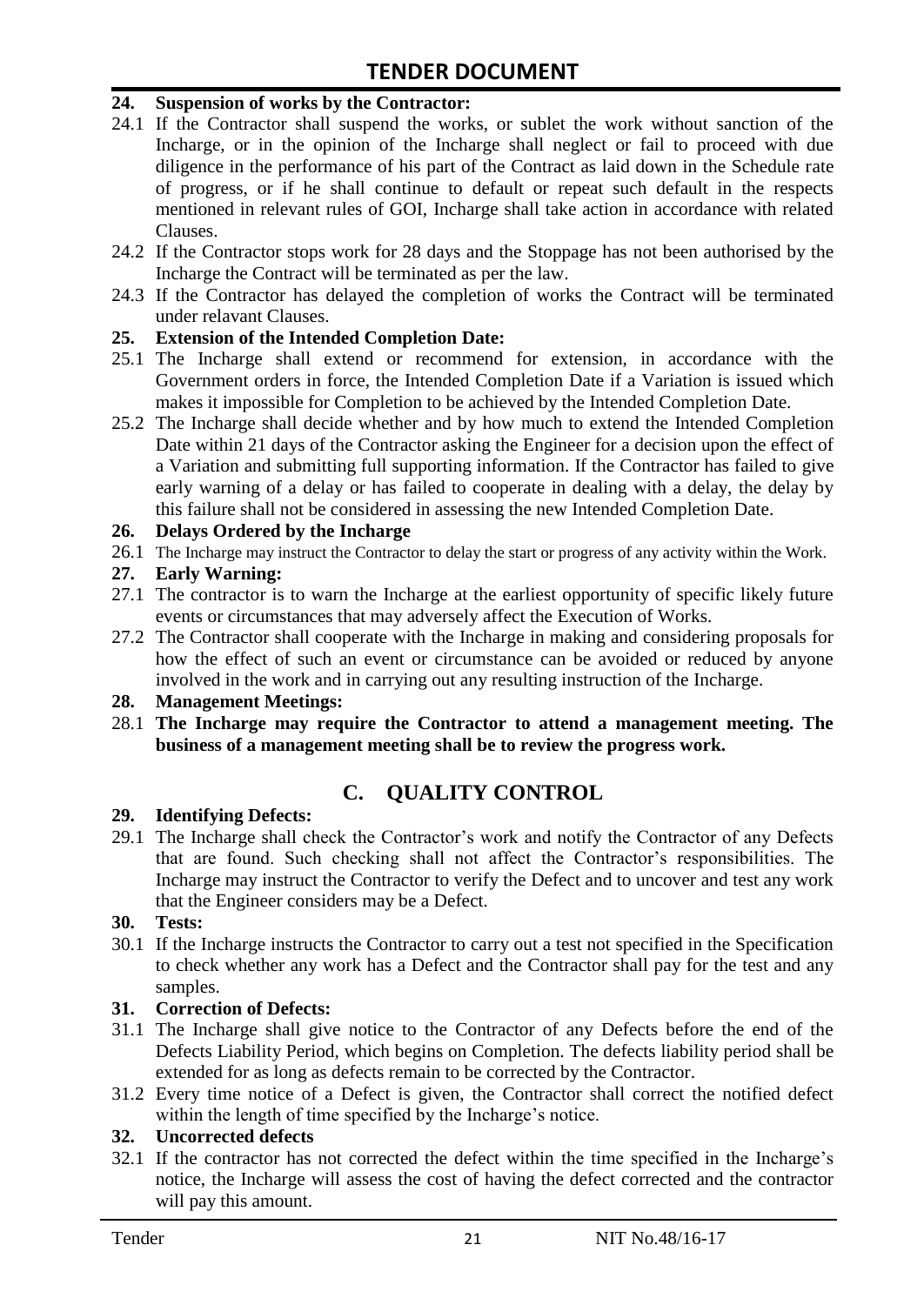#### **33. Quality Control:**

In addition to the normal inspection by the regular staff in charge of the execution of work, the work may also be inspected by the, Quality control Circle or by the State or District level Vigilance Cell Unit and any other authorised external Agency if any sub-standard work or excess payments are noticed with reference to measurement books etc., during inspection, action will be taken based on their observations and these will be effected by the Incharge of the execution of the work.

# **D. COST CONTROL**

#### **34. Bill of Quantities:**

- 34.1 The Bill Quantities shall contain items for the construction work to be done by the Contractor.
- 34.2 The Contractor is paid for the quantity of the work done as per quoted rate in the Bill of Quantities for each item.

#### **35. Changes in the Quantities:**

- 35.1 The contractor is bound to execute all supplemental works that are found essential, incidental and inevitable during execution of main work.
- 35.2 The payment of rates for such supplemental items of work will be regulated as under; Supplemental items directly deducible from similar items in the original agreement.
- 35.2.1 The rates shall be derived by adding to or subtracting from the agreement rate of such similar item the cost of the difference in the quantity of materials labour between the new items and similar items in the agreement worked out with reference to the Standard Schedule of Rates adopted in the sanctioned estimate with which the tenders are accepted.
- 35.2.2 (a) Similar items but the rates of which cannot be directly deduced from the original agreement.

(b) Purely new items which do not correspond to any item in the agreement.

35.2.3 The rates of all such items shall be Estimated Rates plus or minus overall Tender premium.

#### **36. Extra Items:**

- 36.1 Extra items of work shall not vitiate the contract. The contractor shall be bound to execute extra items of work as directed by the Incharge. The rates for extra items shall be worked out by the as per the conditions of the Contract and the same are binding on the Contractor.
- 36.2 The contractor shall before the 15th day of each month, submit in writing to the a statement of extra items if any that they have executed during the preceding month failing which the contractor shall not be entitled to claim any.

#### **36.3 Entrustment of additional items:**

- 36.3.1 Where ever additional items not contingent on the main work and outside the scope of original agreement are to be entrusted to the original contractor dispensing with bids and if the value of such items exceeds the limits up to which the officer is empowered to entrust works initially to contractor without calling for tenders, approval of next higher authority shall be obtained. Entrustment of such items on nomination shall be at rates not exceeding the estimated rates.
- 36.3.2 Entrustment of the additional items contingent on the main work will be authorised by the officers upto the monetary limits upto which they themselves are competent to accept items in the original agreement so long as the total amounts upto which they are competent to accept in an original agreement rates for such items shall be worked out in accordance with the procedure (I) For all items of work in excess of the quantities shown in the Bill of Quantities of the Tenders, the rate payable for such items shall be estimate rates for the items accepted by the competent authority.
- 36.3.3 Entrustment of either the additional or supplemental items shall be subject to the provisions of the agreement entered into by a Competent Authority after the tender is accepted. The Director being the authority next higher to the Director, who entered into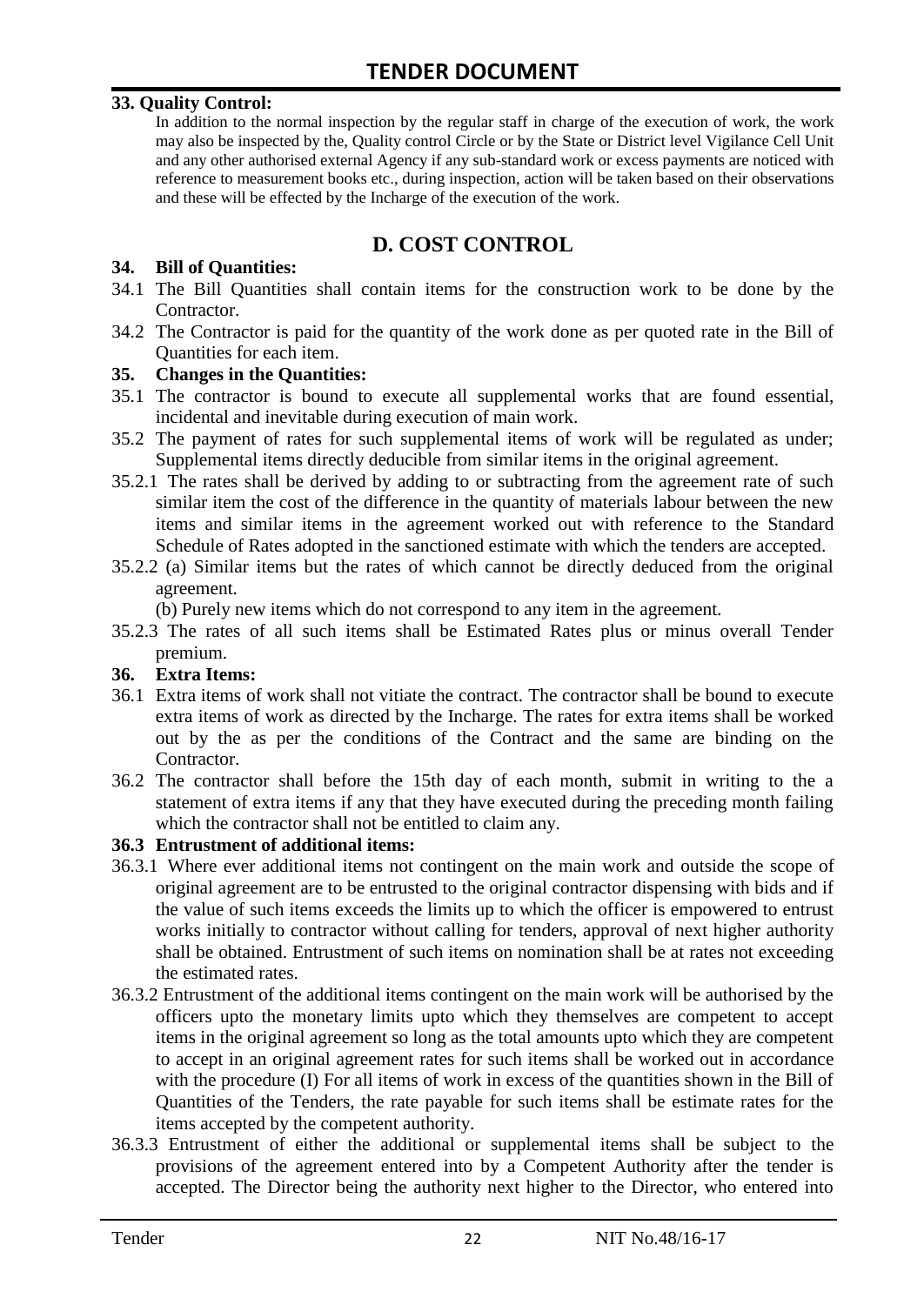the agreement approves the rate for the items / variation in quantity in the current agreement. The items shall not be ordered by an officer on his own responsibility if the revised estimate or deviation statement providing for the same requires the sanction of Director.

- Note:It may be noted that the term Estimate Rate used above means the rate in the sanctioned estimate with which the tenders are accepted, or if no such rates is available in the estimate, the rate derived will be with reference to the Standard Schedule of Rates adopted in the sanctioned estimate with which tenders are accepted.
- **37. Cash flow forecasts:**
- **37.1 When the program is updated, the contractor is to provide the Incharge with an updated cash flow forecast.**
- **38. Payment Certificates:**
- **38.1 The Contractor shall submit to the Incharge monthly statements of the estimated value of the work completed less the cumulative amount certified previously.**
- **38.2 The Incharge shall check the Contractor's monthly statement within 14 days.**
- **38.3 The value of work executed shall be determined by the Incharge.**
- **38.4 The value of work executed shall comprise the value of the quantities of the items in the Bill of Quantities completed.**
- **38.5 The Incharge may exclude any item certified in a previous certificate or reduce the proportion of any item previously certified in any certificate in the light of later information.**
- **39. Payments:**
- **39.1 Payment will be made after satisfactory completion of the work.**
- 39.2 Part Payment if any will be consider as per Govt. of India norms.
- 39.3 Part payment if any will be adjusted against the final payment
- **39.3 Payments and Certificates:**
- 39.3.1 In case of over payments or wrong payment if any made to the contractor due to wrong interpretation of the provisions of the contract a n d c ontract conditions etc., such unauthorized payment will be deducted in the subsequent bills or final bill for the work or from the bills under any other contracts with the Government or at any time there after from the deposits available with the Government.
- 39.3.2 Any recovery or recoveries advised by the Government Department either state or central, due to non-fulfilment of any contract entered into with them by the contractor shall be recovered from any bill or deposits of the contractor.
- 39.3.3 No claim shall be entertained, if the same is not represented in writing to the Incharge within 15 days of its occurrence.
- 39.3.4 The contractor is not eligible for any compensation for inevitable delay in handing over the site or for any other reason. In such case, suitable extensions of time will be granted after considering the merits of the case.

#### **40. Interest on Money due to the Contractor:**

- 40.1 No omission by the or the sub-divisional officer to pay the amount due upon certificates shall vitiate or make void the contract, nor shall the contractor be entitled to interest upon any guarantee fund or payments in arrear, nor upon any balance which may, on the final settlement of his accounts, found to be due to him.
- **41. Certificate of Completion of works:**
- **41.1 Certificate of Completion of works:**
- **41.1.1 When the whole of the work has been completed and has satisfactory passed any final test that may be prescribed by the Contract, the Contractor may give a notice to that effect to the Incharge accompanied by an undertaking to carryout any rectification work during the period of maintenance, such notice and undertaking shall be in writing and shall be deemed to be request by the Contractor for the Incharge to issue a Certificate of completion in respect of the Works. The Incharge**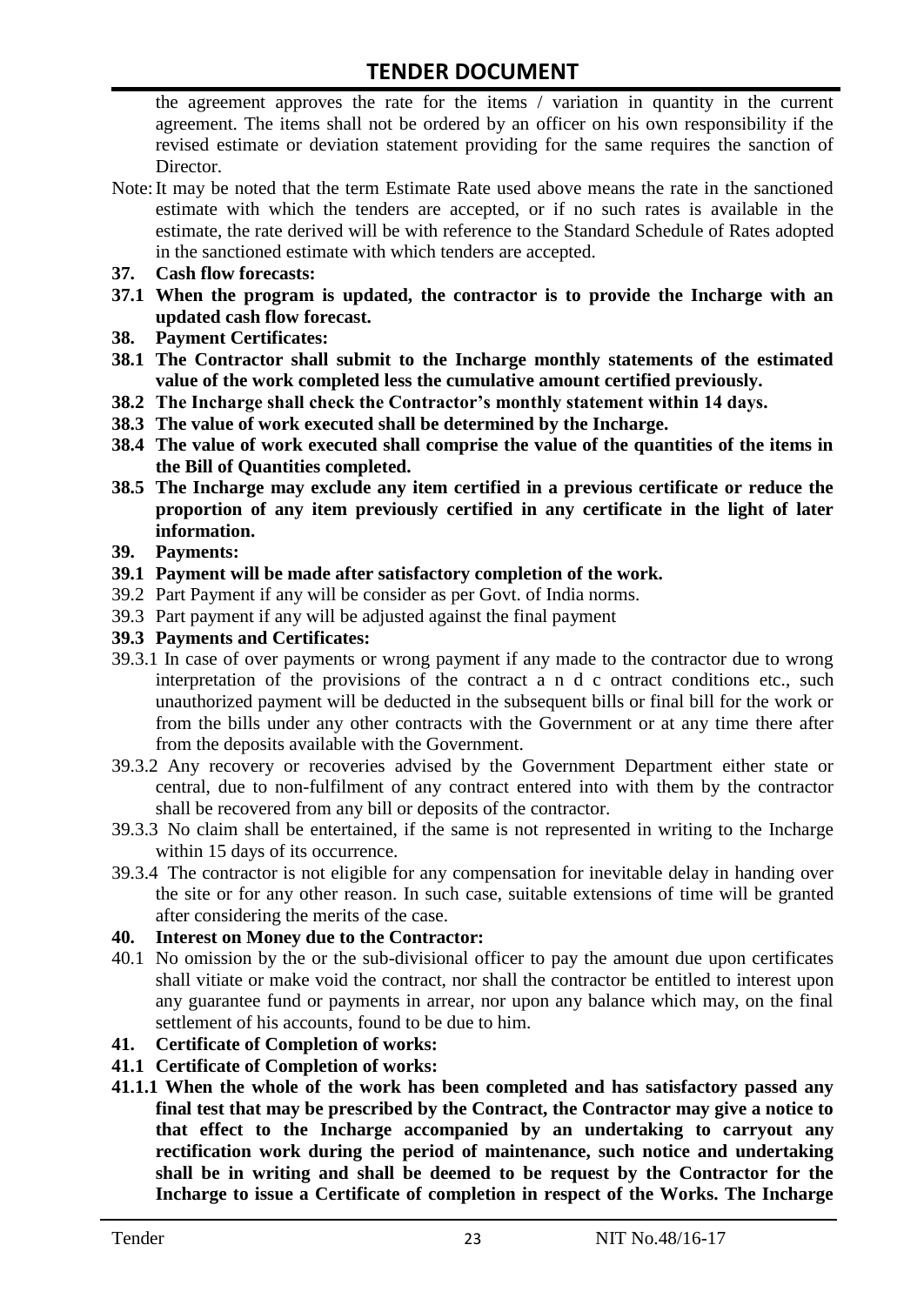**shall, within twenty one days of the date of delivery of such notice either issue to the Contractor, a certificate of completion stating the date on which, in his opinion, the works were completed in accordance with the Contract or give instructions in writing to the Contractor specifying all the Works which, in the Incharge'' opinion, required to be done by the Contractor before the issue of such Certificate.**

- **41.1.2 Incharge shall also notify the Contractor of any defects in the Works affecting completion that may appear after such instructions and before completion of the Works specified there in. The Contractor shall be entitled to receive such Certificate of the Completion within twenty one days of completion to the satisfaction of the Incharge of the Works so specified and making good of any defects so notified.**
- **41.1.3 Similarly, the Contractor may request and the Incharge shall issue a Certificate of Completion in respect of:**
- **a) Any section of the Permanent works in respect of which a separate time for completion is provided in the Contract, and**
- **b) Any substantial part of the Permanent Works which has been both completed to the satisfaction of the Incharge and occupied or used by the Department.**
- **41.1.4 If any part of the Permanent Works shall have been completed and shall have satisfactorily passed any final test that may be prescribed by the Contract, the Incharge may issue such certificate, and the Contractor shall be deemed to have undertaken to complete any outstanding work in that part of the Works during the period of Maintenance.**

#### **42. Taxes included in the Price:**

42.1 The rates quoted by the contractor shall be deemed to be inclusive of the sales Tax and other taxes on all materials that the contractor will have to purchase for performance of this contract.

#### **43. Liquidated Damages:**

- 43.1 If for any reason, which does not entitle the contractor to an extension of item, the rate of progress of works, or any section is at any time, in the opinion of the Director, ICAR-RCER too slow to ensure completion by the prescribed time or extended time for completion Director, ICAR-RCER shall so notify the contractor in writing and the contractor shall there upon take such steps as are necessary and the Director, ICAR-RCER may approve to expedite progress so as to complete the works or such section by the prescribed time or extended time. The contractor shall not be entitled to any additional payment for taking such steps. If as a result of any notice given by the Director, ICAR-RCER under this clause the contractor shall seek the Director, ICAR-RCER permission to do any work at night or on Sundays, if locally recognised as days or rest, or their locally recognised equivalent, such permission shall not be unreasonably refused.
- 43.2 If the contractor fails to complete whole of the works or any part thereof or section of the works within the stipulated periods of individual mile stones (including any bonafide extensions allowed by the competent authority without levying liquidated damages), the Director, ICAR-RCER may without prejudice to any other method of recovery will deduct one hundreds of one percent of contract value per calendar day or part of the day for the period of delays subject to a maximum of 10% of the contract value not as a penalty from any monies in his hands due or which may become due to the contractor. The payment or deductions of such damages shall not relieve the contractor from his obligation to complete the works, or from any other of his obligations and liabilities under the contract
- 43.3 The liquidated damages for the whole of the work are @0.05% of value of contract per day for delay. The maximum amount of liquidated damages for the whole of the works is ten percent of final contract price.

The effective date will be from the date of handing over of the site after agreement and after obtaining a Program of the work.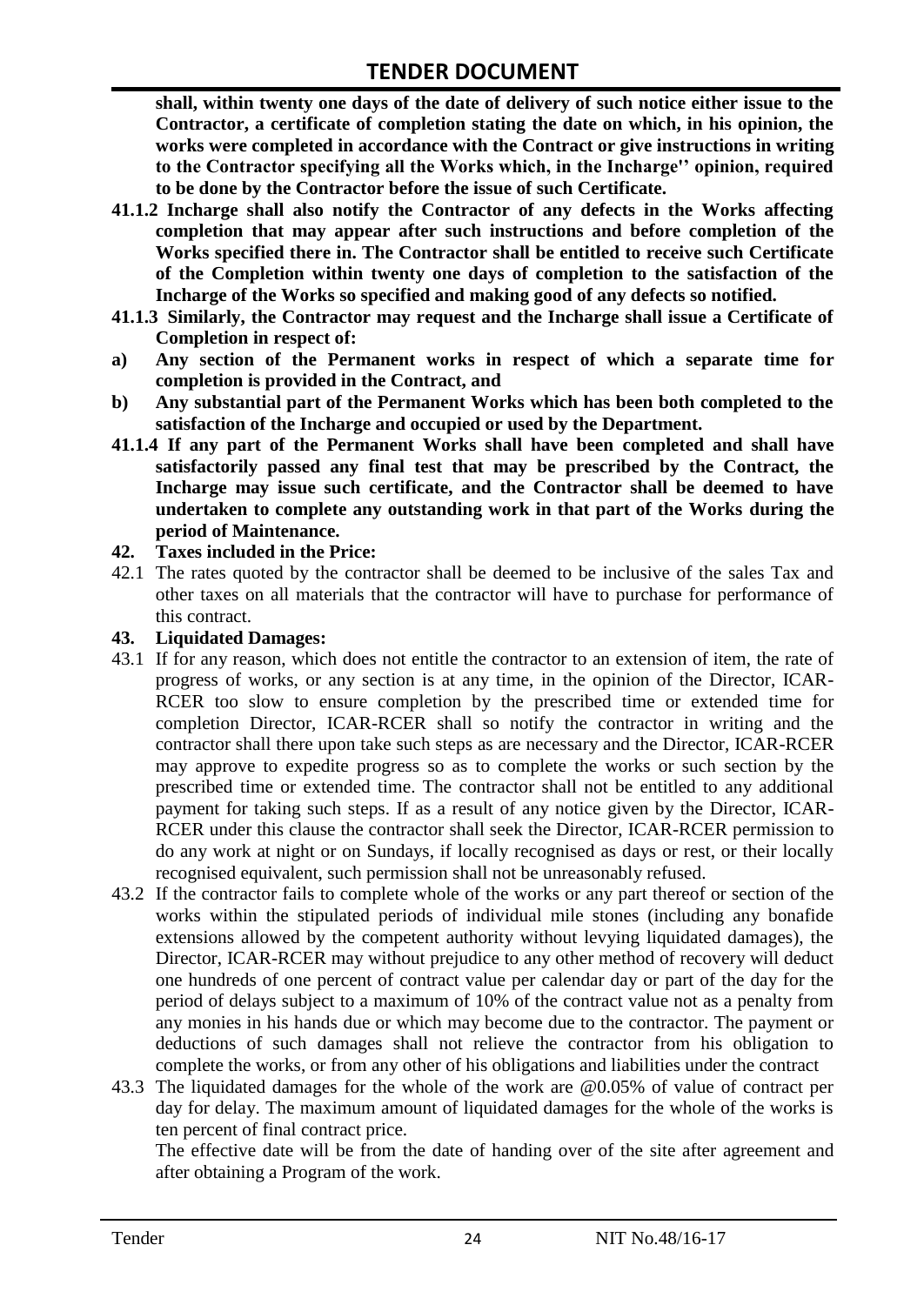#### **44. Cost of Repairs:**

44.1 Loss or damage to the works or materials to the works between the start date and the end of the defects correction periods shall be remedied by the contractor at the contractor"s cost if the loss or damage arises from the contractor's acts or omissions.

# **E. FINISHING THE CONTRACT**

#### **45. Completion:**

45.1 The Contractor shall request the Incharge to issue a Certificate of completion of the Works and the Incharge will do so upon deciding that the work is completed.

#### **46. Taking Over:**

- 46.1 The Department shall takes over the Site and the Works within seven days of the Incharge issuing a certificate of Completion based on the report given by the Consultant.
- *47. Final Account:*
- **47.1 The Contractor shall supply to the Incharge a detailed account of the total amount that the Contractor considers payable under the Contract before the end of the Defects Liability Period. The Incharge shall issue a Defects Liability Certificate and certify any final payment that is due to the Contractor within 56 days of receiving the Contractor's account if it is correct and complete. If it is not, the Incharge shall issue within 56 days a schedule that states the scope of the corrections or additions that are necessary. If the final Account is still unsatisfactory after it has been resubmitted, the Incharge shall decide on the amount payable to the Contractor and issue a payment certificate with in 56 days of receiving the Contractor's revised account.**

#### **48. Termination:**

- 48.1 The Department may terminate the Contract if the contractor causes a fundamental breach of the Contract.
- 48.2 Fundamental breaches of Contract include, but shall not be limited to the following.
- a) The Contractor stops work for 28 days when no stoppage of work is shown on the current program and the stoppage has not been authorised by the Incharge.
- b) The Contractor is made bankrupt or goes into liquidation other than for a reconstruction or amalgamation.
- c) The Incharge gives Notice that failure to correct a particular Defect is a fundamental breach of Contract and the Contractor fails to correct it within a reasonable period of time determined by the Incharge; and
- d) The Contractor does not maintain a security which is required and
- e) The Contractor has delayed the completion of works by the number of days for which the maximum amount of liquidated damages can be paid as defined.
- f) If the contractor, in the judgement of the Department has engaged in corrupt or fraudulent practices in competing for or in the executing the contract.

For the purpose of this paragraph: "corrupt practice" means the offering, giving, receiving or soliciting of any thing of value to influence the action of a public official in the procurement process or in contract execution. "Fraudulent practice" means a misrepresentation of facts in order to influence a procurement process or the execution of a contract to the detriment o the Government and includes collusive practice among Tenderers (prior to or after Tender submission) designed to establish Tender prices at artificial non-competitive levels and to deprive the Government of the benefits of free and open competition.

- 48.3 Notwithstanding the above the Department may terminate the contract for convenience.
- 48.4 If the Contract is terminated, the Contractor shall stop work immediately, make the Site safe and secured leave the Site as soon as reasonably possible.

#### **49. Payment upon Termination:**

**49.1 If the Contract is terminated because of a fundamental breach of Contract by the Contractor, the Incharge shall issue a certificate for the value of the work done less**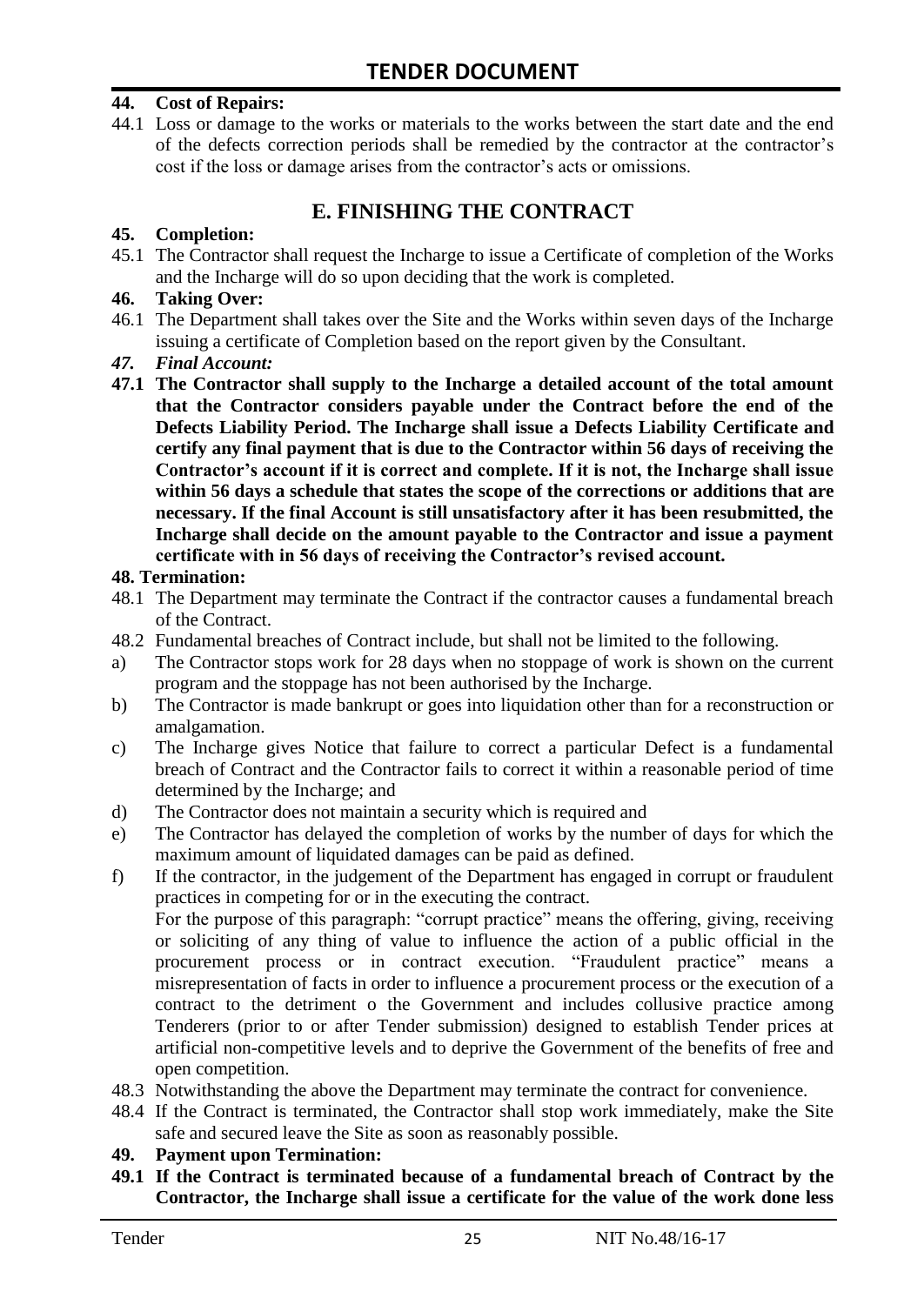**advance payments received upon the date of the issue of the certificate, less other recoveries due in terms of the Contract, less taxes due to be deducted at source as per applicable law and less the rate to apply to the work not completed.. If the total amount due to the Department exceeds any payment due to the Contractor the difference shall be a debt payable to the Department.**

- **50. Property:**
- 50.1 All materials on the Site, Plant, Equipment, Temporary Works and Works are deemed to be the property of the Department if the Contract is terminated because of Contractor's default.
- **51. Release from Performance:**
- 51.1 **If the Contract is frustrated by the outbreak of war or by any other event entirely outside the control of either the Department or the Contractor the Incharge shall certify that the contract has been frustrated. The Contractor shall make the site safe and stop work as quickly as possible after receiving this certificate and shall be paid for all works carried out before receiving it and for any work carried out after wards to which commitment was made.**

# **F. Special Conditions**

#### **52. Water Supply:**

The Contractor has to make his own arrangements for water required for the work and to the colonies and work sites, which are to be established by the Contractor.

#### **53. Electrical Power:**

The Contractors will have to make their own arrangements for drawing electric power from the nearest power line after obtaining permission from the PESU at his own cost. In case of failure of electricity, the Contractor has to make alternative arrangements for supply of electricity by Diesel Generator sets of suitable capacity at place of work. If the supply is arranged by the Department, necessary Tariff rates shall have to be paid based on the prevailing rates.

The contractor will pay the bills of Electricity Board for the cost of power consumed by him.

**The contractor shall satisfy all the conditions and rules required as per Indian Electricity Act 1910 and under rule –45(I) of the Indian Electricity Rules, 1956 as amended from time to time and other pertinent rules.**

The power shall be used for bonafide Departmental works only.

#### **53.1 Electric Power for Domestic Supply:**

- a) The contractor has to make his own arrangements for the supply of electric power for domestic purposes and the charges for this purpose have to be paid by him at the rates as fixed by the Bihar State Electricity Board from time to time.
- b) The contractor will have to make his own arrangements to lay and maintain the necessary distribution lines and wiring for the camp at his own cost. The layout and the methods of laying the lines and wiring shall have the prior approval of the Incharge. All camp area shall be properly electrified. All lines, streets, approaches for the camp etc., shall be sufficiently lighted for the safety of staff and labour of the contractor, at the cost of the Contractor and it will be subject to the approval of the Incharge.

#### **54. Land:**

#### **54.1 Land for Contractor's use:**

The contractor will be permitted to use Government land for execution of work. The contractor shall have to make his own arrangements for acquiring and clearing the site, leveling, providing drainage and other facilities for labour staff colonies, site office, workshop or stores and for related activities. The Contractor shall apply to the Department within a reasonable time after the award of the contract and atleast 30 days in advance of its use, the details of land required by him for the work at site and the land required for his camp and should any private land which has not been acquired, be required by the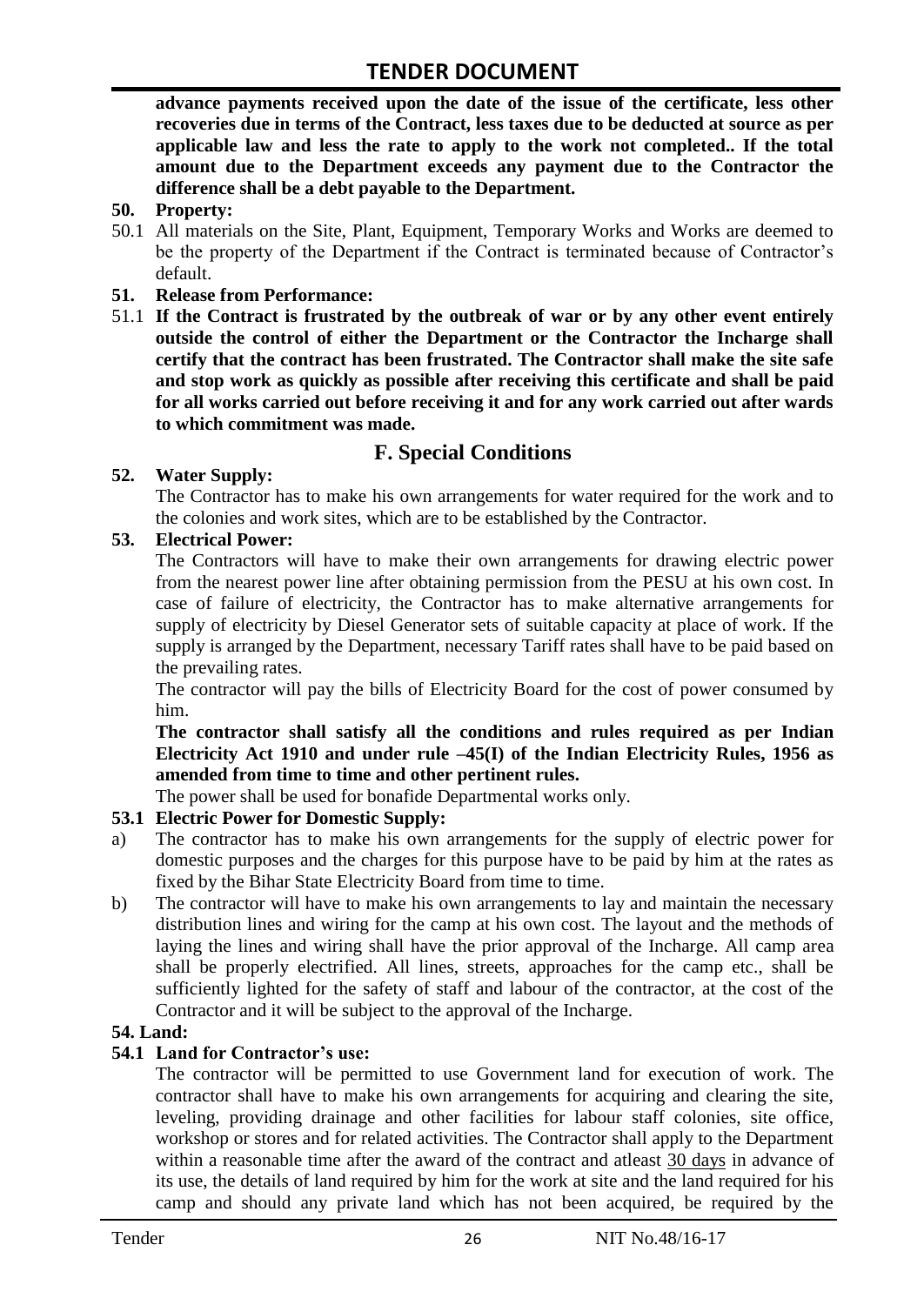contractor for his use. The same may be acquired by the contractor at his own cost by private negotiations and no claim shall be admissible to him on this account. The Incharge reserves the right to refuse permission for use of any government land for which no claim or compensation shall be admissible to the contractor. The contractor shall, however, not be required to pay cost or any rent for the Government land given to him.

#### **54.2 Surrender of occupied land**

- a) The Government land as here in before mentioned shall be surrendered to the Incharge within seven days, after issue of completion certificate. Also no land shall be held by the contractor longer than the Incharge shall deem necessary and the contractor shall on the receipt of due notice from the Incharge, vacate and surrender the land which the Incharge may certify as no longer required by the Contractor for the purpose of the work.
- b) The contractor shall make good to the satisfaction of the Incharge any damage to areas, which he has to return or to other property or land handed over to him for purpose of this work. Temporary structures may be erected by the contractor for storage sheds, offices, residences etc., for non-commercial use, with the permission of the on the land handed over to him at his own cost. At the completion of the work these structures shall be dismantled site cleared and handed over to the. The land required for providing amenities will be given free of cost from Government lands if available otherwise the contractor shall have to make his own arrangements.

#### **54.3 Contractor not to dispose off Spoil etc.,**

The contractor shall not dispose off or remove except for the purpose of fulfilment of this contract, sand, stone, clay ballast, earth, trees and shrubs or other materials obtained in the excavation made or lying on the site of the work, and all such materials and produce shall remain property of the Government. The Department may upon request from the contractor, or if so stipulated in the conditions of the contract allow the contractor to use any of the above materials for the works either free of cost or after payment as may be specifically mentioned or considered necessary during the execution of the work.

#### **55. Roads:**

In addition to existing public roads and roads Constructed by Government, if any, in work area all additional approach roads inside work area and camp required by the Contractor shall be constructed and maintained by him at his own cost. The layout design, construction and maintenance etc. of the roads shall be subject to the approval of the Incharge. The contractor shall permit the use of these roads by the Government free of charge.

It is possible that work at, or in the vicinity of the work site will be performed by the Government or by other contractors engaged in work for the Government during the contract period. The contractor shall without charge permit the government and such other contractor and other workmen to use the access facilities including roads and other facilities, constructed and acquired by the contractor for use in the performance of the works.

The contractor's heavy construction traffic or tracked equipment shall not traverse any public roads or bridges unless the contractor has made arrangement with the authority concerned. In case contractor"s heavy construction traffic or tracked equipment is not allowed to traverse any public roads or bridges and the contractor is required to make some alternative arrangements, no claim on this account shall be entertained. The contractor is cautioned to take necessary precautions in transportation of construction materials to avoid accidents.

#### **56. Payment for Camp Construction**

No payment will be made to the contractor for construction, operation and maintenance of camp and other camp facilities and the entire cost of such work shall be deemed to have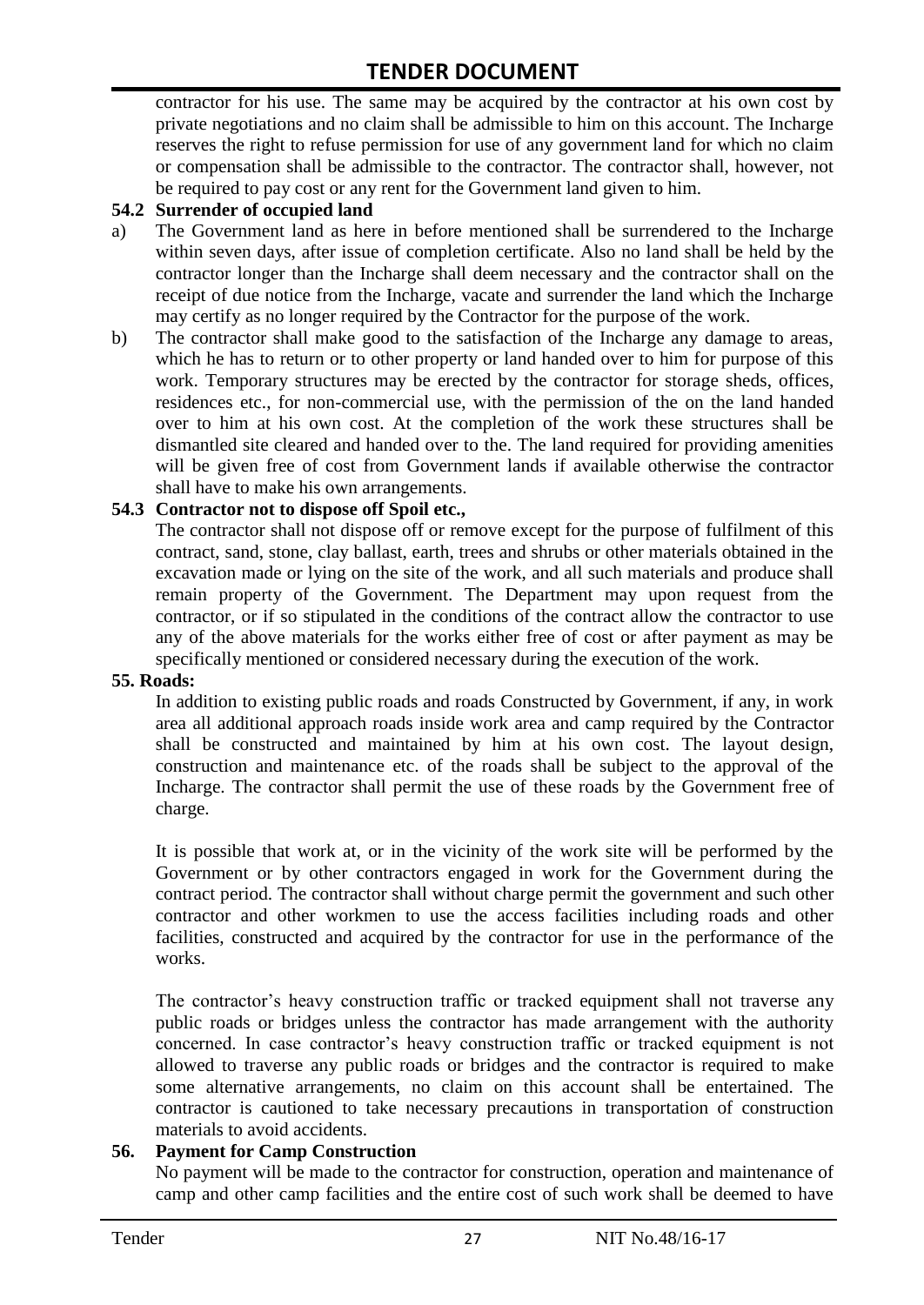been included in the tendered rate for the various items of work in the schedule of quantities and bids.

#### **57. Explosive And Fuel Storage Tanks**

No explosive shall be stored within ½ (half) KM of the limit of the camp sites. The storage of gasoline and other fuel oils or of Butane, Propane and other liquefied petroleum gases, shall confirm to the regulations of Andhra Pradesh State Government and Government of India. The tanks, above ground and having capacity in excess of 2000 liters, shall not be located within the camp area, nor within 200m, of any building.

#### **58. Labour:**

The contractor shall, make his own arrangements for the engagement of all staff and labour, local or other, and for their payment, housing, feeding and transport.

Labour importation and amenities to labour and contractor's staff shall be to the contractor's account. His quoted rate shall include the expenditure towards importation of labour amenities to labour and staff;

The contractor shall, if required by the Incharge deliver to the Incharge a written in detail, is such form and at such intervals as the Incharge may prescribe, showing the staff and the numbers of the several classes of labour from time to time employed by the contractor on the Site and such information respecting Contractor"s Equipment as the Incharge may require.

#### **58.1 Transportation of Labour:**

- I. The contractor shall make his own arrangement for the daily transportation of the labour and staff from labour camps colonies to the work spot and no labour or staff of the contractor shall stay at the work spot. No extra payment will be made to the contractor for the above transportation of the labour and his quoted rate to the work shall include the transportation charges of labour from colonies to work spot and back.
- **II. The contractor will at all times duly observe the provisions of employment of children Act XXVI of 1938 and any enactment or modification of the same and will not employ or permit any person to do any work for the purpose under the provisions of this agreement in contravention of said Act. The contractor here by agrees to indemnify the department from and against all claims, penalties which may be suffered by the department or any person employed by the department by any default on the part of the contractor in the observance and performance of the provisions of the employment of children Act. XXVI of 1938 or any enactment or modification of the same.**

**The contractor shall obtain the insurance at his own cost to cover the risk on the works to labour engaged by him during period of execution against fire and other usual risks and produce the same to the concerned before commencement of work as per govt. guidelines.**

#### **59. Safety Measures:**

- 1. The contractor shall take necessary precautions for safety of the workers and preserving their health while working in such jobs, which require special protection and precautions. The following are some of the measures listed but they are not exhaustive and contractor shall add to and augment these precautions on his own initiative where necessary and shall comply with directions issued by the or on his behalf from time to time and at all times.
- 2. Providing protective foot wear to workers situations like mixing and placing of mortar or concrete sand in quarries and places where the work is done under much wet conditions.
- 3. Providing protective head wear to workers at places like under ground excavations to protect them against rock falls.
- 4. Providing masks to workers at granulates or at other locations where too much fine dust is floating about and sprinkling water at frequent intervals by water hoses on all stone crushing area and storage bins abate to dust.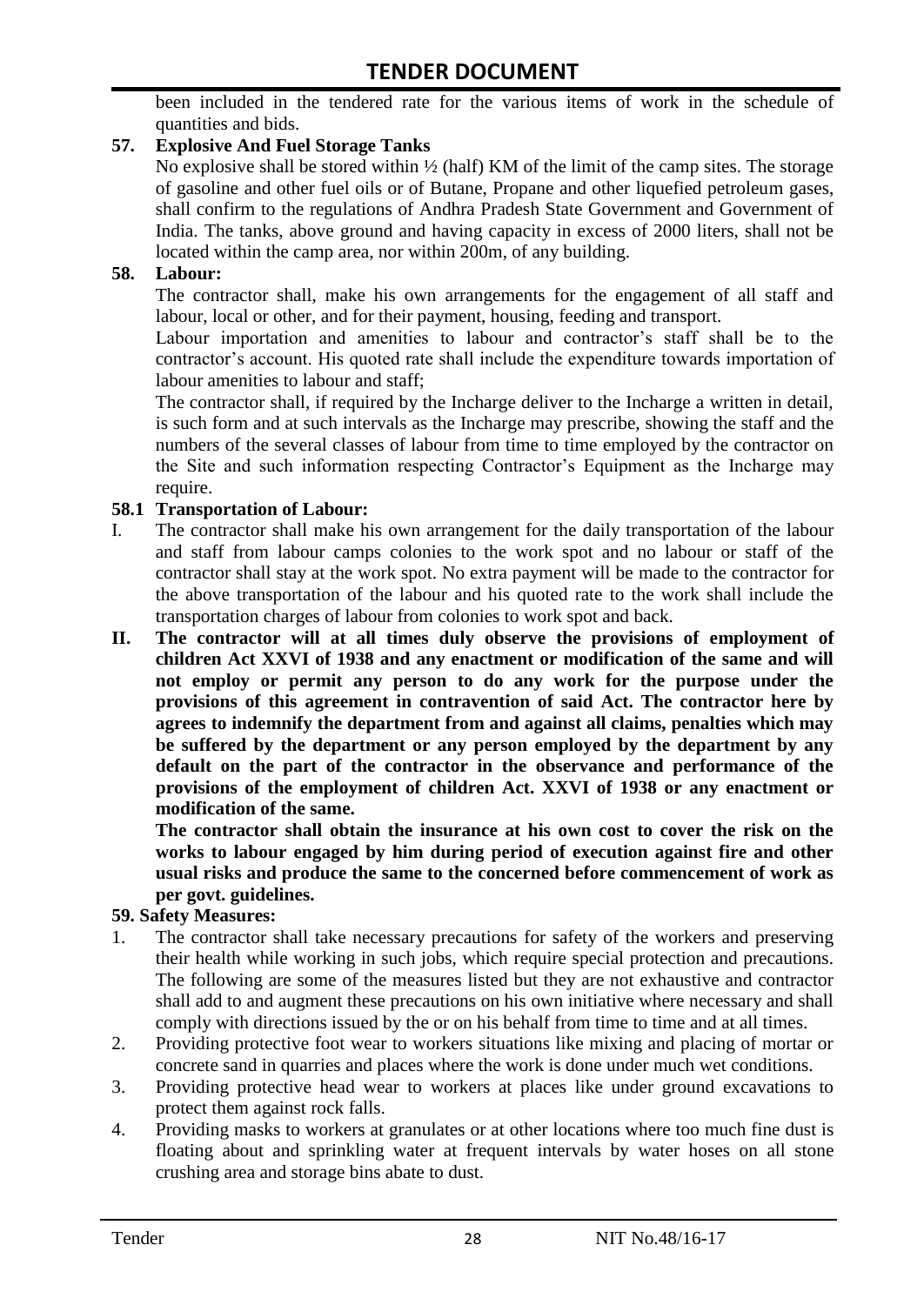- 5. Getting the workers in such jobs periodically examined for chest trouble due to too much breathing in to fine dust.
- 6. Taking such normal precautions like fencing and lightening in excavation of trenches, not allowing rolls and metal parts of useless timber spread around, making danger areas for blasting providing whistles etc.
- 7. Supply work men with proper belts, ropes etc., when working in precarious slopes etc.
- 8. Avoiding named electrical wire etc., as they would electrocute the works.
- 9. Taking necessary steps towards training the workers concerned on the machinery before they are allowed to handle them independently and taking all necessary precautions in around the areas where machines hoists and similar units are working.

#### **60. Fair Wage Clause:**

- 1. The contractor shall pay not less than fair wages to labourers engaged by him on the work.
- 2. "Fair" wages means wages whether for time of piecework notified by the Government from time in the area in which the work is situated.
- 3. The contractor shall not with-standing the revisions of any contract to the contrary cause to be paid to the labour, in directly engaged on the work including any labour engaged by the sub-contractor in connection with the said work, as if the laborers had been directly employed by him.
- 4. In respect of labour directly or indirectly employed in the works for the purpose of the contractors part of the agreement the contractor shall comply with the rules and regulations on the maintenance of suitable records prescribed for this purpose from time to time by the Government. He shall maintain his accounts and vouchers on the payment of wages to the laborers to the satisfaction of the Incharge.
- 5. The shall have the right to call for such record as required to satisfy himself on the payment of fair wages to the labourers and shall have the right to deduct from the contract amount a suitable amount for making good the loss suffered by the worker or workers by reason of the "fair wages" clause to the workers.
- 6. The contractor shall be primarily liable for all payments to be made and for the observance of the regulations framed by the Govt. from time to time without prejudice to his right to claim indemnity from his sub-contractors.
- **7. As per contract labour (Regulation and abolition) Act. 1970 the contractor has to produce the license obtained from the licensing officers of the labour department along with the tender or at the time of agreement.**
- 8. Any violation of the conditions above shall be deemed to be a breach of his contract.
- 9. Equal wages are to be paid for both men and women if the nature of work is same and similar.
- 10. The contractor shall arrange for the recruitment of skilled and unskilled labour local and imported to the extent necessary to complete the work within the agreed period as directed by the Engineer-in-charge in writing.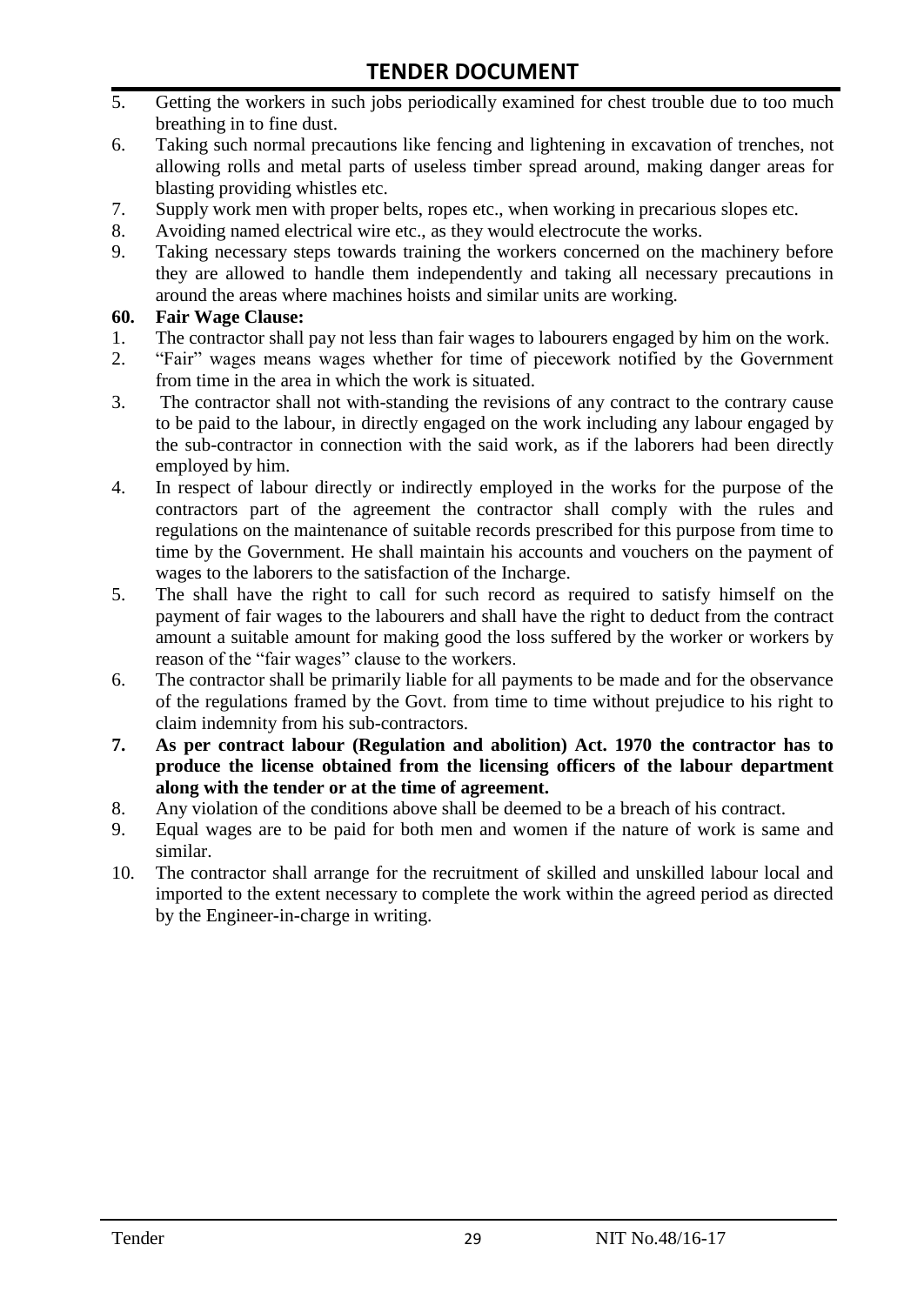#### **61. Indemnity Bond:**

**Name of work: Lifting of weed biomass from the bank of Moti lake at Motihari (East Champaran).**

**I …………………………………. contractor S/o……………………………………..... aged ……………………………Resident of ……………………………………………. do hereby bind myself to pay all the claims may come (a) under Workmen's Compensation Act. 1933 with any statutory modification there of and rules there under or otherwise for or in respect of any damage or compensation payable in connection with any accident or injury sustained (b) under Minimum wages Act 1948 (c) under payment of wages Act.1936 (d) under the Contractor labour (Regulation and Abolition) Act. 1970 by workmen engaged for the performance of the business relating to the above contract i.e., failing such payment of claims of workmen engaged in the above work, I abide in accepting for the recovery of such claims, effected from any of my assets with the departments.**

**62. Compliance with Labour Regulations:**

**During continuance of the contract, the contractor and his sub contractors shall abide at all times by all existing labour enactments and rules made there under, regulations, notifications and bye laws of the State or Central Government or local authority and any other labour law (including rules), regulations, bye laws that may be passed or notifications that may be issued under any labour law in future either by the State or the Central Government or the local authority and also applicable labour regulations, health and sanitary arrangements for workmen, insurance and other benefits. Salient features of some of the major labour laws that are applicable to construction industry are given below. The contractor shall keep the Department indemnified in case any action is taken against Department by the competent authority on account of contravention of any of the provisions of any Act or rules made there under, regulations or notifications including amendments. If the Department is caused to pay or reimburse, such amounts as may be necessary to cause or observe, or for non-observance of the provision stipulated in the notifications/bye laws/Acts/Rules/regulations including amendments, if any, on the part of the contractor, the Incharge /Department shall have the right to deduct any money due to the contractor including his amount of performance security. The Department/Incharge shall also have right to recover from the contractor any sum required or estimated to be required for making good the loss or damage suffered by the Department.**

**The employees of the Contractor and the Sub-contractor in no case shall be treated as the Department of the Department at any point of time.**

- **63. Salient features of some major labour laws applicable to establishment engaged in buildings and other construction work:**
- **(a) Workmen compensation Act 1923: The Act provides for compensation in case if injury by accident arising out of and during the course of employment.**
- **(b) Payment of Gratuity Act 1972: Gratuity is payable to an employee under the Act on satisfaction of certain conditions on separation if any employee has completed 5 years service or more, or on death, the rate of 15 days wages for every completed year of service. The Act is applicable to all establishments, employing 10 or more employees.**
- **(c) Employees P.F. and Miscellaneous provision Act 1952: The Act provides for monthly contributions by the Department plus workers @ 10% or 8.33%. The benefits payable under the Act are:**
- **(i) Pension or family pension on retirement or death, as the case may be.**
- **(ii) Deposit linked insurance on the death in harness of the worker.**
- **(iii) Payment of P.F. accumulation on retirement/death etc.,**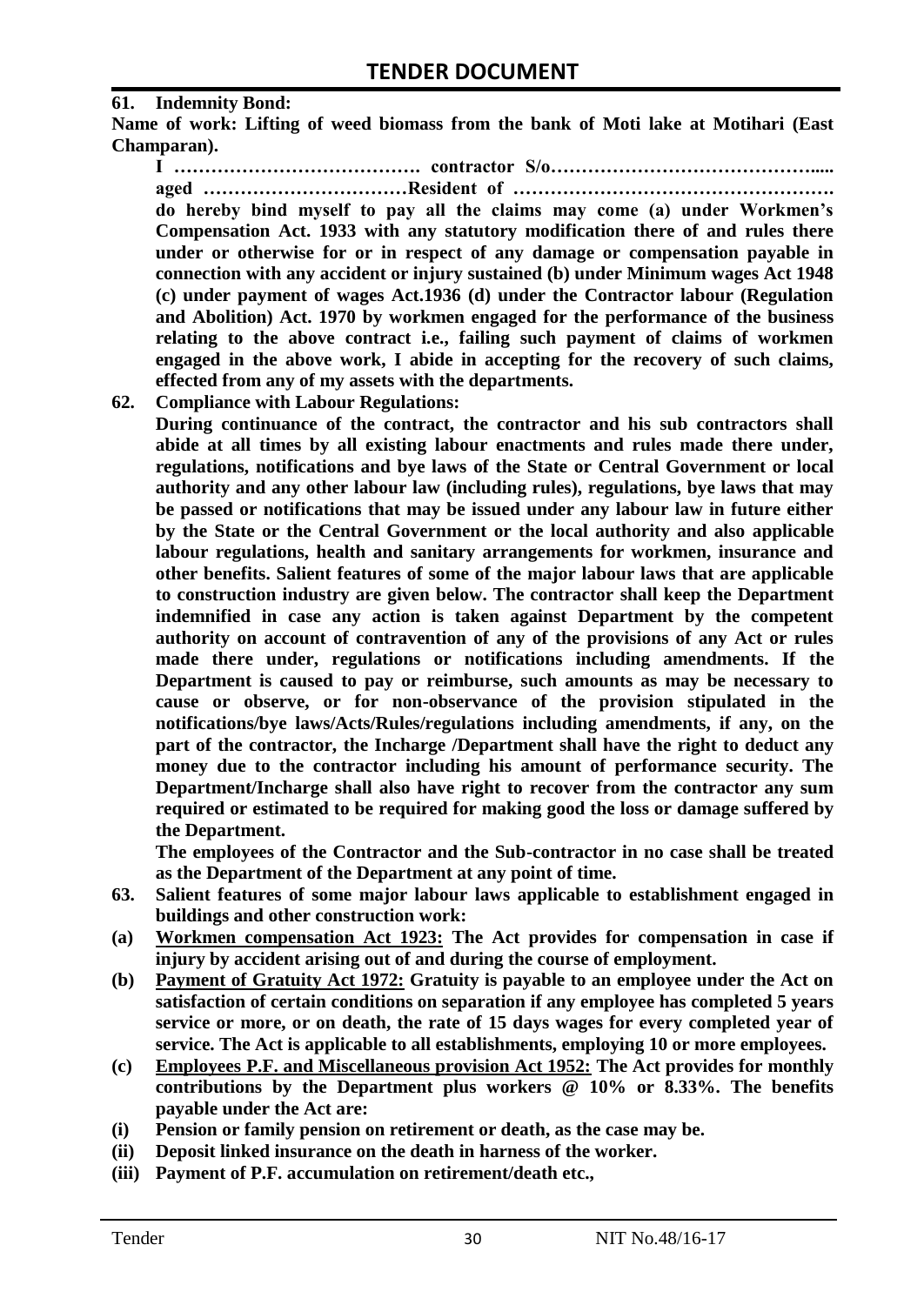- **(d) Maternity Benefit Act 1951: The Act provides for leave and some other benefits to women employees in case of confinements or miscarriage etc.**
- **(e) Contract Labour (Regulation & Abolition) Act 1970: The Act provides for certain**  welfare measures to be provided by the contractor to contract labour and in case the **Contractor fails to provide, the same are required to be provided by the Principal Department by Law. The Principal Department is required to take certificate of Registration and the contractor is required to take license from the designated Officer. The Act is applicable to the establishments or Contractor of Principal Department if they employ 20 or more contract labour.**
- **(f) Minimum wages Act 1948: The Department is supposed to pay not less than the Minimum wages fixed by appropriate Government as per provisions of the Act if the employment is a scheduled employment construction of Buildings, Roads, Runways are scheduled employments.**
- **(g) Payment of wages Act 1936: It lays down as to by what date the wages are to be paid, when it will be paid and what deductions can be made form the wages of the workers.**
- **(h) Equal Remuneration Act 1979: The Act provides for payment of equal wages for work of equal nature to Male or Female workers and for not making discrimination against Female employee in the matters of transfers, training and promotions etc.**
- **(i) Payment of Bonus Act 1965: The Act Is applicable to all establishments employing 20 or more employees. The Act provides for payment of annual bonus subject to a minimum of 8.33% of wages and maximum of 20% of wages to employees drawing Rs. 3500/- per month or less. The bonus to be paid to employees getting Rs.2500/- per months or above and upto Rs.3500/- per month shall be worked out by taking wages as Rs.2500/- per monthly only. The Act does not apply to certain establishments. The newly set-up establishments are exempted for five years in certain circumstances. Some of the State Governments have reduced the employment size from 20 to 10 for the purpose of applicability of this Act.**
- **(j) Industrial Disputes Act 1947: The Act lays down the machinery and procedure fo resolution of Industrial disputes, in what situations a strike or lock- out becomes illegal and what are the requirements for laying off or retrenching the employees or closing down the establishment.**
- **(k) Industrial Employment (Standing Orders) Act 1946: It is applicable to all establishments employing 100 or more workmen (employment size reduced by some of the State and Central Government to 50). The Act provides for laying down rules governing the conditions of employment by the Department on matters provided in the Act and get the same certified by the designated Authority.**
- **(l) Trade Unions Act 1926: The Act lays down the procedure for registration of trade unions of workmen and Departments. The Trade Unions registered under the act have been given certain immunities from civil and criminal liabilities.**
- **(m) Child Labour (Prohibition & Regulation) Act 1986: The Act prohibits employment of children below 14 years of age in certain occupations and processes and provides for regulation of employment of children in all other occupations and processes, Employment Child Labour is prohibited in Building and Construction Industry.**
- **(n) Inter-State Migrant workmen's (Regulation of Employment & Conditions of service) Act 1979: The Act applicable to an establishment, which employs 5 or more interstate migrant workmen through an intermediary (who has recruited workmen in one state for employment in the establishment situated in another State). The inter State migrant workmen, in an establishment to which this Act becomes applicable, are required to be provided certain facilities such as housing, medical aid, traveling expenses from home upto the establishment and back, etc.**
- **(o) The Building and Other Construction workers (regulation of Employment and conditions of service) Act 1996 and the Cess Act of 1996: All the establishments who**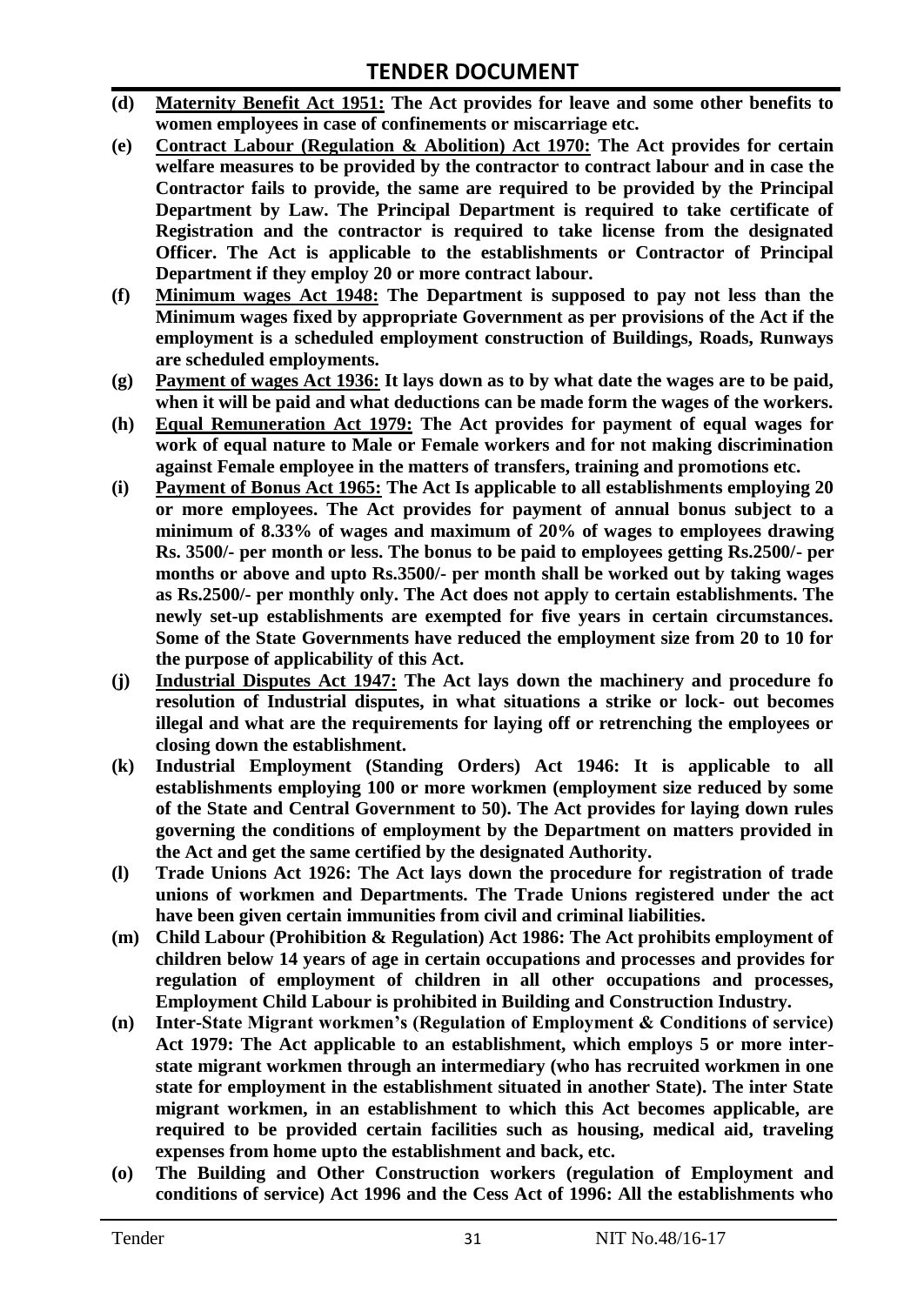**carryon any building or other construction work and employs 10 or more workers are covered under this Act. All such establishments are required to pay cess at the rate not exceeding 2% of the cost of construction as may be modified by the Government. The Department of the establishment is required to provide safety measures at the Building or construction work and other welfare measures, such as Canteens, First-aid facilities, Ambulance, Housing accommodations for workers near the work place etc. The Department to whom the Act applies has to obtain a registration certificate from the Registering Officer appointed by the Government.**

**(p) Factories Act 1948: The Act lays down the procedure for approval of plans before setting up a factory, health and safety provisions, welfare provisions, working hours, annual earned leave and rendering information regarding accidents or dangerous occurrences to designated authorities. It is applicable to premises employing 10 person or more with aid of power or 20 or more persons without the aid of power engaged in manufacturing process.**

#### **64. Liabilities of the Contractor**

64.1 Accident Relief and workmen compensation:

The contractor should make all necessary arrangements for the safety of workmen on the occurrence of the accident, which results in the injury or death of any of the workmen employed by the contractor, the contractor shall within 24 hours of the happenings of the accident and such accidents should intimate in writing to the Consultant and Incharge of the Centre. The contractor shall indemnify Centre against all loss or damage sustained by the Centre resulting directly or indirectly from his failure to give intimation in the manner aforesaid including the penalties or fines if any payable by Centre as a consequence of Centre failure to give notice under workmen"s compensation Act or otherwise conform to the provisions of the said Act in regard to such accident.

- 64.2 In the event of an accident in respect of which compensation may become payable under the workmen"s compensation Act VIII 23 whether by the contractor, by the Government it shall be lawful for the Incharge to retain such sum of money which may in the opinion of the Incharge be sufficient to meet such liability. The opinion of the Incharge shall be final in regard to all matters arising under this clause.
- 64.3 The contractor shall at all times indemnify the Centre against all claims which may be made under the workmen"s compensation act or any statutory modification thereafter or rules there under or otherwise consequent of any damage or compensation payable in consequent of any accident or injuries sustained or death of any workmen engaged in the performance of the business relating to the contractor.

#### **65. Contractor's Staff, Representatives and Labour:**

- (a) The contractor shall, at all times, maintain on the works, staff of qualified Engineers, and Supervisors of sufficient experience of similar other jobs to assure that the quality of work turned out shall be as intended in the specifications. The contractor shall also maintain at the works, a Work Manager or sufficient status, experience and office and duly authorize him to deal with all aspects of the day-today work. All communications to any commitments by the Work Manager shall be considered as binding on the Contractor.
- (b) The Contractor shall at all times submit details of skilled and unskilled labour and equipment employed to the Incharge in prescribed proforma as he may require to assess and ensure the proper progress of work.
- (c) If the contractor does not employ the technical person agreed to on the work a fine may be imposed as decided by the Competent Authority.

#### **66. Accommodation and food:**

The contractor should arrange accommodation he needs, at his own cost. The contractor shall make his own arrangements for supply of food grains, fuel and other provision to his staff and labourers including controlled commodities.

#### **67. Relationship :**

Contractor shall have to furnish information along with tender, about the relationship he is having with any officer of the Centre.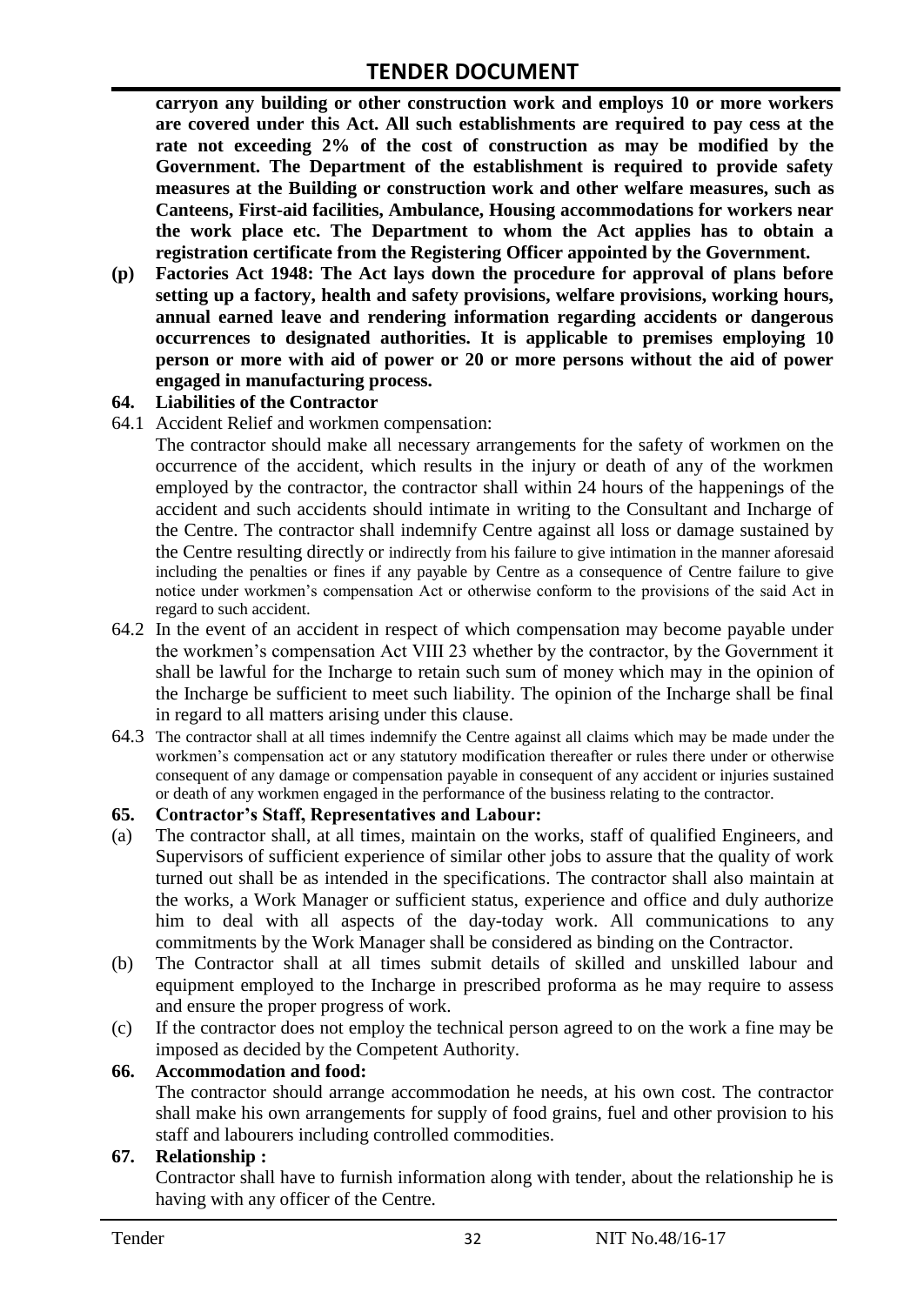#### **68. Protection of adjoining premises:**

The contractor shall protect adjoining sites against structural, decorative and other damages that could be caused by the execution of these works and make good at his cost any such damages.

#### **69. Work during night or on Sundays and holidays:**

The works can be allowed to be carried out during night, Sundays or authorised holidays in order to enable him to meet the schedule targets and the work shall require almost round the clock working keeping in view:

- (i) The provisions of relevant labour laws being adhered to:
- (ii) Adequate lighting, supervision and safety measures are established to the satisfaction of the and
- (iii) The construction programme given by the Contractor and agreed upon by the envisages such night working or working during Sundays or authorised holidays

#### **70. Layout of materials stacks:**

The contractor shall deposit materials for the purpose of the work on such parts only of the ground as may be approved by the Incharge before starting work. A detailed survey, clearly indicating position and areas where materials shall be stacked and sheds built is to be conducted by the contractor at his own cost and only after obtaining necessary approval of the plan for use of sites by the Incharge, the Contractor can use the sites accordingly.

#### **71. Use of blasting materials:**

Procurement of blasting materials and its storage is the responsibility of the contractor. The contractor shall engage licensed blaster for blasting operation. The contractor is to act in accordance with Indian Explosive Act and other rules prevailing, during the execution of work. It is the responsibility of the contractor to see, that works by other agencies in the vicinity are not hampered, in such cases if any claim is made by other agencies that should be borne by the contractor. Carriage of blasting materials, from the magazine to the work site, is the responsibility of the contractor.

#### **72. Plant and Equipment:**

- 72.1 The contractor shall have sufficient plant, equipment and labour and shall work such hours and shifts as may be necessary to maintain the progress on the work as per the approval progress schedule. The working and shifts hours shall comply with the Govt. Regulations in force.
- 72.2 It is to expressly and clearly understood that contractor shall make his own arrangements to equip himself with all machinery and special tools and plant for the speedy and proper execution of the work and the department does not undertake responsibility towards their supply.
- 72.3 The department shall supply such of the machinery that may be available on hire basis but their supply cannot be demanded as matter of right and no delay in progress can be attributed to such non-supply of the plant by the department and the department cannot be made liable for any damage to the contractor. The Contractor shall be responsible for safe custody of the departmental machinery supplied to him (which will be delivered to contractor at the machinery yard at site of work) and he has to make good all damages and losses if any other than fire, wear and tear to bring it to the conditions that existed at the time of issue to the contractor before handing over the same to the department. The hire charges for the machinery handed over to the contractor will be recovered at the rate prevalent at the time of supply. The contractor will have to execute supplemental agreement with at the time of supply of the machinery.
- 72.4 The acceptance of departmental machinery on hire is optional to the contractor.

#### **73. Steel forms:**

Steel forms should be used for all items involving and use of centering and shuttering shall be single plane without any dents and undulations.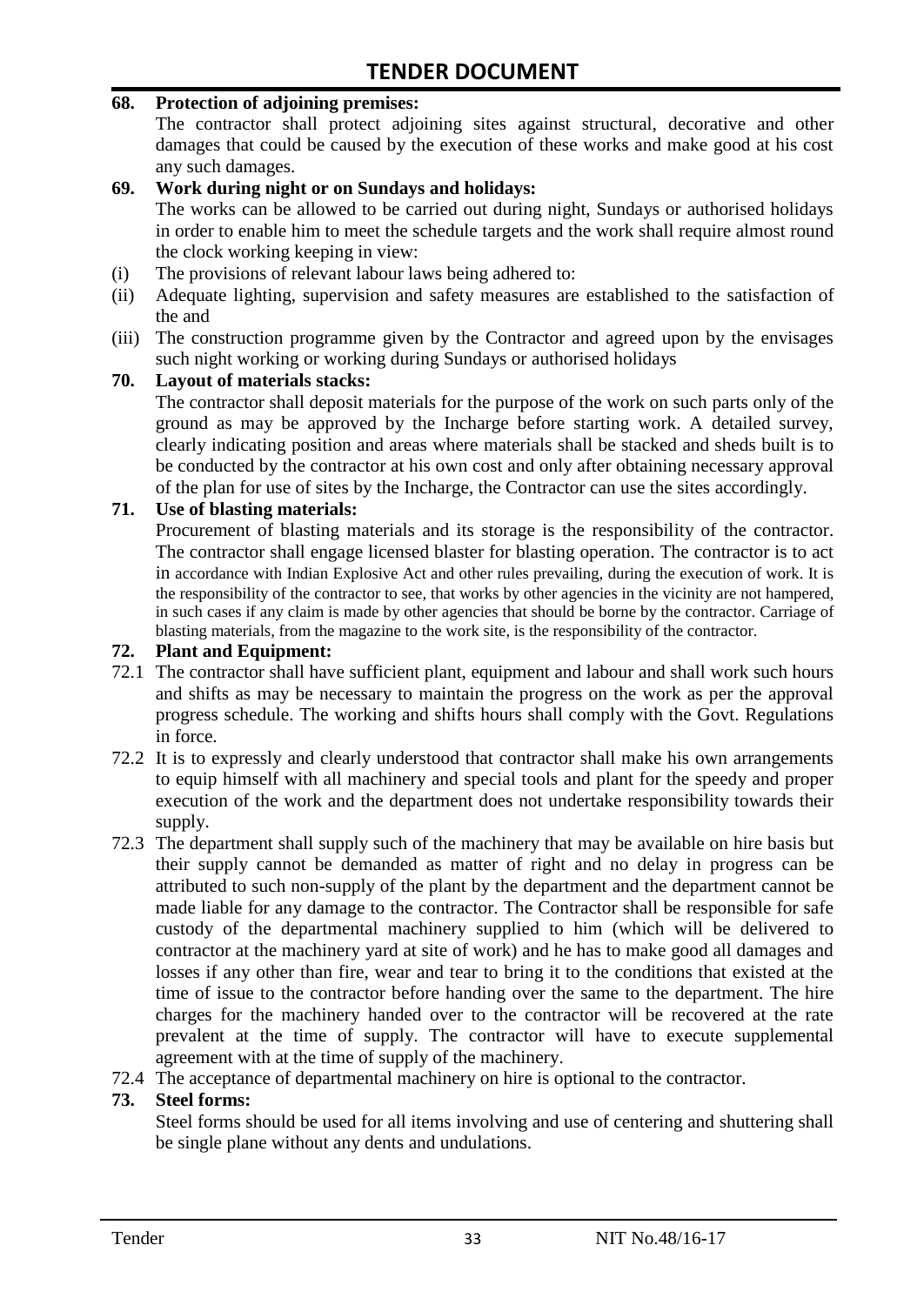#### **74. Inconvenience to public:**

The contractor shall not deposit materials at any site, which will cause inconvenience to public. The Incharge may direct the contractor to remove such materials or may undertake the job at the cost of the contractor.

**75. Conflict of interest:**

**Any bribe, commission, gift or advantage given, promised or offered by on behalf of contractor or his partner, agent or servant or any one on his behalf to any officer, servant, representatives, agents of Incharge or any persons on their behalf, in relation to the obtaining or to execution of this, or any other contract with Incharge shall in addition to any criminal liability, which it may occur, subject to the cancellation of this or all other contracts and also to payment of any loss or damage resulting from any such cancellation. Incharge shall then be entitled to deduct the amount, so payable from any money, otherwise due to the contractor under this or any other contract.**

#### **76. Contract documents and materials to be treated as confidential:**

All documents, correspondences, decisions and orders, concerning the contract shall be considered as confidential and/or restricted in nature by the contractor and he shall not divulge or allow access to them by any unauthorized person

#### **77. General obligations of Contractor:**

- 77.1 The contractor shall, subject to the provision of the contract and with due care and diligence, execute and maintain the works in accordance with specifications and drawings.
- 77.2 The contractor shall promptly inform the Department and the Incharge of any error, omission, fault and such defect in the design of or specifications for the works which are discovered when reviewing the contract documents or in the process of execution of the works.
- 77.3 If Contractor believes that a decision taken by the Incharge was either outside the authority given to the Incharge by the Contract or that the decision was wrongly taken, the decision shall be referred to the technical expert within 14 days of the notification of the Incharge's decisions.
- 77.4 Pending finalisation of disputes, the contractor shall proceed with execution of work with all due diligence

#### **78. Security measures:**

- a) Security requirements for the work shall be in accordance with the Government's general requirements including provisions of this clause and the Contractor shall conform to such requirements and shall be held responsible for the actions of all his staff, employees and the staff and employees of his sub-contractors
- b) All contractors' employees, representatives and sub-contractor's employees shall wear identifications badges provided by the contractor. Badges shall identify the contractor, showing and employee's number and shall be worn at all times while at the site. Individual labour will not be required to wear identification badges.
- c) All vehicles used by the contractor shall be clearly marked with contractor"s name.
- d) The contractor shall be responsible for the security of the works for the duration of the contract and shall provide and maintain continuously adequate security personnel to fulfil these obligations. The requirements of security measures shall include, but not limited to maintenance of order on the site, provision of all lighting, fencing, guard flagmen and all other measures necessary for the protection of the works within the colonies, camps and elsewhere on the site, all materials delivered to the site, all persons employed in connection with the works continuously throughout working and non working period including nights, Sundays and holidays for duration of the contract.
- e) Other contractors working on the site concurrently with the contractor will provide security for their own plant and materials. However, their security provisions shall in no way relieve the contractor of his responsibilities in this respect.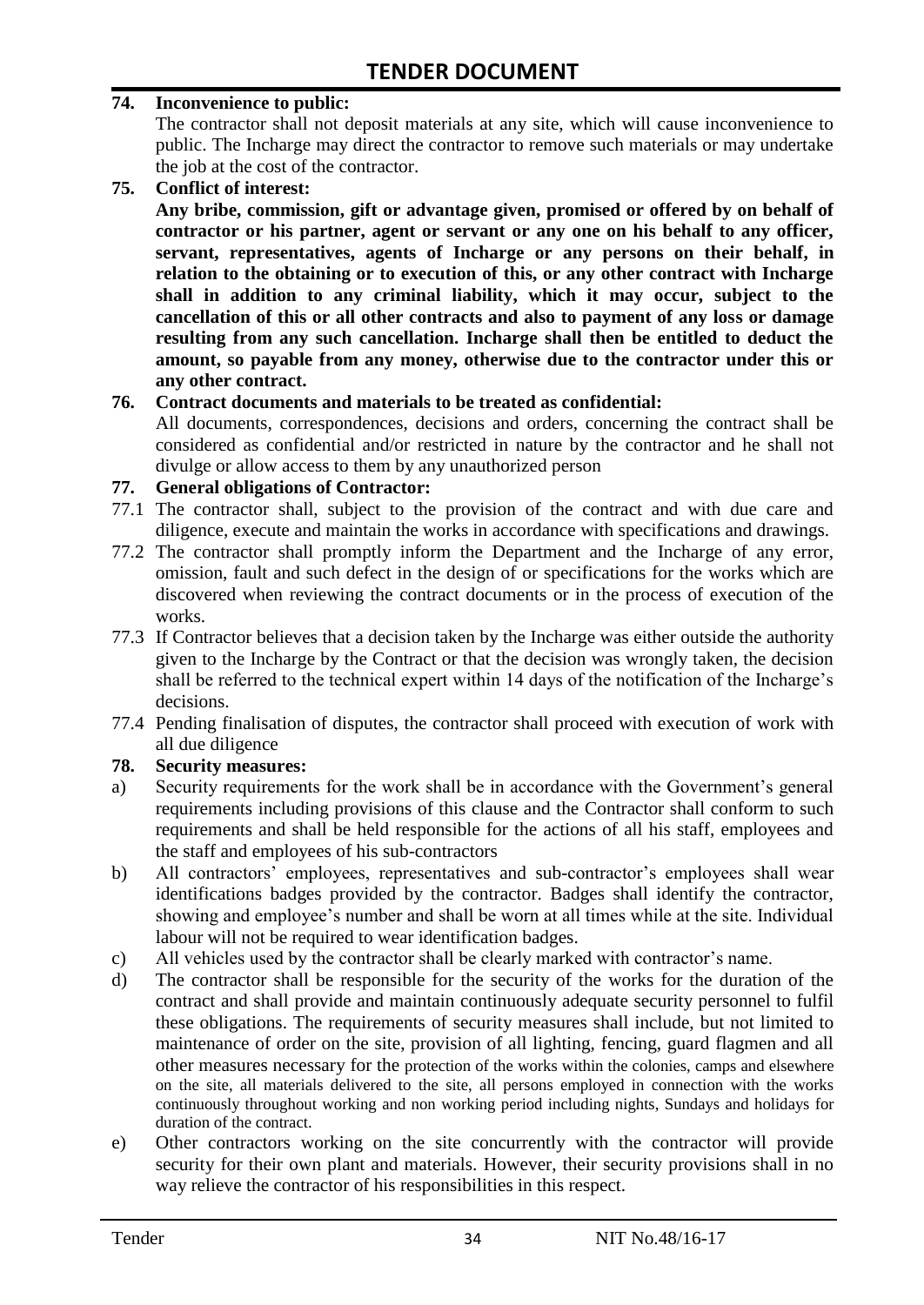f) Separate payment will not be made for provision of security services.

#### **79. Fire fighting measures:**

- a) The contractor shall provide and maintain adequate fire fighting equipment and take adequate fire precaution measures for the safety of all personnel and temporary and permanent works and shall take action to prevent damage to destruction by fire of trees shrubs and grasses.
- b) Separate payment will not be made for the provision of fire prevention measures.

#### **80. Sanitation:**

The contractor shall implement the sanitary and watch and ward rules and regulations for all forces employed under this contract and if the Contractor fails to enforce these rules, the Incharge may enforce them at the expenses of the Contractor.

#### **81. Training of personnel:**

The contractor, shall, if and as directed by the Incharge provide free of any charge adequate facilities, for vocational training of Government Officers, students, Engineers, supervisors, foremen, skilled workmen etc. not exceeding six in number at any one time on the contractor"s work. Their salaries, allowances etc. will be borne by the Government and the training schemes will be drawn up by the Incharge in consultation with the contractor.

#### **82. Ecological balance:**

- a) The contractor shall maintain ecological balance by preventing de-forestation, water pollution and defacing of natural landscape. The contractor shall so conduct his construction operation as to prevent any unnecessary destruction, scarring, or defacing of the natural surrounding in the vicinity of the work. In respect of the ecological balance, Contractor shall observe the following instructions.
- i) Where unnecessary destruction, scarring, damage or defacing may occur, as result of the operation, the same shall be repaired replanted or otherwise corrected at the contractor"s expense. The contractor shall adopt precautions when using explosives, which will prevent scattering of rocks or other debris outside the work area. All work area including borrow areas shall be smoothened and graded in a manner to conform to the natural appearances of the landscape as directed by the Incharge.
- ii) All trees and shrubbery which are not specifically required to be cleared or removed for construction purposes shall be preserved and shall be protected from any damage that may be caused by the contractor's construction operation and equipment. The removal of trees and shrubs will be permitted only after prior approval by the Incharge. Special care shall be exercised where trees or shrubs are exposed to injuries by construction equipment, blasting, excavating, dumping, chemical damage or other operation and the contractor shall adequately protect such trees by use of protective barriers or other methods approval by the Incharge. Trees shall not be used for anchorages. The contractor shall be responsible for injuries to trees and shrubs cause by his operations. The term "injury" shall include, without limitation bruising, scarring, tearing and breaking of roots, trunks or branches. All injured trees and shrubs be restored as nearly as practicable without delay to their original condition at the contractor"s expense.
- (iii) The contractor's construction activities shall be performed by methods that will present entrance or accidental spillage of solid matter contaminants, debris and other objectionable pollutants and wastage into river. Such pollutant and waste include earth and earth products, garbage, cement concrete, sewage effluent, industrial wastes, radio-active substances, mercury, oil and other petroleum products, aggregate processing, mineral salts and thermal pollution. Pollutants and wastes shall be disposed off in a manner and at sites approved by the Incharge.
- (iv) In conduct of construction activities and operation of equipments the contractor shall utilize such practicable methods and devices as are reasonably available to control, prevent and otherwise minimize the air pollution. The excessive omission of dust in to the atmosphere will not be permitted during the manufacture, handling and storage of concrete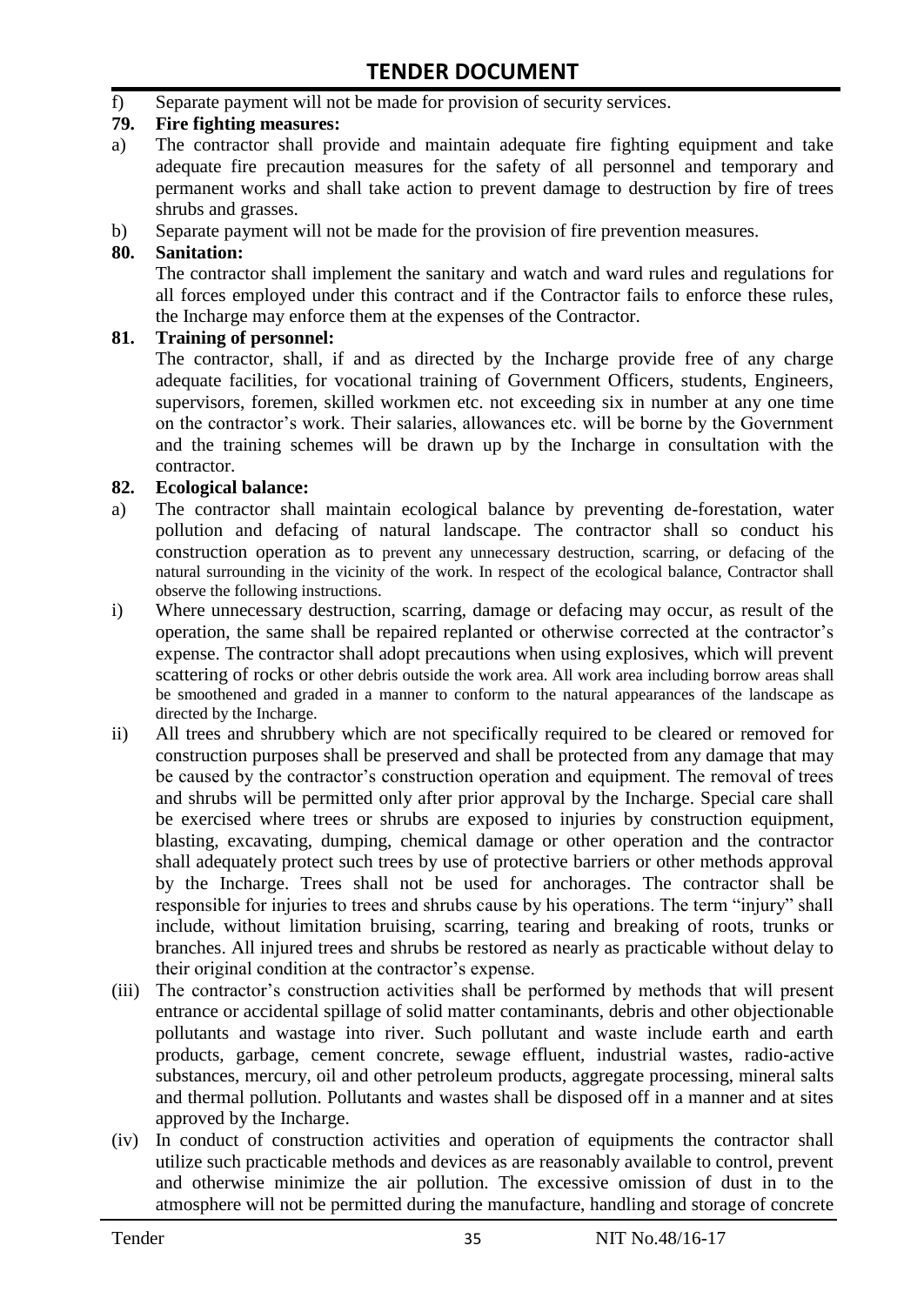aggregates and the contractor shall use such methods and equipment as a necessary for collection and disposal or prevention of dust during these operation. The contractor's methods of storing and handling cement shall also include means of eliminating atmospheric discharges of dust, equipment and vehicles that give objectionable omission of exhaust gases shall not be operated. Burning of materials resulting from clearing of trees, bushes, combustible construction materials and rubbish may be permitted only when atmospheric conditions for burning are considered favourable.

b) Separate payment will not be made for complying with the provisions of this clause and all cost shall be deemed to have been included in the unit rates and prices included in the contract if any provision is not complied with within a reasonable time even after issue of a notice in this respect, the necessary operations would be carried out by the Incharge at the cost of the Contractor, Orders of the Incharge in this respect would be final and binding on the contractor.

#### **83. Preservation of existing vegetation:**

- a) The contractor will preserve and protect all existing vegetation such as trees, on or adjacent to the site which do not unreasonably interfere with the construction as may be determined by the Incharge. The contractor will be held responsible for all unauthorized cutting or damage of trees, including damage due to careless operation of equipment, stockpiling of materials or tracking of grass areas by equipment. Care shall be taken by the Contractor in felling tress authorised for removal to avoid any unnecessary damages to vegetation and tress that are to remain in place and to structures under construction or in existence and to workmen.
- b) All the produce from such cutting of trees by the contractor shall remain the property of Government and shall be properly stacked at site, approved by the Incharge. No payment whatsoever, shall be made for such cutting and its stacking by the Contractor. If an produce from such cutting is not handed over to the Government by the contractor, he shall be charged for the same at the rates to be decided by the Incharge. The recovery of this amount shall be made in full from the intermediate bill that follows.
- c) The contractor shall also make arrangements of fuel deposits for supply of required fuel for the labourer to be employed for cooking purpose at his own cost in order to prevent destruction of vegetation growth in the surrounding area of the work site.

#### **84. Possession prior to completion:**

The Incharge shall have the right to take possession of or use any completed part of work or works or any part there of under construction either temporarily or permanently. Such possession or use shall not be deemed as an acceptance of any work either completed or not completed in accordance with the contract, except where expressly otherwise specified by the Incharge.

#### **85. Payment upon termination:**

If the contract is terminated because of a fundamental breach of contract by the contractor, the Incharge shall issue a certificate for the value of the work done less advance payment received upon the date of the issue of the certificate and less the rate to apply to the work not completed as indicated in the contract data. Additional liquidated damages shall not apply. If the total amount due to the Department exceeds any payment due to the contractor the difference shall be a debt payable to the Department. In case of default for payment within 28 days from the date of issue of notice to the above effect, the contractor shall be liable to pay interest at 12% per annum for the period of delay.

#### **86. Access to the contractor's books:**

Whenever it is considered necessary by the Incharge to ascertain the actual cost of execution of any particular extra item of work or supply of the plant or material on which advance is to be made or of extra items or claims, he shall direct the contractor to produce the relevant documents such as payrolls, records of personnel, invoices of materials and any or all data relevant to the item or necessary to determine its cost etc. and the contractor shall when so required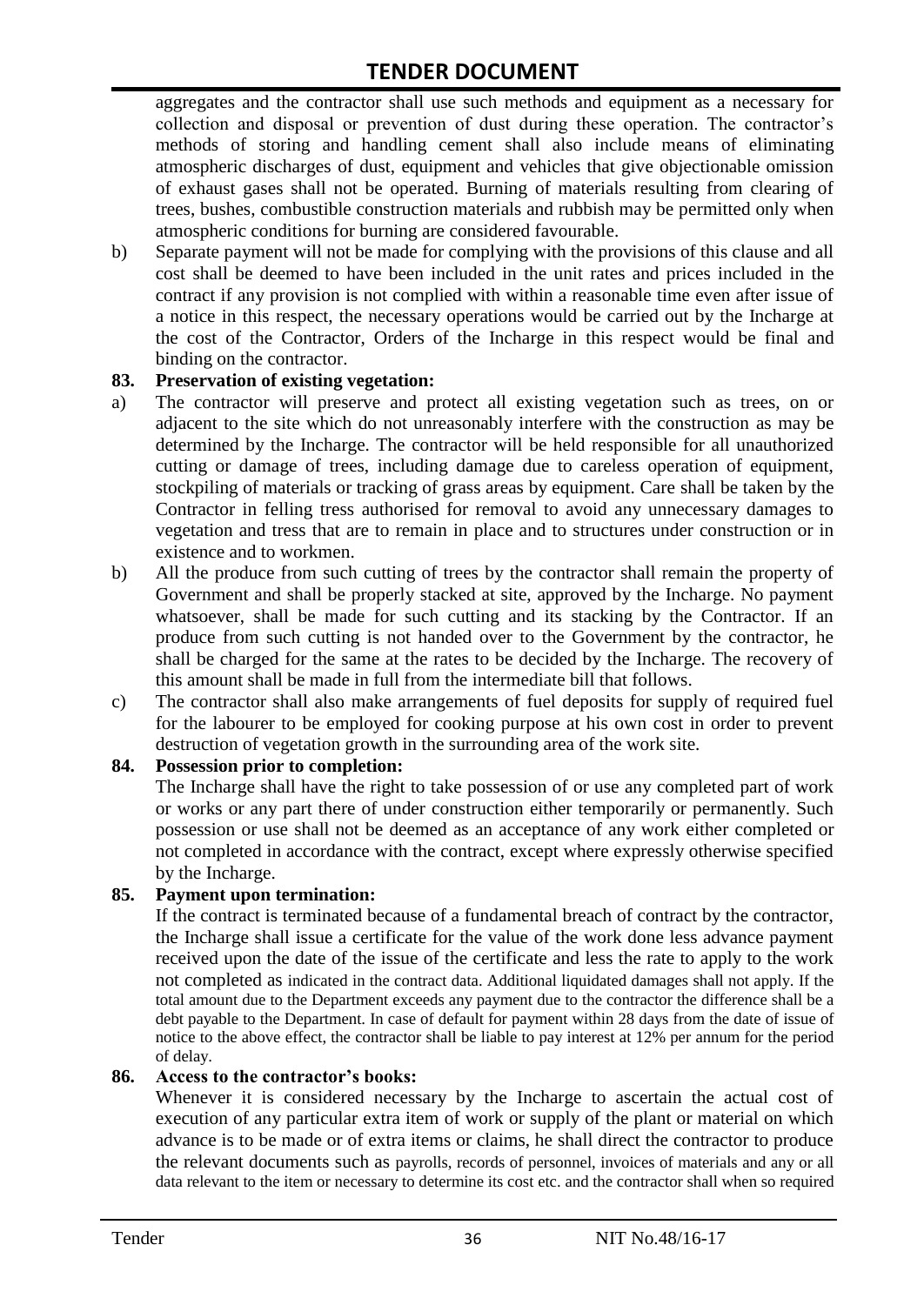furnish all information pertaining to the aforesaid items in the mode and manner that may be specified by the Incharge.

#### **87. Drawing to be kept at site:**

One copy of the drawings furnished to the contractor shall be kept by the contractor on the site and the same shall at all reasonable time be available for inspection and use by the Incharge and the Incharge"s representative and by any other persons authorized by the Incharge in writing.

#### **88. B.I.S. [I.S.I.] books to be kept at site:**

A complete set of Indian Standard specification referred to in "Technical Specifications" shall be kept at site for reference.

#### **89. Site Order Book:**

An order book shall be kept at the site of the work. As far as possible, all orders regarding the work are to be entered in this book. All entries shall be signed and dated by the Department Officer in direct charge of the work and by the contractor or by his representative. In important cases, the Incharge will countersign the entries, which have been made. The order book shall not be removed from the work, except with the written permission of the Incharge.

#### **90. Variations by way of modification, omissions or additions:**

For all modifications, omissions from or additions to the drawings and specifications, the will issue revised plans, or written instructions, or both and no modification, omission or addition shall be made unless so authorised and directed by the Incharge in writing. The shall have the privilege of ordering modifications, omission or additions at any time before the completion of the work and such orders shall not operate to annual those portions of the specifications with which said changes do not conflict. "s Decision:

It shall be accepted as in separable part of the contract that in matters regarding materials, workmanship, removal of improper work, interpretation of the contract drawings and contract specification, mode of the procedure and the carrying out o the work, the decision of the Incharge, which shall be given in writing shall be binding on the contractor.

- **91. Income tax**
- **a) During the currency of the contract deduction of income tax at 2.24% shall be made from the gross value of each bill of the contract, the contract value of which is in excess of Rs. 10,000/- for deduction of tax at rates lower than 2.24% procedure stipulated under section 194-C(4) of Income Tax Act, 1961 shall be followed.**
- **b) Income Tax clearance certificate should be furnished before the payment of final bill.**
- **c) The contractor's staff, personnel and labour will be liable to pay personnel income taxes in respect of their salaries and wages as are chargeable under the laws and regulations for the time being in force, and the contractor shall perform such duties in regard to such deductions thereof as may be imposed on him by such laws and regulations.**
- **92. Value Added Tax (VAT):**
- **92.1. The Contractor has to pay the Sales Tax/ VAT wherever payable.**
- **92.2. The contractor should produce a valid Value Added Tax Clearance Certificate before the payment of the final bill, otherwise payment to the contractor will be withheld.**

#### **93. Supply of construction materials:**

- i) The contractor has to make his own arrangements for procurements, supply and use of construction materials.
- ii) All materials so procured should confirm to the relevant specifications indicated in the bidding documents.
- iii) The contractor shall follow all regulations of the Department/Government of India in respect of import licenses etc., of the procurement of the materials is through imports and he shall be responsible for the payment of applicable duties and taxes, port clearances, inland transportation etc.
- iv) The contractor shall make his own arrangements for adequate storage of the materials.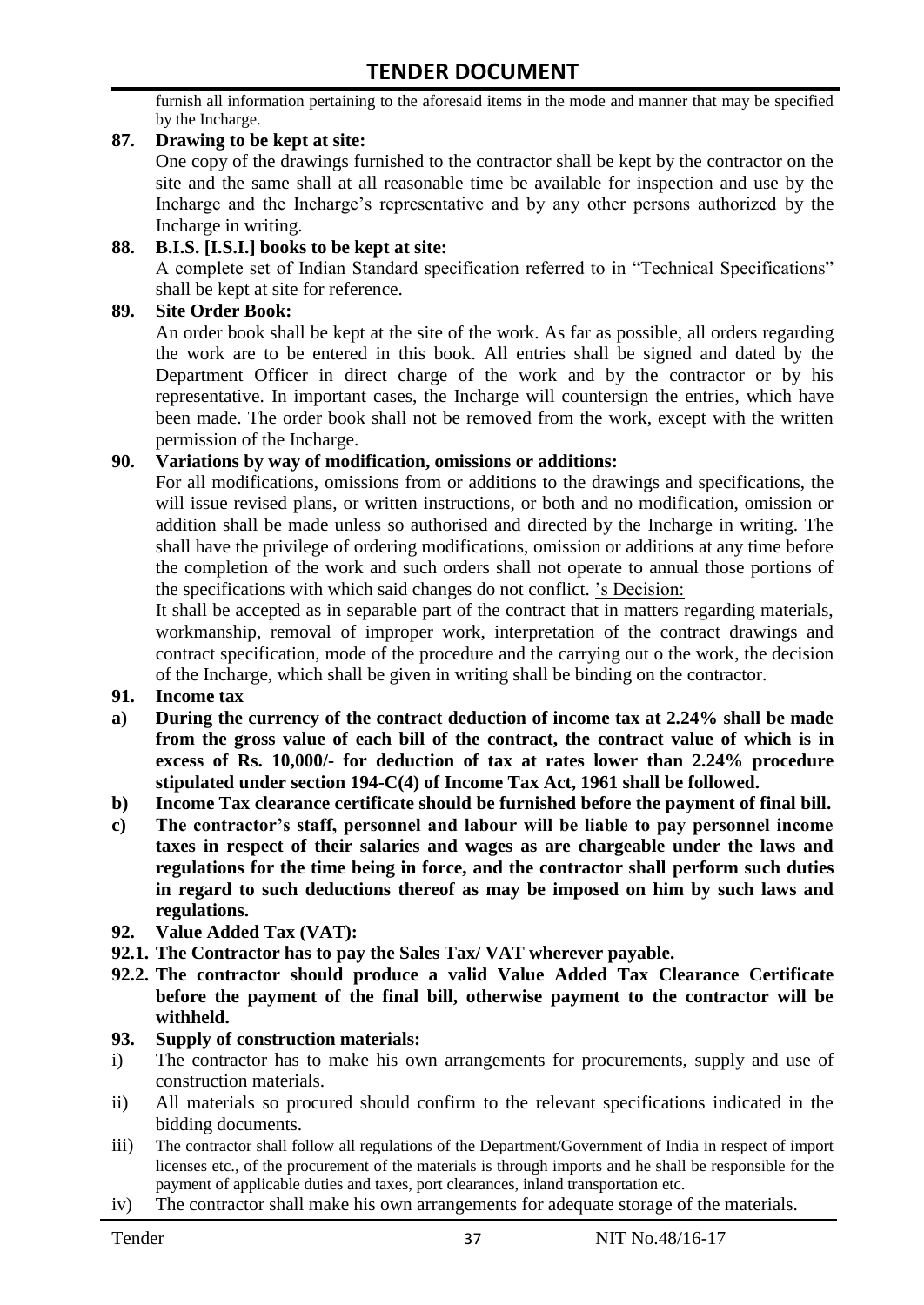# **ADDITIONAL CONDITIONS TO TENDER NOTICE**

A Statement giving brief particulars of equipment and resources that will be put at the disposal of the work under the following classification should accompany the tender

- 1. a. Equipment transport for material viz. Lorrie / Carts, Crushers etc.,
	- b. Organization: 1.Technical 2. Unskilled
	- c. Methods that will be adopted to speed up the work to ensure completion within the prescribed time.
- 2. The contractor shall make his own arrangements for all the tools and plants required for the execution of the work. The equipment if any, available with the Department may be hired to the contractor at rates and conditions prescribed by the Department.
- 3. National Savings Certificates and other Government Bonds will not be accepted towards the Earnest Money Deposit.
- 4. A Separate tender must be submitted to each work as mentioned in the list of works enclosed. Tenders submitted for more than one work in one cover will be rejected. Only one tender should be enclosed in the cover.
- 5. All rejected materials shall be removed from the site, within 24 hours after written instructions of rejecting and materials and ordering their removal have been issued in case of default, on the part of the contractor to carryout such order, the materials will be got removed through other agency at the contractor's risk and cost.
- 6. All materials rejected or obstructing traffic shall be removed by the Contractor, with the least possible delay, within the time specified, failing which it is open to the Department to remove them at the contractor's risk, through other agency. All labour in testing and measuring during measurements and check measurements should be borne by the contractor.
- 7. The contractor shall with his own expenses, make all the arrangements and take all possible steps and precautionary measures, for the safety of the public, during the execution of the electrical works. The rates offered by the contractor should be inclusive of such incidental charges.
- 8. Fully accepted agreement rates will be paid only after all the items of work are completed. The agreement executing authority will decide the exact items, the rates of which are considered to be high, for the purpose of this clause and his decision of the Incharge shall be final and binding on the contractor.
- **9. As per new section 104 – C of the Income Tax 1961, deduction at the rate of 2.24% on the gross amounts of payments, will be made towards Income Tax should the value of the contract exceeds Rs. 10,000/- (Vide Government of India Reference F. N. 275 / 100/ 72 –1 – TJI – dated 29-5-72).**
- 10. Where the value of the contract exceeds the sum of Rs. 10,000/- the contractor has to produce a valid income tax clearance certificate along with the tender, atleast at the time of payment of final bill of the work. In case the final bill is withheld, the bill will be paid only after production of the certificate.
- 11. Once a contractor buys a tender schedule he shall not be permitted to return the schedule.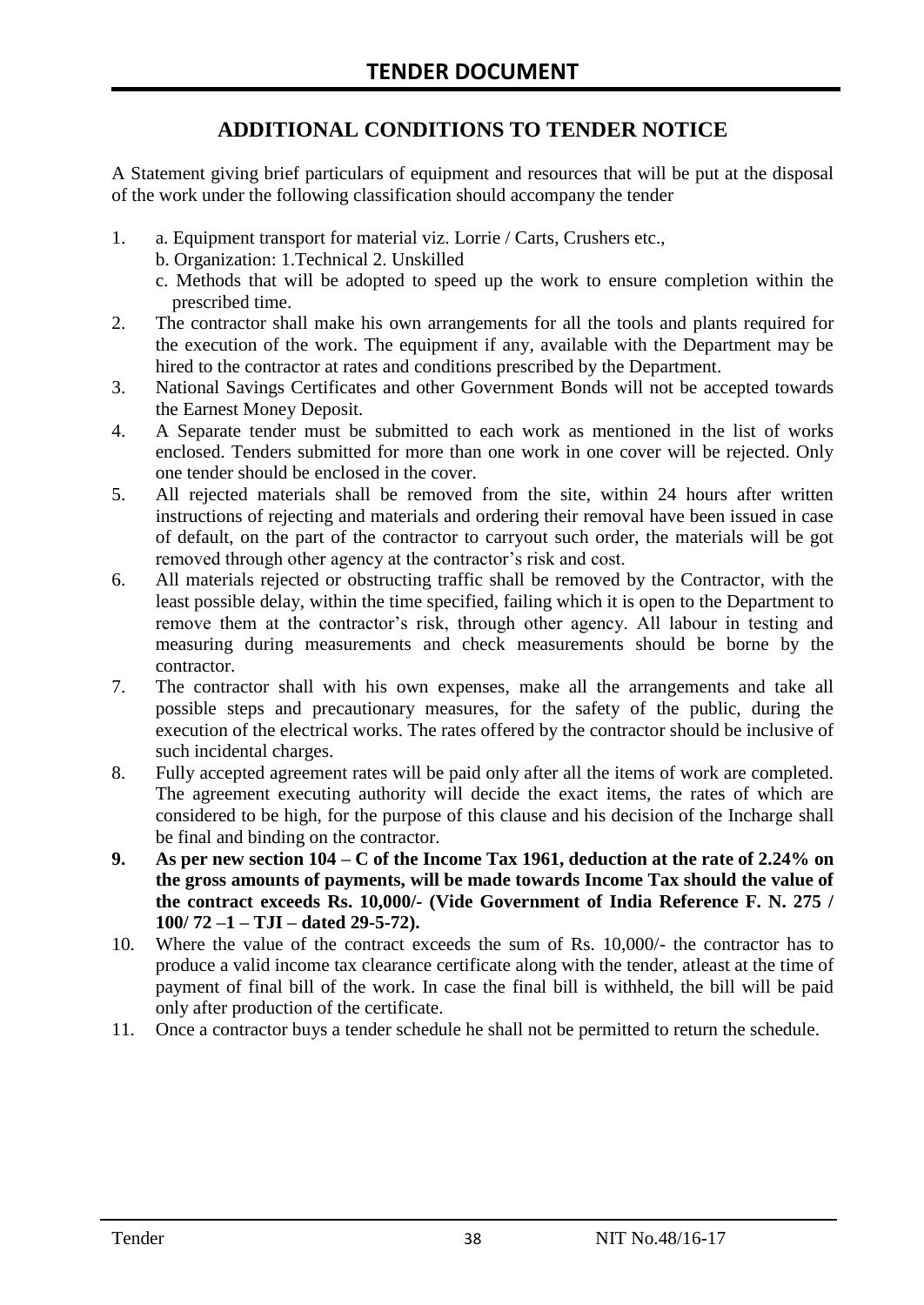# **GENERAL SPECIFICATIONS**

#### **1. General Specifications for (Name of the work)**

#### **2. General Specifications and Instructions for Electrical Work**

- 1. I.E. RULES 1956: The installation shall generally be carried out in conformity with the Indian Electricity rule 1956 as amended from time to time and National Electrical code which contains specific regulations to be adhered to in the supply and use of electricity energy in the interest of safety.
- 2. PRESSURE AND FREQUENCY OF SUPPLY: All current consuming devices shall be suitable for the pressure and frequency of supply stated in the special conditions of contract
- 3. SYSTEM OF WIRING: The wiring shall be carried out on such a system as may be specified in the conditions of contract. "Power wiring shall be kept separate and distinct from lighting wiring. All conductors shall be run as far as possible along the walls and ceiling, so as to be easily accessible for inspection. The balancing of circuits in 3 phase

#### **a) General Conditions for Electrical Works**

- 1. The make of material mentioned in the Schedule A, should be used on the work in variably and the Department reserves the right to insist upon using any of the make of the material mentioned in the Schedule – A from their choice.
- 2. The work shall be carried out strictly in conformity with (i) code of practice for Electrical wiring and fittings in Government Building (ii) The Indian Standard Specification (iii) The Department specification, if the work carried out does not comply with the code of practice and Departmental specifications and if the work man ship is unsatisfactory it will be binding of the contractor to redo the job without any extra cost and pay penalty as decided by the department towards inconvenience caused , if any.
- 3. The work should be carried out under the direct supervision of persons holding a certificate of competency for the type of work involved.
- 4. After completion of work a plan of building should be furnished indicating the location of various main and sub- boards and all the fittings together with a circuit diagram duly numbered ( in the diagram)
- 5. The contractor will be responsible for any defect noticed during either improper workmanship or defective materials supplied by him for two calendar years from the date of final completion of work.
- 6. Lugs should be provided for all earth connections.
- 7. The contractor himself should arrange for the transportation of men and material to their work spot.
- 8. All Civil works and patch works indicated for providing electrical installations should be well finished to the satisfaction of the authorities. A certificate from them should be obtained to the effect that the Civil and patch work done is to the satisfaction of authorities. It will be the responsibility of the electrical contractor to obtain such certificate from the Engineer. Unless such certificate is produced this office will have right to with held the bill.
- 9. Concreting to the pole and providing independent earthing should be done in presence of departmental staff.
- 10. The distribution boards with Switch controls shall be separate in each floor for normal supply and essential supply.
- 11. The lighting circuits shall be provided with separate conductor to enable to connect the normal lighting and essential lighting without linking to any of the above systems to ensure to switch over to essential supply in order to have minimum lighting to avoid inconvenience to the staff working.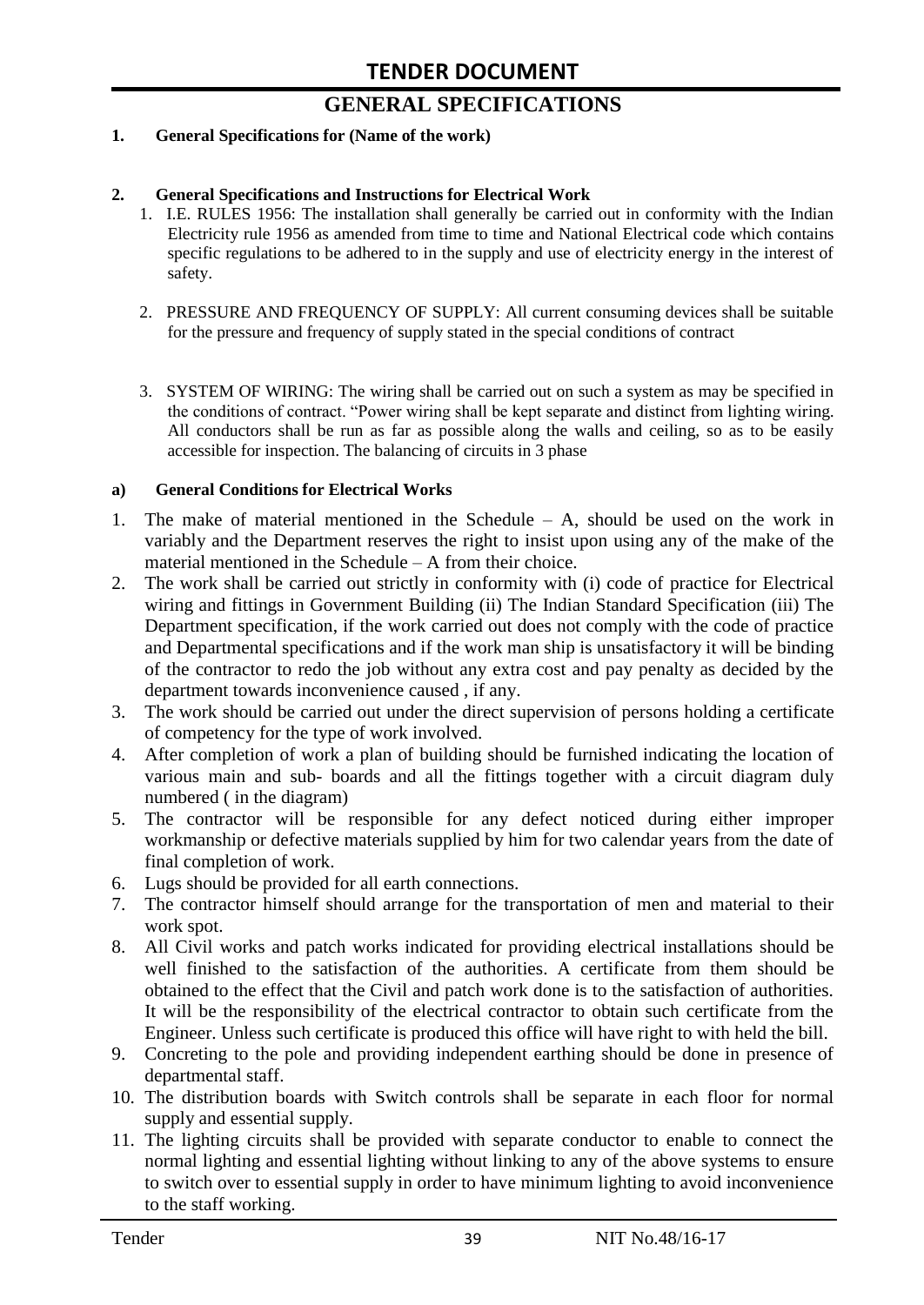- 12. The control for the luminaire to be provided in the hall for both to be connected to the normal supply and essential supply shall be separate and away from the each system.
- 13. For the points to be connected to essential supply, a separate conduit system is to be laid as enumerated in the above conditions includes circuit main of any system.
- 14. The locations for the D. B"s and Switch controls for essential supply will be decided during the course of execution where the circuit conduit way have to be terminated.
- 15. The tenderer / agency is bound to supply the materials prescribed in Schedule A and no change of specification and make will be entertained. The tenderer has to survey the market regarding availability of the materials for specified item brand / specified make in schedule – A of the tender schedules before tendering for the work. In case of Discrepancy Final Decision will be taken by the tender accepting authority.
- 16. The tenderer has to furnish the copy of the relevant test certificates /delivery challan against the materials supplied in support of genuine electrical materials.
- 17. Tenderer has to furnish compliance report comprising the details of the testing of the installation duly indicating IR values and fitness before the Energisation as per IE rules and he is solely responsible after Energisation of the installation during the defect liability.
- 18. It is bounded duty of the tenderer to see that the site is taken over after issue of the work order or after signing the agreement and should commence the work without delay. Any failure in this regard will be viewed seriously and necessary penalty will be levied as per agreement conditions.
- 19. The tenderer has to keep the necessary test equipment at site at his own cost for the convenience of the inspecting officers till the work is completed.

#### **Drawings**

#### **1. Discrepancies**

- 1.1 In case of discrepancies between documents the following order of procedure shall apply:-
- 1.1.1 Between the written description of written dimensions in the drawings and the corresponding one in the specifications, the latter shall apply.
- 1.1.2 Figured dimensions shall supersede scaled dimensions. The drawings on a larger scale shall take precedence over those on a smaller scale.
- 1.1.3 Drawings issued as construction drawings from time to time shall supersede tender drawings and also the correspondence drawings previously issued.
- Note: The contractor should not execute any component of work without obtaining the working drawings. Any work done without drawings shall be at the contractor"s responsibility only. Acceptance for such work will be at the discretion of the Incharge.

#### **2.0 SECRECY CLAUSE**

The drawings and specifications made available to the tenderer shall exclusively be used on the work and they are retained from passing on each plan to any unauthorized hand either in parts or in full under the provisions of Section-3 and 5 of the official secrets Act 1923. Any violation in this regard will entail suitable action under appropriate clause or official secret Act 1923.

- 3. The Drawings enclosed to the tender are as follows:
	- a. Site plan and Building Plan **(as per page No.).**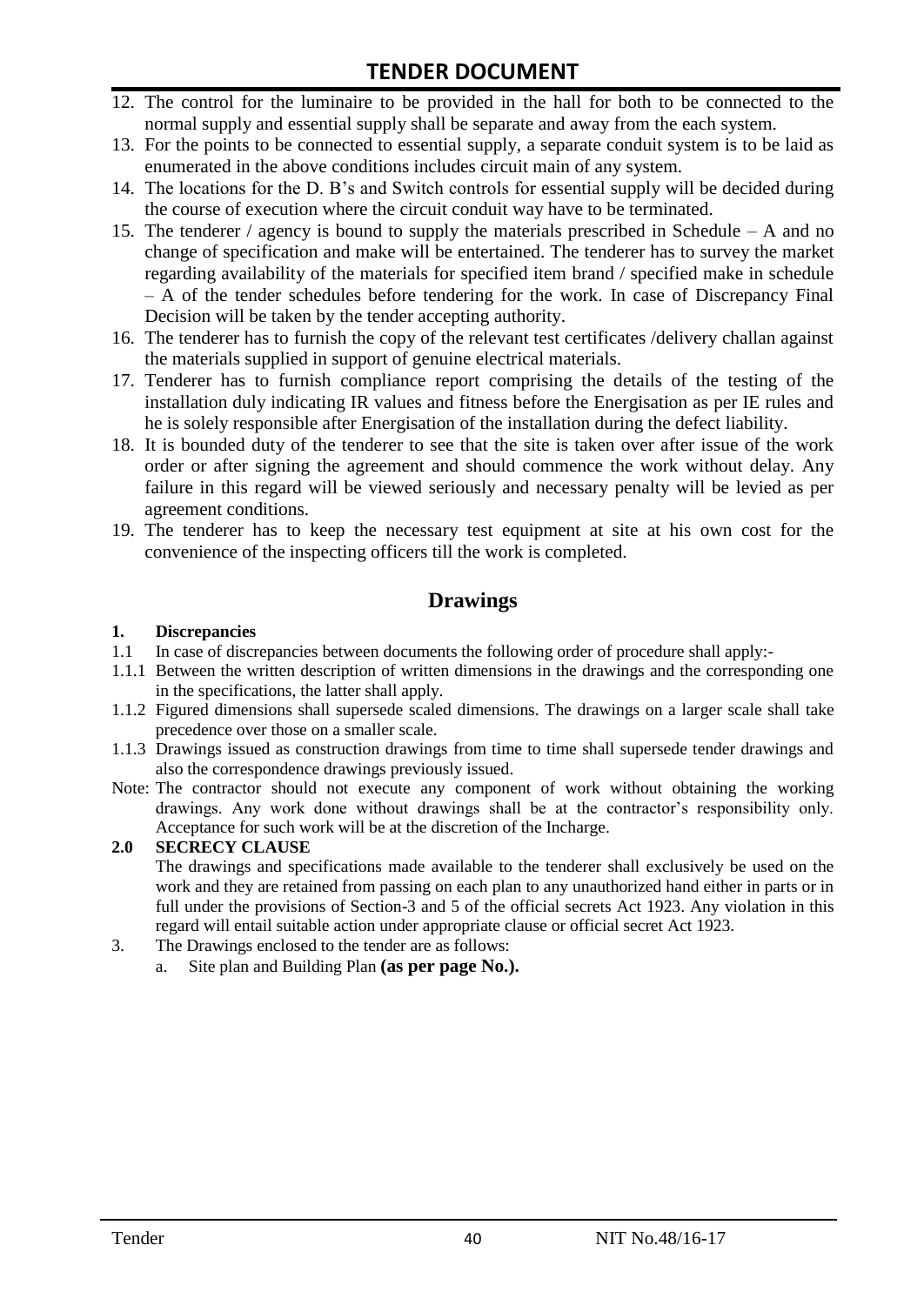#### **BILL OF QUANTITIES**

### **Name of work: Lifting of weed biomass from the bank of Moti lake at Motihari (East Champaran).**

#### **PREAMBLE**

- 1. The Bill of Quantities shall be read in conjunction with the instructions to Tenderers, General and Special conditions of Contract Technical Specifications and Drawings.
- 2. The quantities given in the Bill of Quantities are estimated and provisional and are given to provide common basis for tendering. The quantities here given are those upon which the lumpsum tender cost of the work is based but they are subject to alterations, omissions, deductions or additions as provided for in the conditions of this contract and do not necessarily show the actual quantities of work to be done. The basis of payment will be actual quantities of work ordered and carried out as measured by the Contractor and verified by the Engineer and valued at the estimate rate plus or Bill of Quantities where applicable, and otherwise at such rates and prices as the Incharge may fix within the terms of Contract.
- 3. The estimate rates in the Bill of Quantities shall, except in so-far as it is otherwise provided under the Contract include cost of all constructional material, labour, machinery, transportation, erection, maintenance, profit, taxes and duties together with all general risks, liabilities and obligations set out or implied in the Contract.
- 4. The plans enclosed with the tender are liable to be altered during execution of work as per necessity of site conditions. The Tender rate quoted by the tenderer shall hold good for execution of work even with altered plans.
- 5. The whole cost of complying with the provisions of the Contract shall be included in the estimated rates for items provided in the Bill of Quantities and where no items are provided in the Bill of Quantities, their cost shall be deemed to be distributed among the estimate rates entered for the related items of work.
- 6. General directions and descriptions of work and materials are not necessarily repeated nor summarised in the Bill of Quantities. References to the relevant sections of the Contract documentation shall be made before entering estimate rate against each item in the Bill of Quantities.
- 7. The method of measurements of completed work for payment shall be in accordance with the relevant B.I.S. Codes.
- 8. All items of work are to be executed as per the drawings / specifications supplied with the contract documents. If there is any contradiction between the drawings and the text of the specifications, the

later shall prevail.

- 9. The Tenderer should inspect and select the quarries of his choice before he quotes the tender rate in the Schedule of Bill of Quantities and satisfy himself about the availability of required quantum of materials.
- 10. Diversion drains should be excavated before completion of the embankments and the useful soils should be used in the nearby embankments.
- 11. The actual mix proportion by weight to be adopted during execution will be got designed in the laboratories to suit the grade of concrete and mortar to be used. It will be the responsibility of the contractor to manufacture concrete and mortar of required strength.
- 12. The quantum of measurement for all items of earthwork involving conveyance manually or by machinery shall be as assessed by level measurement. The measurements for the embankment will be for the consolidated banks only.
- 13. Wherever bailing out of water is involved either for excavation or for foundations or for constructions, the rate quoted shall take into account the dewatering charges necessary. No separate payment will be made for dewatering.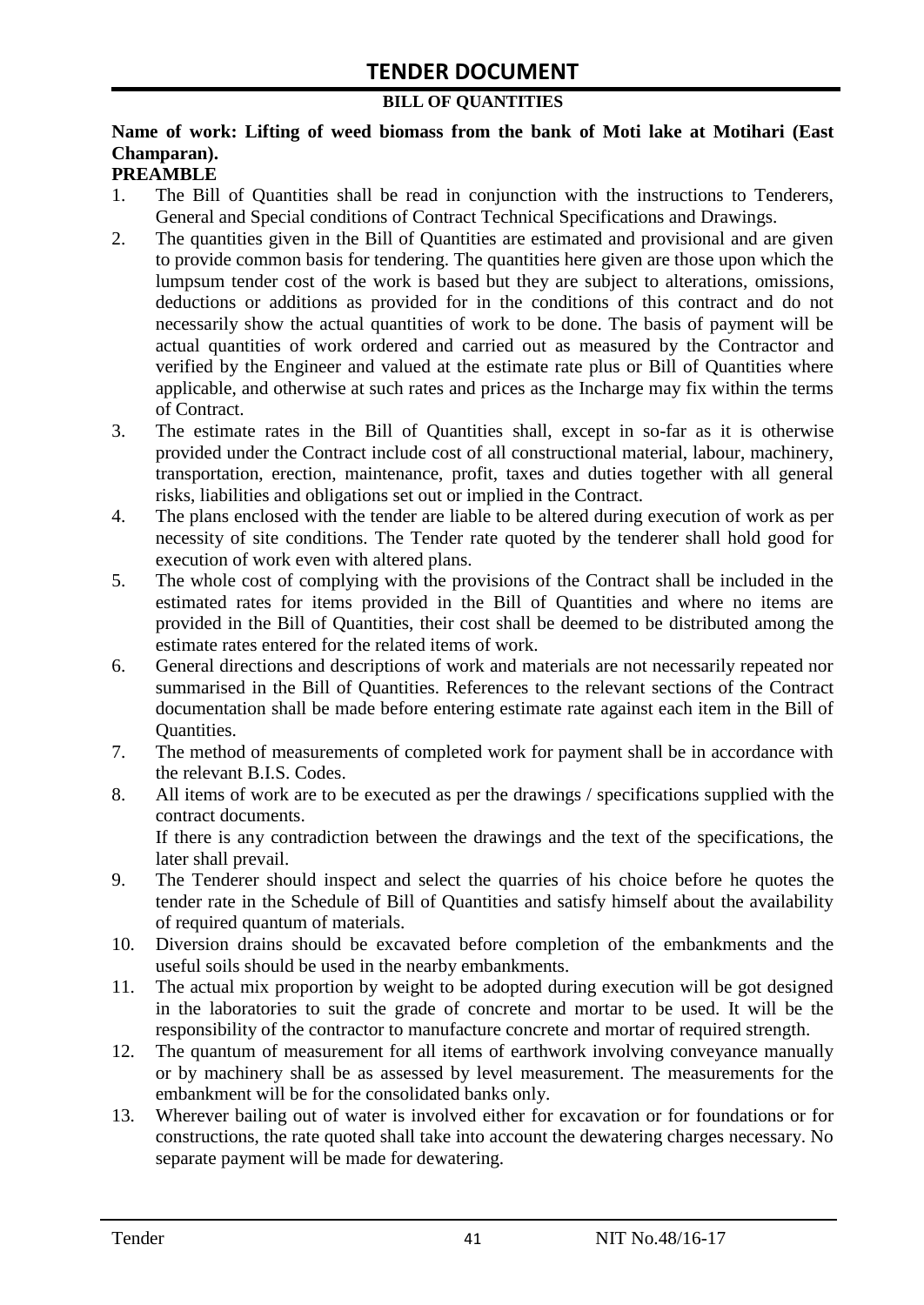- 14. Wherever embankment work is involved, useful soils approved by the Incharge from the cutting reaches and diversion drains shall be taken and used for forming nearby embankments soils used for constructions will be at free of cost.
- 15. The quoted tender rates shall also include the work of any kind necessary for the due and satisfactory construction, completion and maintenance of the works according to the drawings and these specifications and further drawings and orders that may be issued by the Incharge from time to time. The quoted tender rate shall include compliance by the Contractor with all the general conditions of contract, whether specifically mentioned or not in the various clauses of these specifications, all materials, machinery, plant, equipment, tools, fuel, water, strutting, timbering, transport, offices, stores, workshop staff, labour and the provision of proper and sufficient protective works, diversions, temporary fencing and lighting. It shall also include safety of workers, first aid equipments suitable accommodation for the staff and workmen, with adequate sanitary arrangements, the effecting and maintenance of all insurances, the payment of all wages, salaries, fees, royalties / Taxes, duties or other charges arising out of the execution of works and the regular clearance of rubbish, reinstatement and clearing-up of the site as may be required on completion of works safety of the public and protection of the works and adjoining land. The work of Building in quality control / assurance shall be deemed to be covered in the quoted rate.
- 16. The Contractor shall ensure that, the quoted tender r a t e shall cover all stages of work such as setting out, selection of materials, selection of construction methods, selection of equipment and plant, deployment of personnel and supervisory staff, quality control testing etc. The work quality assurance shall be deemed to be covered in the tender rate.
- 17. a) The special attention of the tenderer is drawn to the conditions in the tender notices and the Standard preliminary specifications containing therein. These preliminary specifications shall apply to the agreement to be entered into between the contractor and the ICAR-RCER and shall form an in-separable condition of the contract along with the estimate. All these documents taken together shall be deemed to form one contract and shall be complimentary to another.

b) The tenderer shall examine, closely the BIS also the standard preliminary specifications contained therein and sign the Incharge office copy of the BIS and its addenda volume in token of such study before submitting his overall tender rate which shall be for finished work in-situ. He shall also carefully study the drawings and additional specifications and all the documents, which form part of the agreement to be entered into by the successful tenderer.

- 18. The tenderers attention is directed to requirements for materials conforming to the Bureau of Indian Standards specifications etc., shall be used on the work and the tenderers shall quote his overall tender rate accordingly.
- 19. The tenderer has to do his own testing of materials and satisfy himself that they conform to the specifications of respective I.S.I. Codes before tendering.
- 20. The contractor shall himself procure the required construction materials of approved quality including the earth for formation of embankment and water from quarries / sources of his choice. All such quarries / sources of materials required for the work shall be got approved by the Incharge in writing well before their use of the work.
- 21. The contractor shall himself procure the steel, cement, Bitumen, Blasting materials, sand, metal, soils, etc., and such other materials required for the work well in advance. The contractor has to bear the cost of materials for conveyance. The department will not take any responsibility for fluctuations in market in cost of the materials, transportation and for loss of materials etc.
- 22. Inspection of site and quarries by the tenderer: Every tenderer is expected before quoting his overall tender rate, to inspect the site of proposed work. He should also inspect the quarries and satisfy himself about the quality, and availability of materials. The best class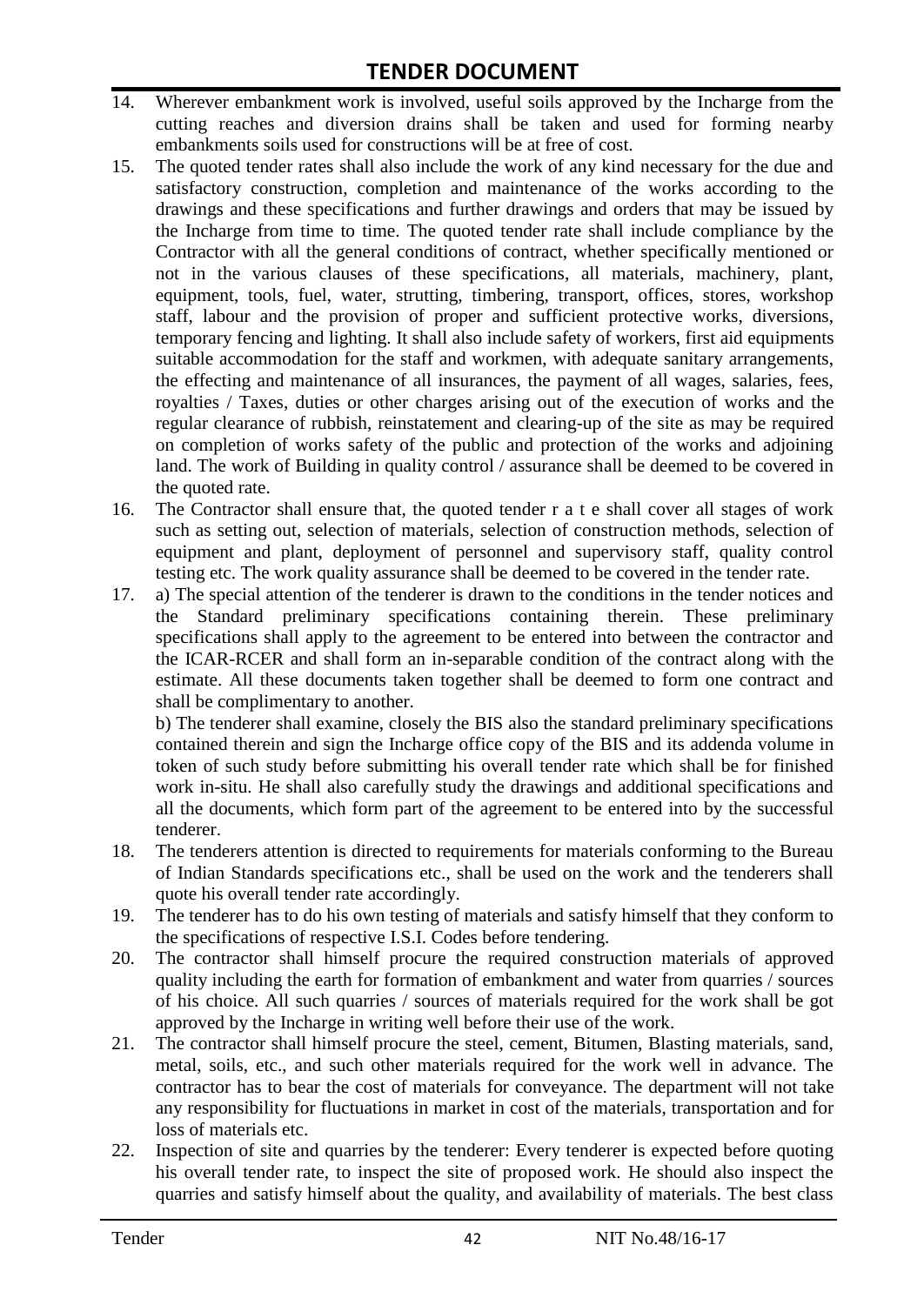of materials to be obtained from quarries, or other sources shall be used on the work. In every case the materials must comply with the relevant standard specifications. Samples of materials as called for in the standard specifications or in this tender notice, or as required by the, in any case, shall be submitted for the "s approval before the supply to site of work is begun.

- 23. The tenderer"s particular attention is drawn to the sections and clauses in the BIS/CPWD specification dealing with
	- a) Test, inspection and rejection of defective materials and work.
	- b) Carriage
	- c) Construction plant
	- d) Water and lighting
	- e) Cleaning up during the progress and for delivery.
	- f) Accidents
	- g) Delays
	- h) Particulars of payments.

The contractor should closely peruse all the specification clauses, which govern the overall tender rate he is tendering.

- 24. The defect liability period of contract in terms of GO Ms No: 8, T(R&B)Dept.dated: 8.1.2003 is twenty four months.
- 25. The estimate rates for items shown in the Schedule "A" include all construction materials. No escalation in rates will be paid unless specified in the tender document. The tenderer has to quote an overall tender rate considering all the aspects of the tender to complete the finished item of work as per the B.I.S. specifications, the special specifications appended, Drawings etc.
- 26. If there is any contradiction between UE / and B.I.S. specifications, listed and detailed technical specifications, the latter shall prevail.
- 27. In case of a job for which specifications are not available with the Schedule or in B.I.S. code and are required to be prescribed, such work shall be carried out in accordance with the written instructions of the Incharge.
- 28. The contractor should use the excavated useful soils and stone for construction purpose. Soils used for construction either for homogeneous section in hearting or in casing zone based on the suitability will be at free of cost and the cost of stone used for construction purpose will be recovered from the contractor's bill.

The contractor should quote his tender rate keeping in view of the above aspects.

- 29. Additions and alternations by the Tenderer in the Schedule of quantities will disqualify the tender.
- 30. In the case of discrepancies between the written description of the item in the Schedule "A" and the detailed description in the specification of the same item, the latter shall be adopted.
- 31. The Unit rates noted below are those governing payment of extras or deductions for omissions according to the conditions or the contract as set-forth in the preliminary specifications of the Indian standard specifications and other conditions of specification of this contract.
- 32. It is to be expressly understood that the measured work is to be taken according to the actual quantities when in place and finished according to the drawings or as may be ordered from time to time by the and the cost calculated by measurement or weight at their respective rates without any additional charge for any necessary or contingent works connected works connected herewith. The rate quoted are for works in situ and complete in every respect.
- 33. For all items of work in excess of the quantities indicated the rates payable for such excess quantities will be tendered rates.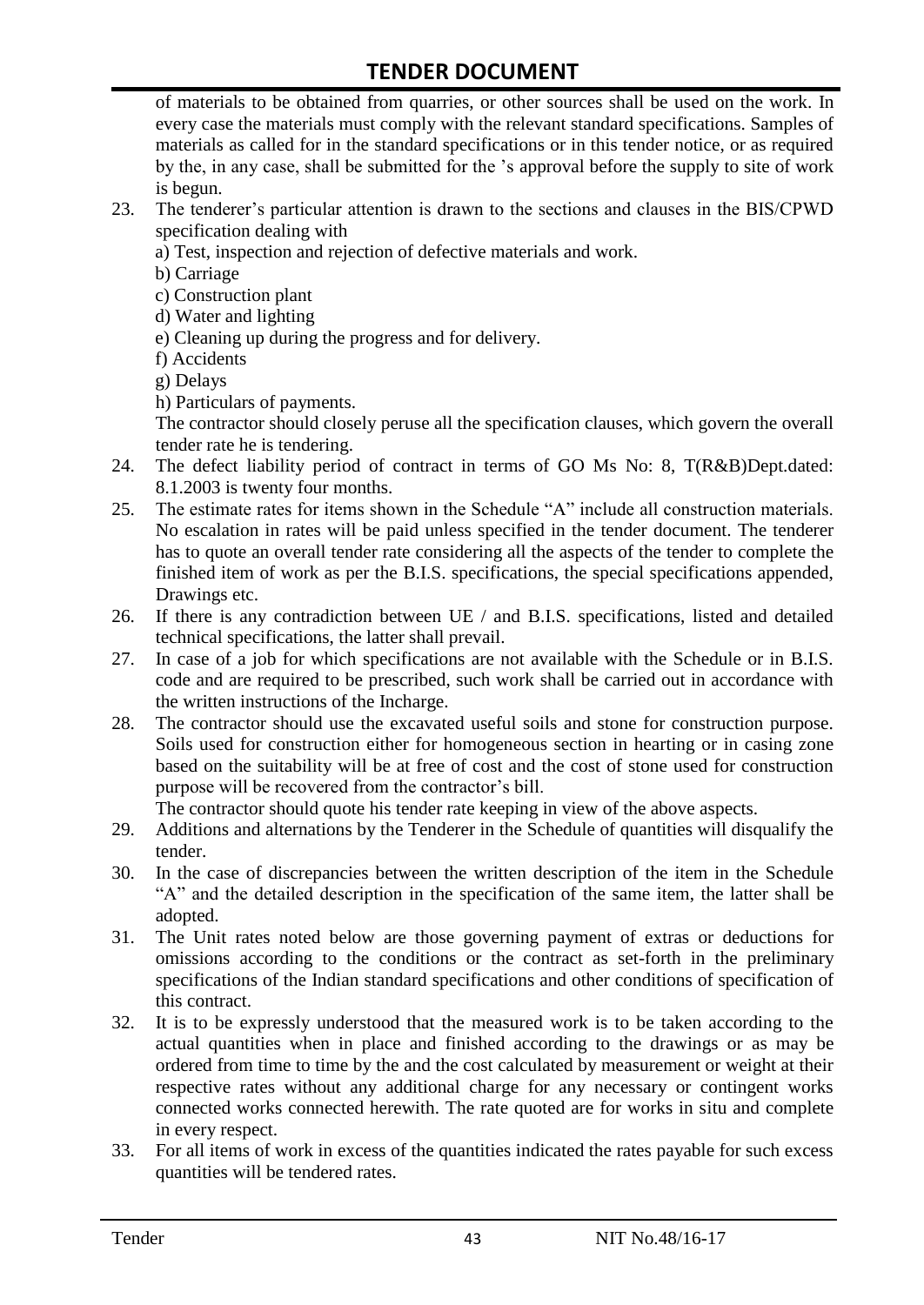- 34. For all items of work, intermediate payment will be made provisionally as per relevant clause. Full-accepted agreement rates will be paid only after all the items of works are completed.
- 35. The contractor is bound to execute all supplemental works that are found essential incidental and inevitable during execution of main work.
- 36. The payment of rates for supplement items of work will be regulated as under.

Supplemental items directly deductible from similar items in the original agreement.

The rates shall be derived by adding to or subtracting from the agreement rate of such similar item the cost of the difference in the quantity of materials labour between the new items and similar items in the agreement worked out with reference to the schedule of rates adopted in the sanctioned estimate with which the tenders are compared.

a) Similar items but the rates of which cannot be directly deducted from the original agreement.

b) Purely new items which do not correspond to any item in the agreement.

The rate of all such items shall be overall tender rate.

#### **37. ENTRUSTMENT OF ADDITIONAL ITEMS.**

- a) Where ever additional items not contingent on the main work and outside the scope of original agreement are to be entrusted to the original contractor dispensing with tenders and if the value of such items exceeds the limits upto which the officer is empowered to entrust works initially to contractor without calling for tenders approval of next higher authority shall be obtained. Entrustment of all such items on nomination shall be rates not exceeding the estimate rates.
- b) Entrustment of supplement items contingent on the main work will be authorised by the officers upto the monetary limits upto which they themselves are competent to accept items in the original agreement so long as the total amounts upto which they are competent to accept in an original agreement rates for such items shall be worked in accordance with the procedure prescribed by CPWD.
- c) Entrustment of either the additional supplemental items shall be further subject to the provisions under CPWD Code viz., the items shall not be ordered by an officer on his own responsibility if the revised estimate or deviation statement providing for the same requires the sanction of higher authority.
- Note:It may be noted that the term estimate rate used above means the rate in the sanctioned estimate with which the tender"s compared or if no such rate is available in the estimate the rate derived will be with reference to the schedule of rates adopted in the sanctioned estimate with which tenders are compared.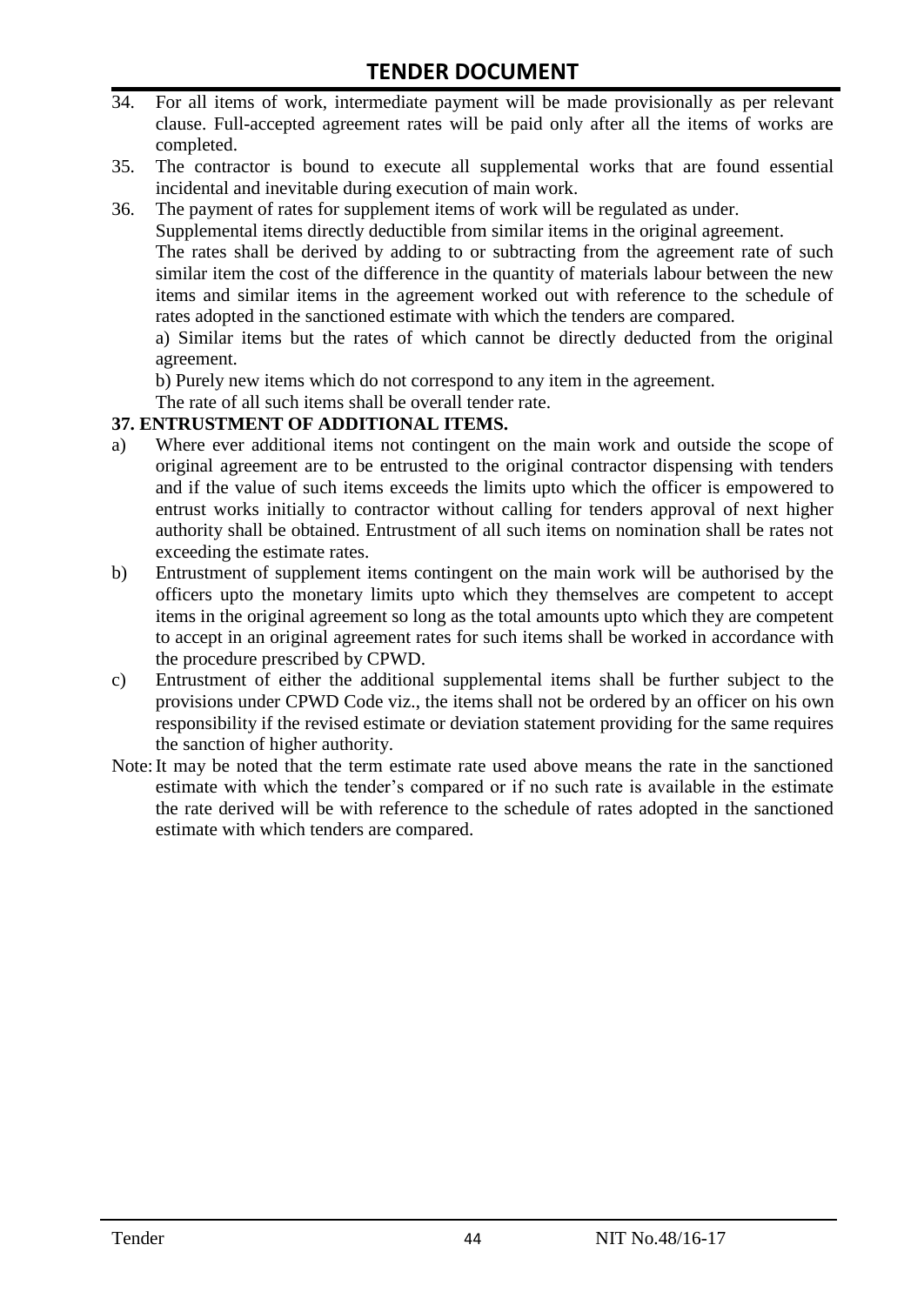# **Schedule - A Price Schedule & Bill of Quantities**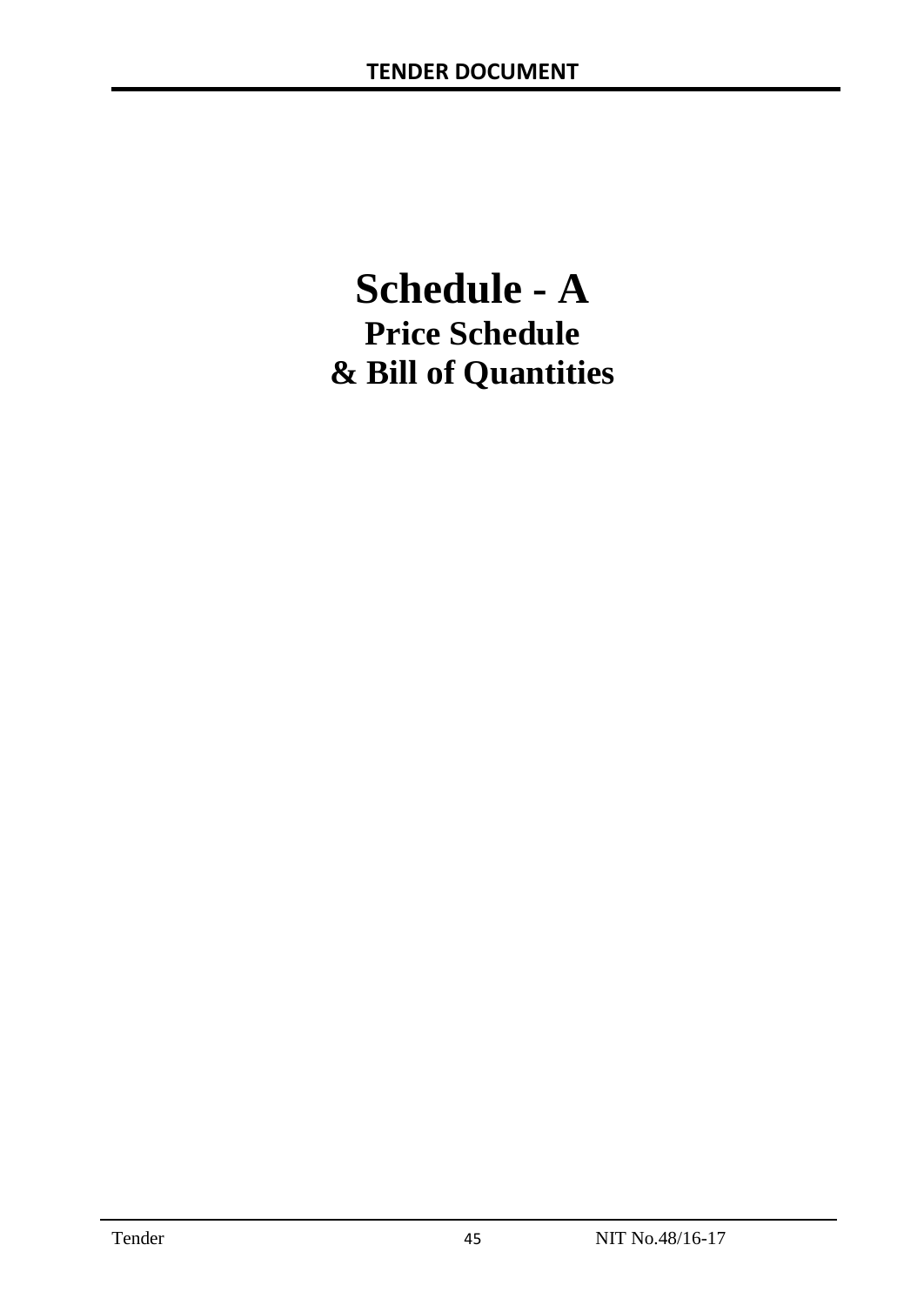#### **PRICE SCHEDULE OF CONTRACT**

Date : …………………

To, Director, ICAR-RCER, ICAR Parisar, Patna-14 Sir,

I/We do hereby tender and if this tender is accepted, undertake to execute the following work viz **Lifting of weed biomass from the bank of Moti lake at Motihari (East Champaran)** as per the specifications, drawings and such other data furnished.

I/We have studied the scope of work, including item wise specifications, with unit rates and agree to execute the work, when the lump sum payment under the terms of the agreement is varied by payment on measurement quantities. I/We certify that I/We have inspected the site of the work before quoting my rate excess or less on ECV, I/We have satisfied about the quality, availability and transport facilities for all the materials.

I/We undertake to execute the work indicated in price schedules of this tender at the rates quoted below:

| Package   Description | Price    | Price      |
|-----------------------|----------|------------|
| of package            | (In Rs.) | (In Words) |
| Civil Works           |          |            |
|                       |          |            |

I/We hereby distinctly and expressly, declare that the rates quoted by us is inclusive of all taxes and duties, prevailing at the time of execution of work. Further, I/We declare that I/We will not claim any price escalation or extra compensation on this account.

I/We agreed to keep the offer in this tender valid for a period of 6 (Six) Months mentioned in Tender Notice and not to modify the whole or any part of it for any reason within above period. If the tender is withdrawn by me / us for any reasons whatsoever, the earnest money deposit (EMD) paid by me / us will be forfeited to the Government.

IF MY / OUR tender is not accepted the sum shall be returned to me/us on application when intimation is sent to me/us of rejection or at the expiration of three months from last date of receipt of this tender, whichever is earlier. If my/our tender is accepted the earnest money shall be retained by the Government as security for the due fulfilment of this contract. If upon written intimation to me/us by the Office, I/We fail to attend the said office on the date herein fixed or if upon intimation being given to me/us or acceptance of my/our tender, and if I/We fail to make the additional security deposit or to enter into the required agreement as defined in the tender notice, then I/We agree the forfeiture of the earnest money. Any notice required to be served on me/us here under shall be sufficiently served on me/us if delivered to me/us hereunder shall be sufficiently served on me/us if delivered to me/us personally or forwarded to me/us by post to (registered or ordinary) or left at my/our address given herein. Such notice shall if sent by post be deemed to have been served on me/us at the time when in due course of post it would be delivered at the address to which it is sent.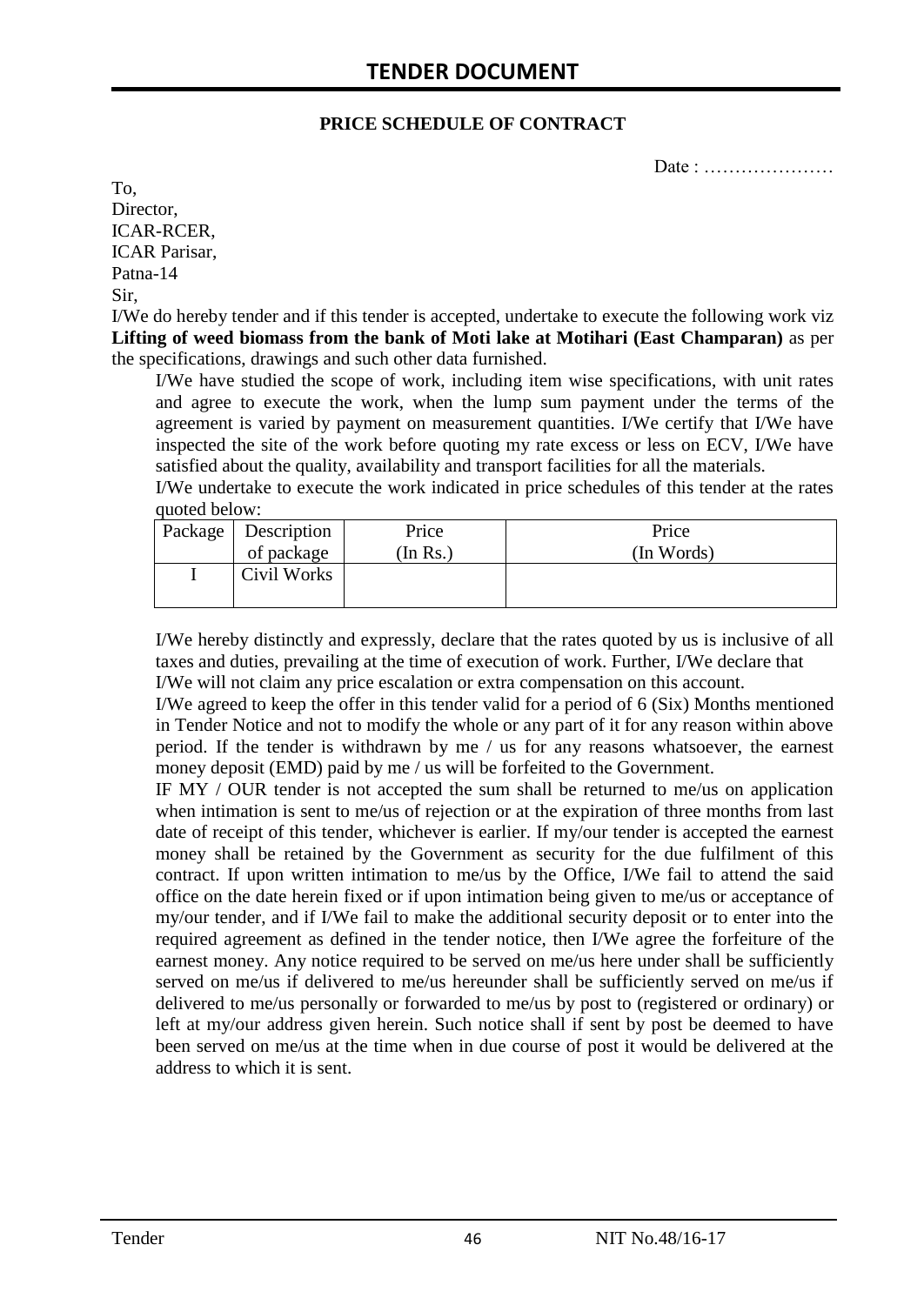I/WE fully understand that the written agreement to be entered into between me/us and Government shall be the foundation of the rights of the both the parties and the contract shall not be deemed to be complete until the agreement has first been signed by me/us and then by the proper officer authorised to enter into contract on behalf of Government. The bid form of the tender is duly signed by the authorized signatory of the Firm/company and sealed in presence of the following witness.

| Address of the Tenderer:                                                                  | (Signature of Tender). |
|-------------------------------------------------------------------------------------------|------------------------|
|                                                                                           |                        |
|                                                                                           |                        |
|                                                                                           |                        |
| $(Fax No: \dots \dots \dots \dots \dots \dots \dots \dots \dots \dots \dots \dots \dots)$ |                        |
|                                                                                           |                        |

#### WITNESS:

| ⌒ |  |
|---|--|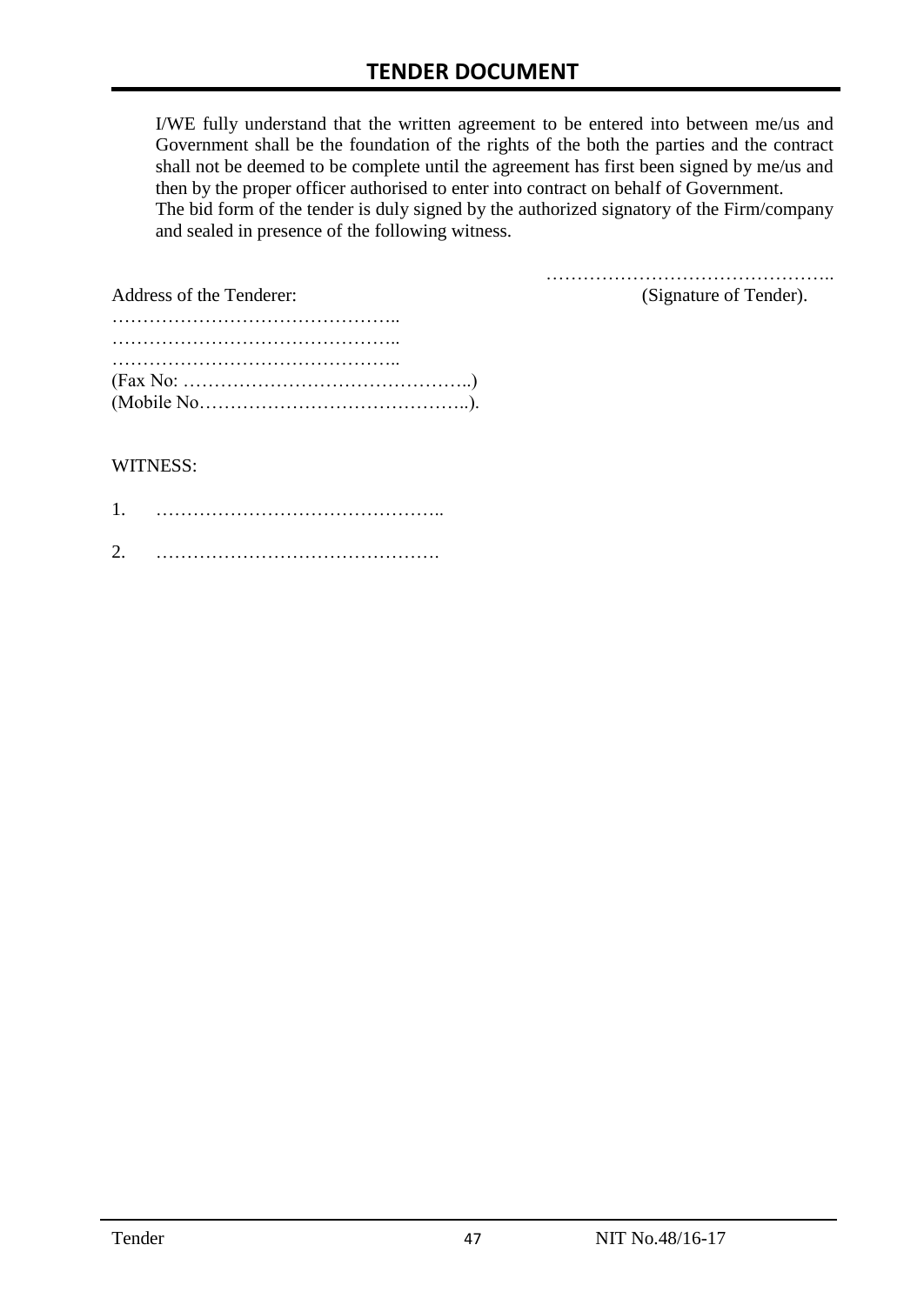#### **PRICE SUMMARY**

**Name of the work: Lifting of weed biomass from the bank of Moti lake at Motihari (East Champaran)**

PACK-I : CIVIL & ALLIED WORKS: AMOUNT. (Rs).

1 Civil Works.

GRAND TOTAL FOR PROJECT (INCL.TAXES)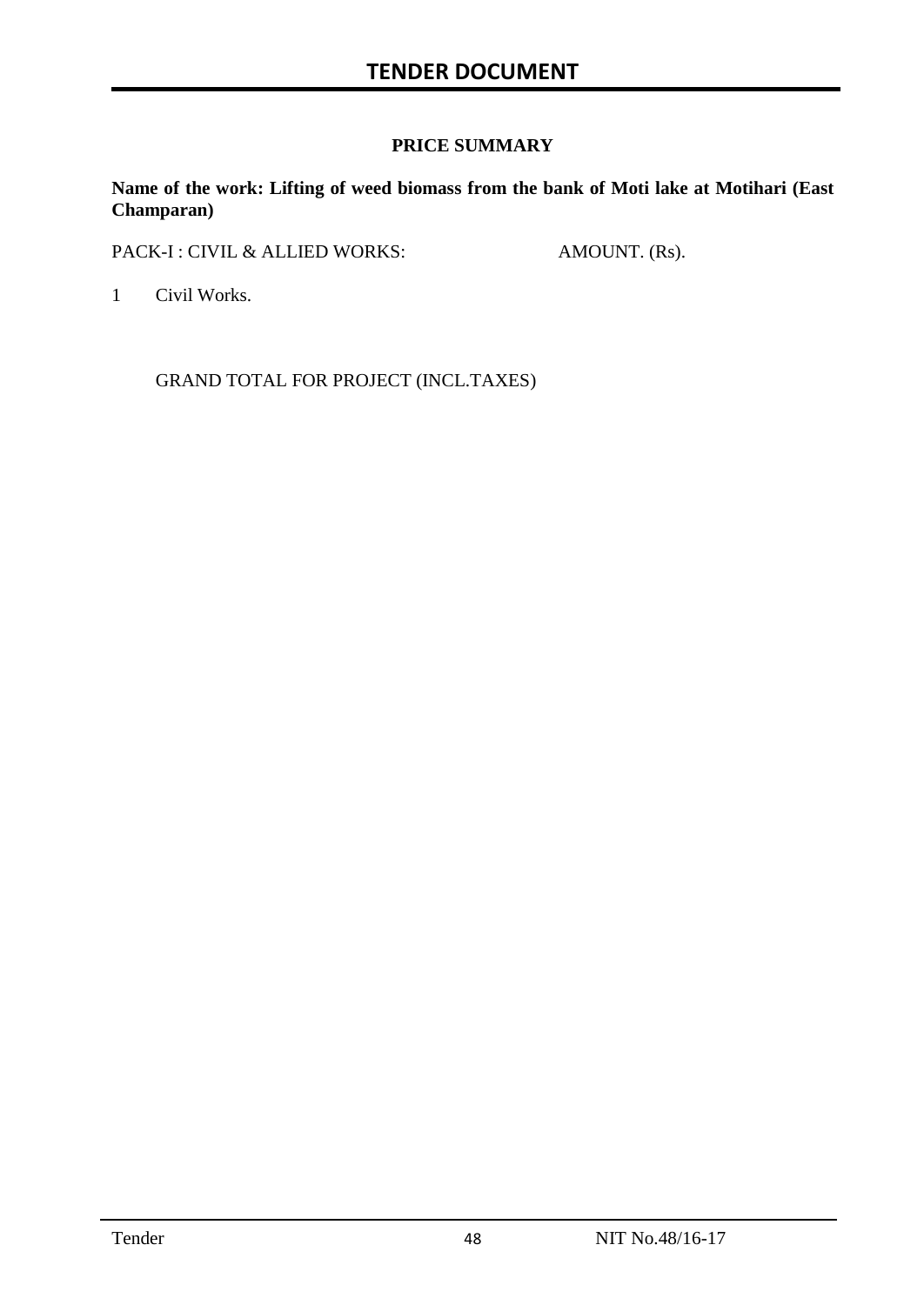**Price Schedule for: Lifting of weed biomass from the bank of Moti lake at Motihari (East Champaran)**

| Name of Work:- Lifting of weed biomass from the bank of Moti lake at Motihari (East |                            |                                |              |              |          |
|-------------------------------------------------------------------------------------|----------------------------|--------------------------------|--------------|--------------|----------|
|                                                                                     | <b>Champaran</b> )         |                                |              |              |          |
| SI.<br>N <sub>0</sub>                                                               | <b>Description of item</b> |                                |              | Rate<br>/per | Amount   |
|                                                                                     |                            | Qty                            | Unit         | acre         | (in Rs.) |
|                                                                                     |                            |                                |              |              |          |
|                                                                                     | $\mathbf{2}$               | 3                              | 4            | 5            | 6        |
| $\mathbf{1}$                                                                        | Lifting of weed biomass    | 250 acre (The affected area    | Acr          |              |          |
|                                                                                     | from the bank of Moti      | would be from 96 acres. It     | $\mathbf{e}$ |              |          |
|                                                                                     | lake at Motihari (East     | includes an additional area of |              |              |          |
|                                                                                     | <b>Champaran</b> )         | 45 acres of bank of the lake.) |              |              |          |
| <b>Grand Total (Rs.)</b>                                                            |                            |                                |              |              |          |

**(Signature of Contractor/Firm with seal and date)**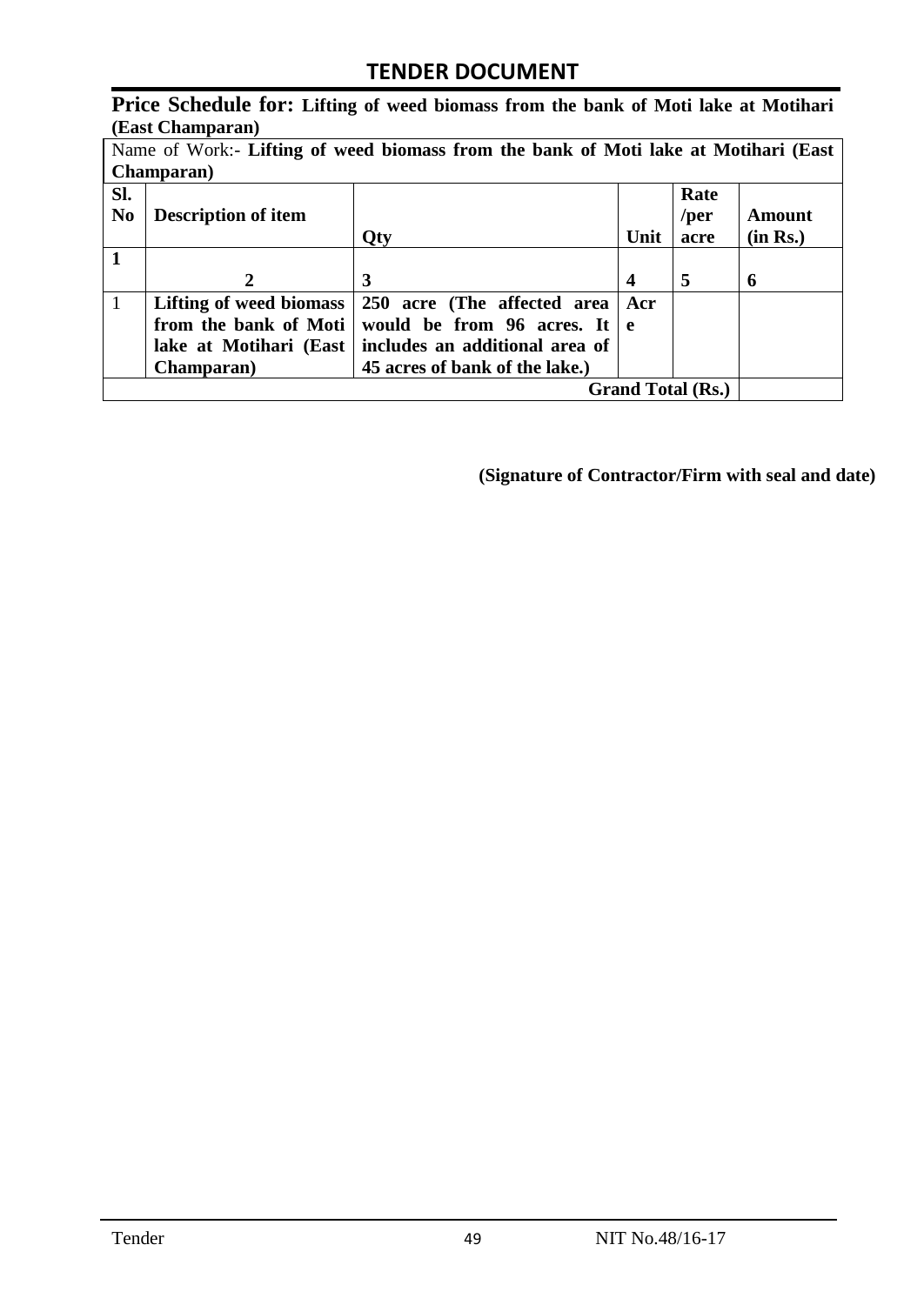#### **CONTRACT FORM**

This Contract made the day of  $\frac{1}{2}$ (Month), \_\_\_\_\_\_\_\_\_\_\_\_\_\_\_\_\_\_(Year) between the **Hon'ble President** of **Indian Council of Agricultural Research** acting through the **Director, ICAR Research Complex for Eastern Region** (Indian Council of Agricultural Research), **Patna – 800014** (Bihar) (name and address of Employer) (hereinafter called "the **Employer**)" and **………………………………………**. (name and address of contractor) (hereinafter called "the **Contractor**" of the other party).

WHEREAS the Employer is desirous that the Contractor executes the Work of:-

#### **1. Lifting of weed biomass from the bank of Moti lake at Motihari (East Champaran)**

(Ref. No………………………………….) (name and identification number of contract) (hereinafter called "the **Works**") at ICAR-RCER, Patna -800014 (Bihar) and the **Employer** has accepted the Bid by the **Contractor** for the execution and completion of such works and the remedying of any defects therein, at a contract price of **Rs……………(Rupees …………………………………… only)**

NOW, THEREFORE, IT IS HEREBY AGREED BETWEEN THE PARTIES AS FOLLOWS:

- 1. In this Contract, words and expressions shall assume the same meanings as are respectively assigned to them in the conditions of Contract hereinafter referred to and they shall be deemed to form and be read and construed as part of this Agreement.
- 2. In consideration of the payments to be made by the Employer to the Contractor as hereinafter mentioned, the Contractor hereby covenants with the Employer to execute and complete the works and remedy the defects therein in conformity in all aspects with the provisions of the contract.
- 3. The Employer hereby covenants to pay the Contractor in consideration of the execution and completion of the works and in remedying the defects wherein the Contract Price or such other sum as may become payable under the provisions of the Contract at the times and in the manner prescribed by the Contract.
- 4. The following documents shall be deemed to form and be read and construed as part of this Contract, viz.:
	- i) Letter of Acceptance
	- ii) Notice to proceed with the works
	- iii) Contractor's Bid
	- iv) Bidding data
	- v) General conditions of contract (including special conditions of contract)
	- vi) Specifications
	- vii) Drawings
	- viii) Bill of quantities
	- ix) Any other documents listed in the contract data as forming part of the contract